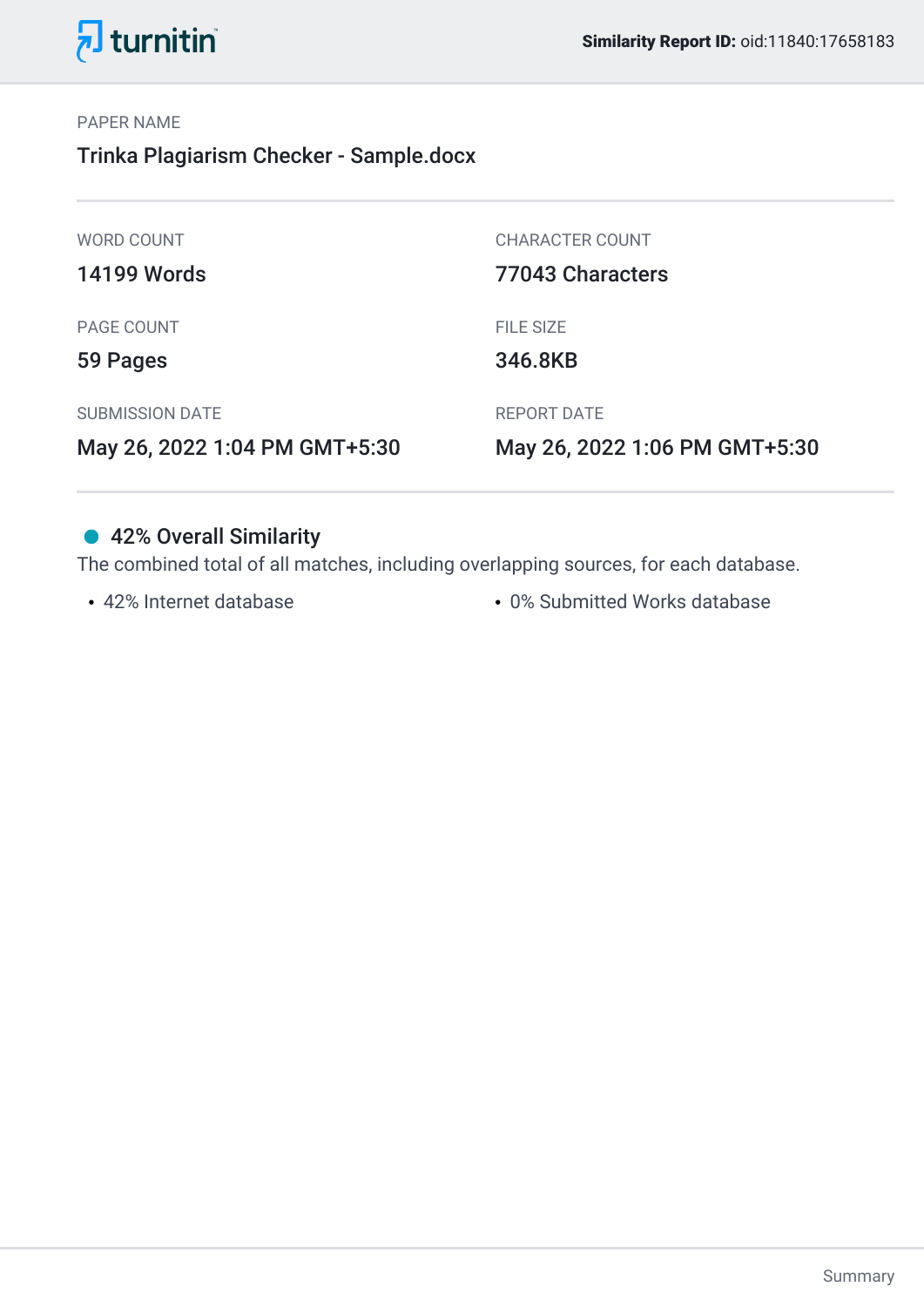#### **1 INTRODUCTION 4**

<span id="page-1-0"></span>The Seventh report of the Joint National Committee on Prevention, Detection, Evaluation and Treatment of High Blood Pressure defines blood pressure for adults aged 18 years. Hypertension is defined as systolic blood pressure >140 mmHg or diastolic blood pressure >90 mmHg. The classification of hypertension is based on the mean of two or more properly measured seated blood pressure readings. Normal blood pressure ranges below levels <120/80 mmHg. Systolic blood pressure of 120 – 139 mmHg or diastolic blood pressure  $\frac{^{28}}{^{60}}$  – 89 mmHg is classified as prehypertension. These patients are at increased risk of progression to hypertension (Gupta, 2003).

Hypertension can be classified into two stages:

- Stage 1 includes patients with systolic blood pressure 140 159mmHg or diastolic blood pressure  $90 - 99$  $90 - 99$  mmHg.
- Stage 2 includes patients with systolic blood pressure >160 mmHg or diastolic blood pressure >100 mmHg.

Hypertension is a serious problem throughout the globe due to its high prevalence and its association with increased risk of chronic kidney diseases. High blood pressure may permanently damage the narrow blood vessels in the kidney which play a vital role in filtration of blood. Over time, this damage will keep the kidney from working properly.

Hypertension plays a vital role in accelerating the progression of experimental renal disease. Chronic kidney disease (CKD) is the most occurring form of secondary hypertension and it is also suggests that it is an independent risk factor for cardiovascular morbidity and mortality (Sinclair *et al.,* 2004). The relationship of "benign" (a misnomer) essential hypertension to renal failure is less clear. It was observed that essential hypertension tends to increase in afferent arteriolar resistance, with a lesser increase in efferent resistance, so renal blood flow (RBF) decreases, filtration fraction (FF) increases and glomerular filtration (GFR) tends to be preserved (Birkenhager *et al*., 1976).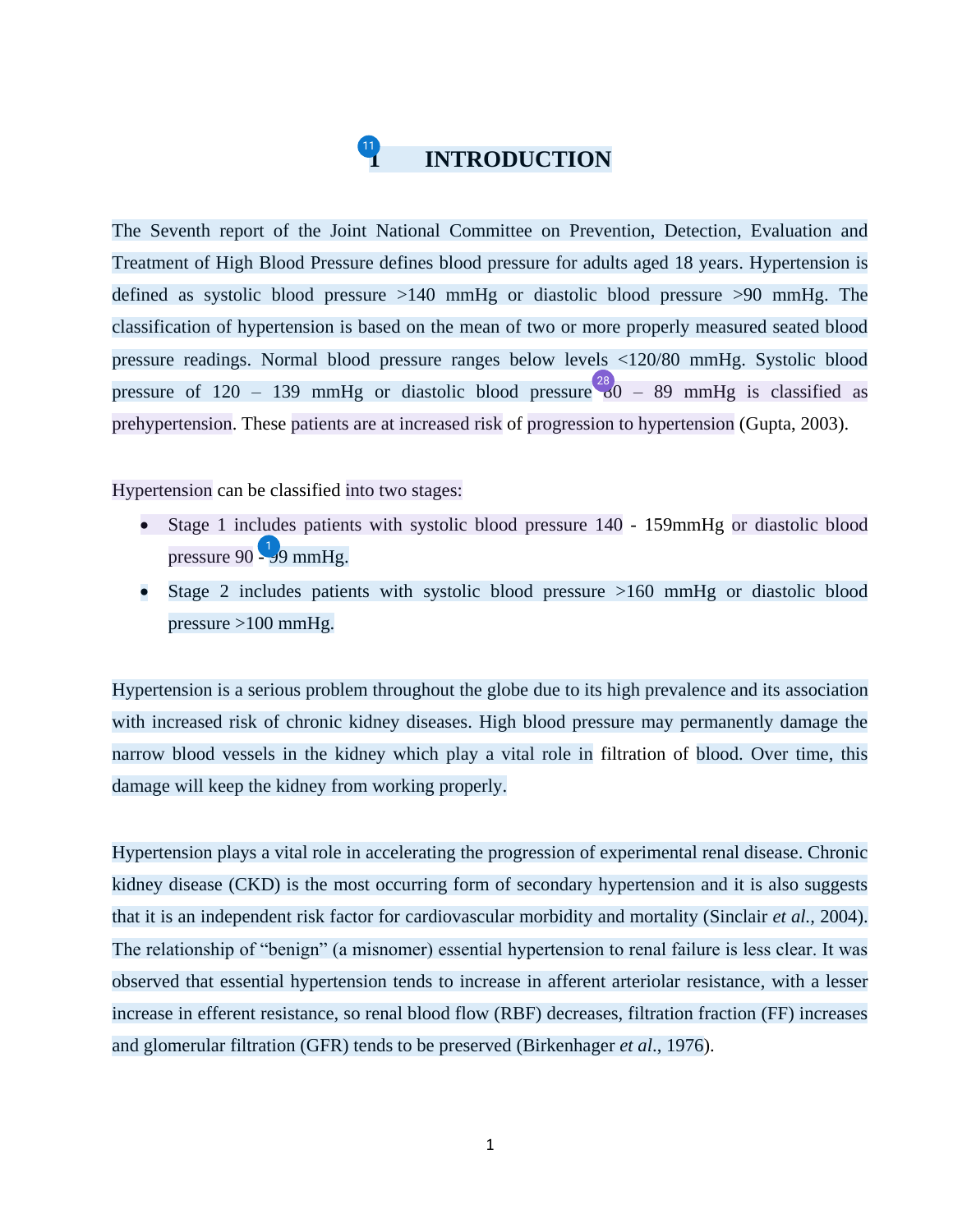There is evidence both clinically and experimentally that "blood pressure goes with the kidney" (Kuster *et al.,* 1990; Adamczak *et al.,* 2002). The association of hypertension and renal disease was the first recognized by Richard Bright. He observed that the extent of heart damage was at pace with kidney damage (Bright *et al.,* 2009). Sodium retention and activation of the renin-angiotensin system have been considered the most important mechanisms involved in the elevation of blood pressure in subject with kidney disease (Guyton *et al.,* 1990). High blood pressure is almost always present during all stages of chronic kidney disease. A urinalysis may show protein or other change. These changes may appear 6 months to 10 or more years before symptoms appear. The kidney function tests analyse creatinine clearance and blood urea nitrogen levels.



Fig 1 : Frequency of Hypertension among developed and developing countries in terms of its attributes (Ibrahim and Damasceno, 2012)

I[t is](#page-60-0) reported that hypertension is the seventh highest contributor to premature death in developing countries (Deepa *et al.,* 2003). The prevalence of hypertension in developed and developing countries is very high and is increasing at an alarming speed (Fig 1). Nearly 26 per cent of the adult population worldwide is affected by hypertension.

Chronic kidney disease affects more than 20 million US adults while more than 79,812 chronic dialysis patients die each year in the United States, with an annual unadjusted mortality rate of 20 to 25% (Coresh *et al.,* 2007). The prevalence of hypertension in patients with chronic kidney disease is estimated to be more than 60%, and more than 90% in patients with advanced renal failure (Stage IV and V) (Levey *et al .,* 2009; Campese *et al .,* 2006). Based on a national survey of representative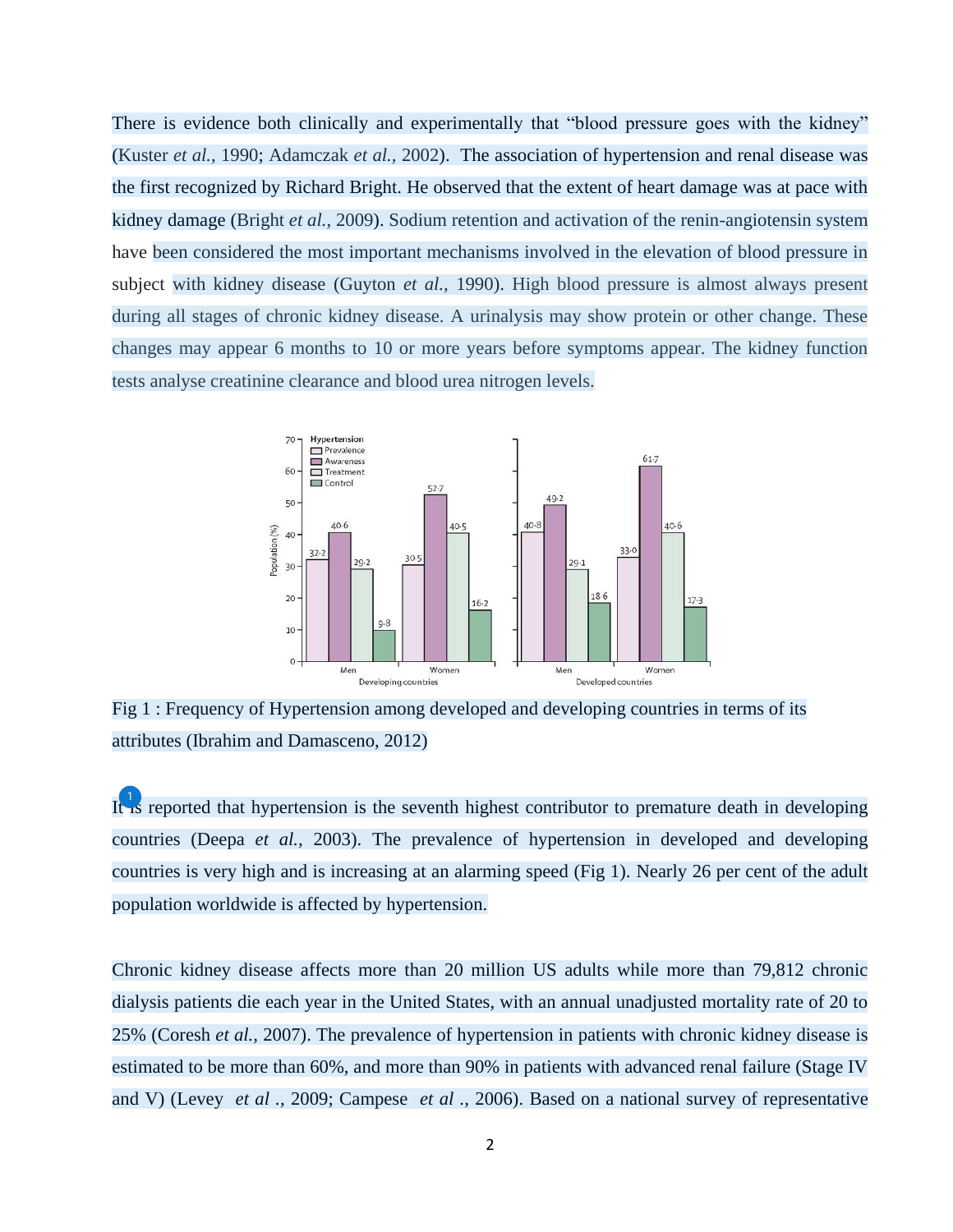samples of non-institutionalized adults in the USA, it is estimated that hypertension occurs in 23.3% of individuals without CKD and 35.8% are in stage 1 CKD, 48.1% of stage 2, 59.9% of stage 3 and 84.1% of stage 4-5 patients (Kearney *et al.* 2005).

As with CKD, awareness of hypertension is low. Hence approaches to control hypertension will play a major role in modification or prevention of chronic kidney diseases. A combination of populationwide and individual health-care interventions is required to make control of the growing epidemiology of hypertension. With this background, present study has been undertaken to study the prevalence of hypertension, its associated factors as well as to increase the awareness on importance of life style modifications among rural dwellers of south India. Studies targeting low socio-economic groups would provide an estimate of the future magnitude of the problem and assist in developing strategies for control of hypertension and chronic kidney diseases (CKD).

#### **1.1 Present Study**

To estimate the prevalence of pre-hypertension and hypertension in a rural population from Kancheepuram district of Tamil Nadu, India & their association with risk factors of chronic kidney diseases (CKD)

#### **1.2 Objectives**

Until recently hypertension was considered to be one of the important public health problems in the developed and industrialized countries only. In the developing countries, its impact was not fully felt due to presence of rampant communicable diseases. However with control of communicable disease and increased life expectancy with life style changes, hypertension is becoming one of the emerging problems with its implications for concomitant increase in risk of cardiovascular and renal disease.

#### **1.3 Specific Objectives**

- To estimate the prevalence of pre-hypertension and hypertension in a rural population from Kancheepuram district of Tamil Nadu.
- To investigate the association of study variables such as age, gender, BMI, waist hip ratio, family history, intake of salts, smoking, alcohol intake, education, social and economic status with the development of pre-hypertension and hypertension in the study population.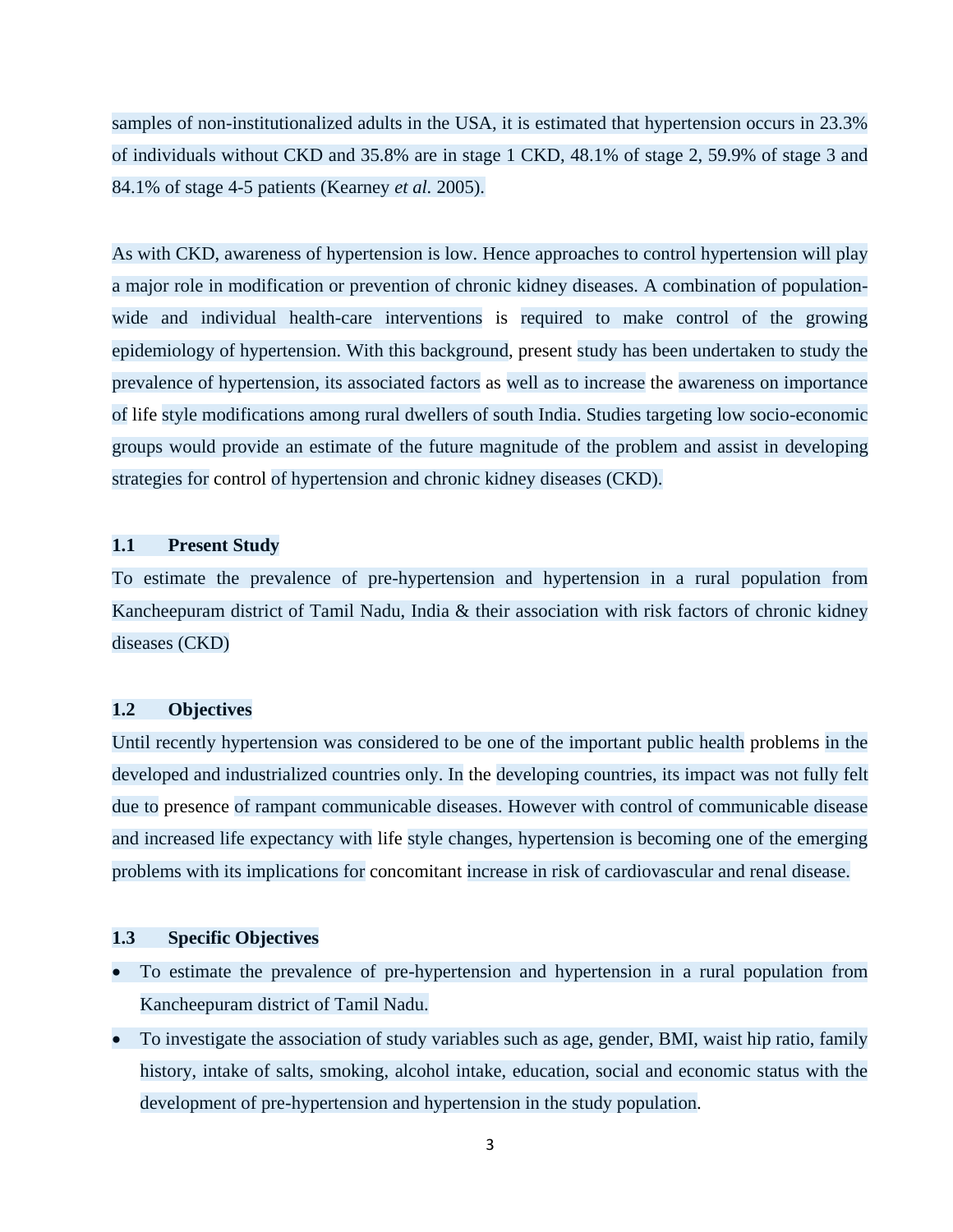- To determine the level of serum electrolytes as well as the status of serum urea, uric acid, creatinine, glucose, triglycerides, cholesterol, HDL and LDL in the study population of prehypertensive and hypertensive patients.
- To screen and identify polymorphic or mutational changes at the homocysteine gene loci and its association as a risk factor for chronic kidney diseases in the study population of prehypertensive and hypertensive patients by PCR-SSCP-RFLP
- To reduce the incidence of hypertensive diseases through appropriate health awareness and individual health-care interventions.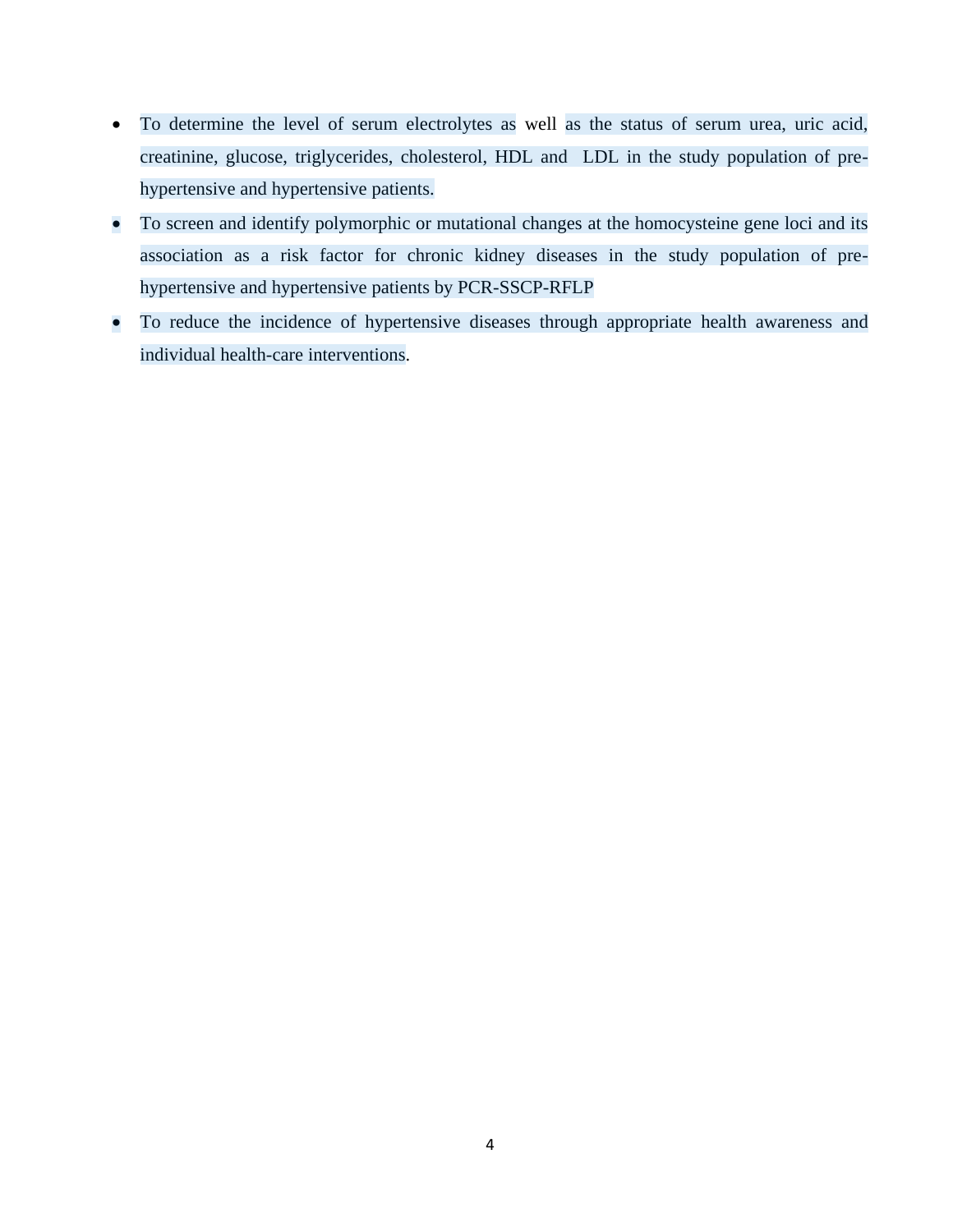## **2 REVIEW OF LITERATURE**

#### <span id="page-5-0"></span>**2.1 Definition and Current Classification**

Arterial hypertension is a pathological condition marked by an increased vascular resistance, which may lead to the failure of the right ventricle. Studies estimate the contribution of hypertension to annual mortality rate to be about 15% (Stephen *et al.,* 2010). In terms of pulmonary arterial pressure,  $\frac{77}{10}$  $\frac{77}{10}$  $\frac{77}{10}$  pertension can be defined quantitatively as a pressure higher than 25mmHg at rest and 30mmHg during strenuous exercise (Anik[et](#page-60-0) *et al.,* 2007). 4

The Seventh Report of the Joint National Committee on Prevention, Detection, Evaluation and Treatment of High Blood Pressure, classifies hypertension as:

- $\frac{12}{10}$  $\frac{12}{10}$  $\frac{12}{10}$  Normal: Systolic pressure < 120 mmHg and Diastolic pressure < 80 mmHg.
- Prehypertension: Systolic pressure 120-139 mmHg and Diastolic pressure 80-89 mmHg.
- Stage 1 Hypertension: Systolic pressure 140-159 mmHg and Diastolic pressure 90-99 mmHg.
- Stage 2 Hypertension: Systolic pressure  $>160$  mmHg and Diastolic pressure  $>100$  mmHg.

<sup>5</sup>/<sub>1</sub> Aypertension is also classified as Primary and Secondary, based on its underlying cause. Primary or Essential hypertension is often considered to be idiopathic. However, that is not completely valid and its validity is challenged by the dearth of information on its genetic and phenotypic aspects (Luft *et al.,* 1998). Primary or essential hypertension accounts to 95% cases of hypertension across the globe. The disorder is highly heterogeneous. Secondary hypertension develops due to cardiac, renal or other disorders (Luft *et al.,* 1998).

#### **2.2 Epidemiology**

Hypertension is gaining grounds at a pace faster than any other disease. This can be attributed to multiple factors, chief of which is altered lifestyle. Hypertension was initially the disease of the urban residents. But with increased migration to cities, and rampant industrialization of the rural side, the disease is claiming the rural population too. This stresses on the significance of various lifestyle associated factors in causing hypertension or maintain it. Therefore, it is imperative to carry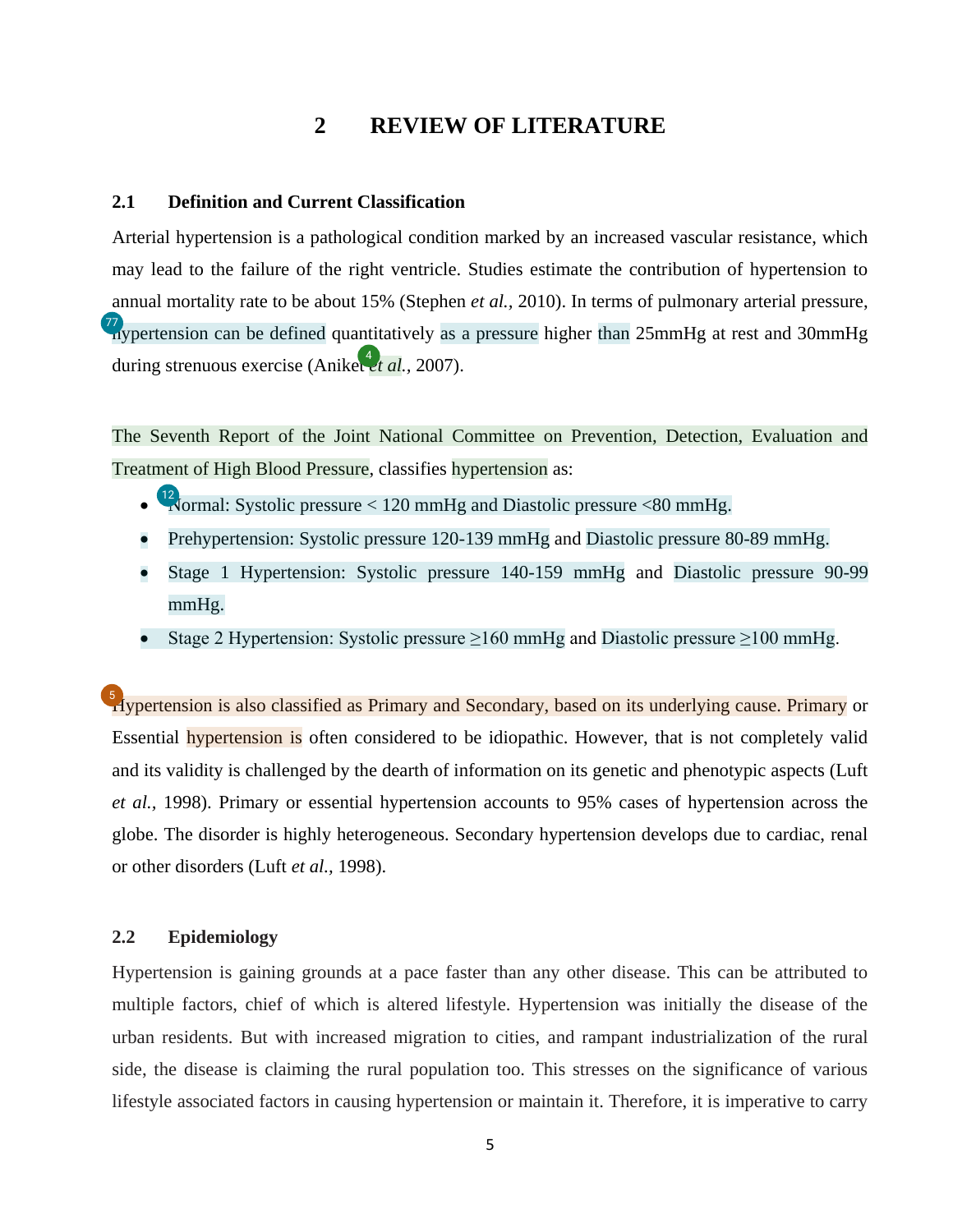<span id="page-6-0"></span>out rigorous demographic studies to understand its epidemiology, which would in turn aid in designing better treatment plans.

Recent studies suggest a tremendous increase in the proportions of populations afflicted with hypertension (Table 1). The World Health Organization's global health statistics report[s th](#page-63-0)at 23.10% men and 22.60% women over 25 years suffer from hypertension. Hypertension is the cause of 7.5% of all deaths attributable to cardiovascular disease[s in](#page-66-0) the United States of America.

| Country            | Prevalence (%) |      |       |  |
|--------------------|----------------|------|-------|--|
|                    | All            | Men  | Women |  |
| North America      | 27.6           | 30.4 | 24.8  |  |
| Canada             | 27.4           | 31.0 | 23.8  |  |
| Europe             | 44.2           | 49.7 | 38.6  |  |
| Italy              | 37.7           | 44.8 | 30.6  |  |
| $15$<br>Sweden     | 38.4           | 44.8 | 32.0  |  |
| <b>England</b>     | 41.7           | 46.9 | 36.5  |  |
| Spain              | 46.8           | 49.0 | 44.6  |  |
| Finland            | 48.7           | 55.7 | 41.6  |  |
| Germany            | 55.3           | 60.2 | 50.3  |  |
| Sub Saharan Africa | 52.4           | 50.1 | 44.6  |  |

TABLE 1: Prevalence of Hypertension World-wide (Katharina *et al.,* 2003; Anastase *et al.*, 2012)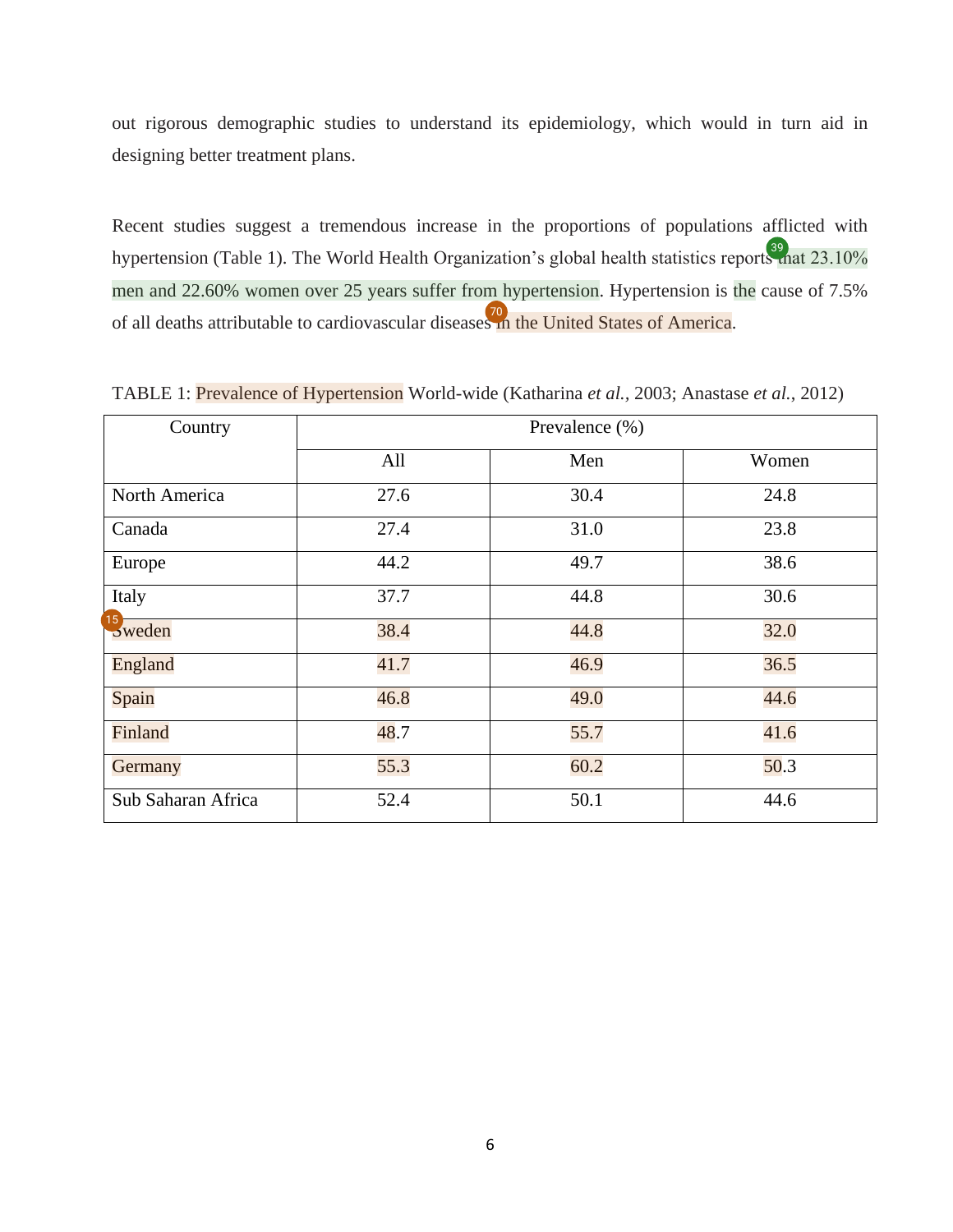<span id="page-7-0"></span>In Indi[a, th](#page-60-0)e prevalence of hypertension is reported as ranging from 10 to 30.9% (Padmavati, 2002). Studies conducted in urban localizations reported 25% prevalence and rural epidemiological studies reported 10% prevalence (Kapoor *et al*., 2010).

| <b>Reference</b>        | 8<br>Year | Age group               | <b>Place</b>  | Prevalence $(\% \pm S.D)$ |  |  |
|-------------------------|-----------|-------------------------|---------------|---------------------------|--|--|
| <b>Urban Population</b> |           |                         |               |                           |  |  |
| Dotto BB                | 1949      | $18 - 50$               | Calcutta      | $\frac{8}{1.24 \pm 0.2}$  |  |  |
| Dubey VD                | 1954      | $18 - 60$               | Kanpur        | $4.24 \pm 0.4$            |  |  |
| Sathe RV                | 1959      | $20 - 80$               | <b>Bombay</b> | $3.03 \pm 0.3$            |  |  |
| <b>Mathur KS</b>        | 1963      | $20 - 80$               | Agra          | $4.55 \pm 0.5$            |  |  |
| Malhotra SL             | 1971      | $20 - 58$               | Railways      | $\frac{8}{9.24 \pm 0.4}$  |  |  |
| Gupta SP                | 1978      | $20 - 69$               | Rohtak        | $6.43 \pm 0.5$            |  |  |
| Dalal PM                | 1980      | $20 - 80$               | Bombay        | $15.32 \pm 0.5$           |  |  |
| Sharma BK               | 1985      | $20 - 75$               | Ludhiana      | $14.08 \pm 1.1$           |  |  |
| Gupta R                 | 1995      | $20 - 80$               | Jaipur        | $10.99 \pm 0.7$           |  |  |
| Chadha SL               | 1998      | $25 - 69$               | Delhi         | $18$ <sub>29</sub> $+1.0$ |  |  |
| Thakur K                | 1999      | $30 - 80$               | Chandigarh    | 13.111.0                  |  |  |
|                         |           | <b>Rural Population</b> |               |                           |  |  |
| Shah VV                 | 1959      | $30 - 60$               | Bombay        | $\frac{8}{0.22 \pm 0.1}$  |  |  |
| Padmavati S             | 1959      | $20 - 75$               | Delhi         | $3.9 \pm 0.4$             |  |  |
| Gupta SP                | 1977      | $20 - 69$               | Haryana       | $3.37 \pm 0.4$            |  |  |
| Wasir HS                | 1983      | $20 - 69$               | Delhi         | $5.41 \pm 0.8$            |  |  |
| <b>Baldwa VS</b>        | 1984      | $21 - 60$               | Rajasthan     | $5.9 + 0.8$               |  |  |
| Sharma BK               | 1985      | $20 - 75$               | Punjab        | $2.3 + 0.3$               |  |  |
| Kumar V                 | 1991      | $21 - 70$               | Rajasthan     | 3.320.2                   |  |  |
| Joshi PP                | 1993      | $16 - 60$               | Maharashtra   | $4.02 \pm 0.9$            |  |  |
| Jajoo UN                | 1993      | $20 - 69$               | Maharashtra   | $3.41 \pm 0.3$            |  |  |
| Gupta R                 | 1994      | $20 - 80$               | Rajasthan     | $7.08 \pm 0.5$            |  |  |
| Chadha SL               | 1998      | $25 - 69$               | Delhi         | $3.58 \pm 0.5$            |  |  |

TABLE 2: Prevalence of Hypertension in India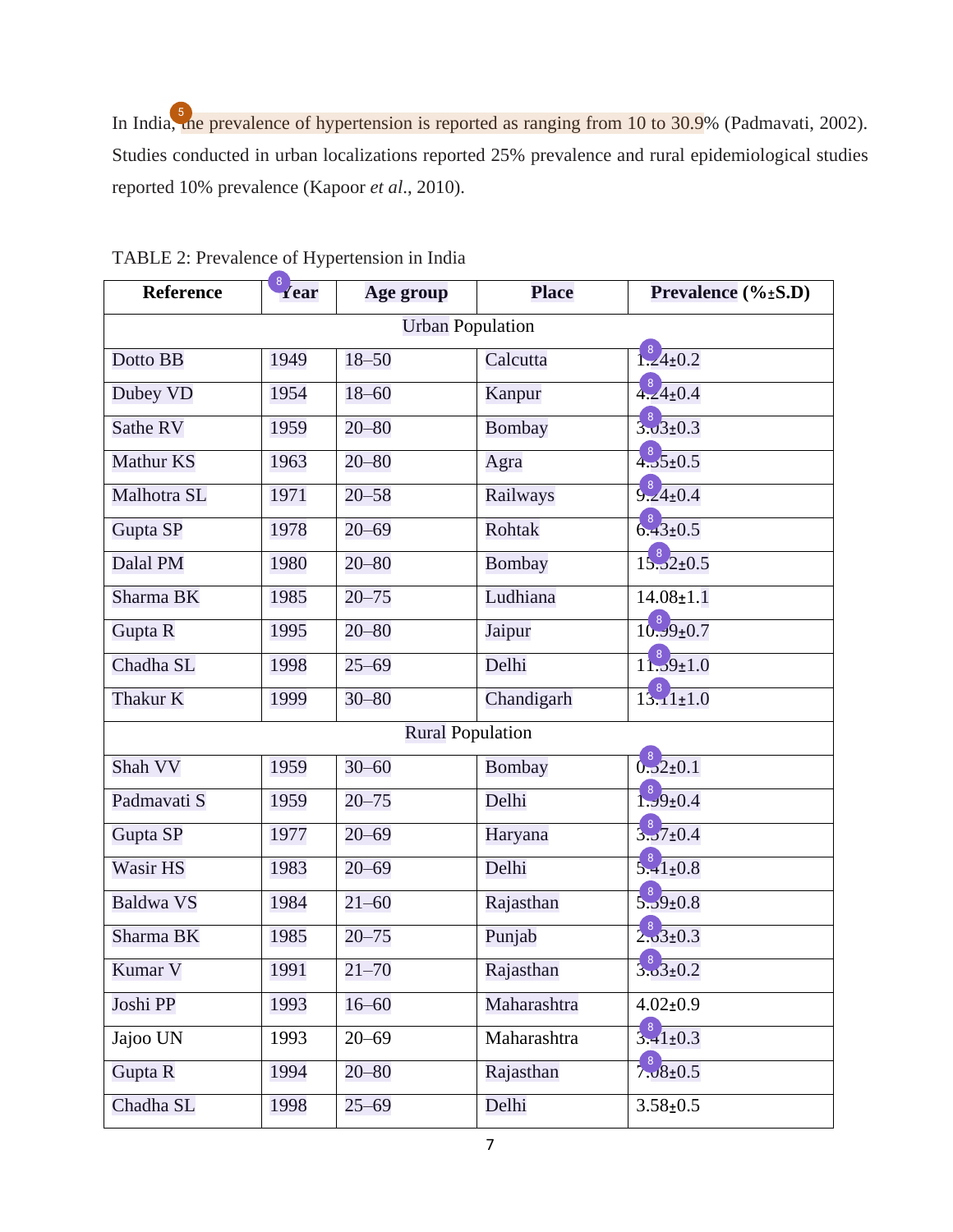#### <span id="page-8-0"></span>**2.3 Hypertension Risk Factors**

Hypertension can be the outcome of multiple interactions – genetic, environmental, metabolic, lifestyle, and dietary habits. However the studies indicate that these risk factors operat[e in](#page-61-0) different combinations in different parts of the world. The chief risk factors associated with hypertension, from which the current study drives its basis, are: age, gender, obesity, diet, alcohol and tobacco consumption, diabetes, renal disease and peripheral vascular disease (WHO/ISH, 2003).

#### **2.4 Genetic Influences and Hypertension**

The NHLBI twin study reports a greater incidence of hypertension in monozygotic twins (Feinleib *et al.,* 1977). Also, other demographic studies report a greater intra-familial similarity than between families (Longini *et al.,* 1984). Hypertension also exhibits Mendelian inheritance, reflecting the significance of single genes (Lifton *et al.*, 2001). Genetic mutations in about 10 gene[s ha](#page-65-0)ve been associated with Mendelian hypertension (Lifton *et al.,* 2001; Wilson *et al.,* 2001).

Newer techniques of genetic analyses have greatly aided in identifying genes responsible for the development of primary hypertension. Remarkably strong associations have been reported between development of hypertension and several chromosomal regions, especially the familial hyperlipidemia region (Hunt *et al.,* 2002). The candidate gene studies on different genotypes at candidate loci in pathways regulating blood pressure, mostly relate to genes of the RAA system; for instance, the M235T in angiotensinogen gene, which is known to cause an upsurge in circulating angiotensin levels and also hypertension, chiefly in men (O' Donnell *et al.,* 1998).

### **2.5 Hypertension an[d C](#page-64-0)hronic Kidney Diseases** 56

Chronic kidney disease is a worldwide public health concern. The US National Kidney Foundation's Work group defines CKD as:

- Kidney damage for  $\geq$ 3 months, as defined by structural or functional abnormalities of the kidney, with or without decreased GFR, manifest either by:
	- Pathological abnormalities; or
	- Markers of kidney damage, including abnormalities in the composition of the blood or urine, or abnormalities in imaging tests.
- GFR <60 mL/min/1.73m<sup>2</sup> for ≥3 months, with or without kidney damage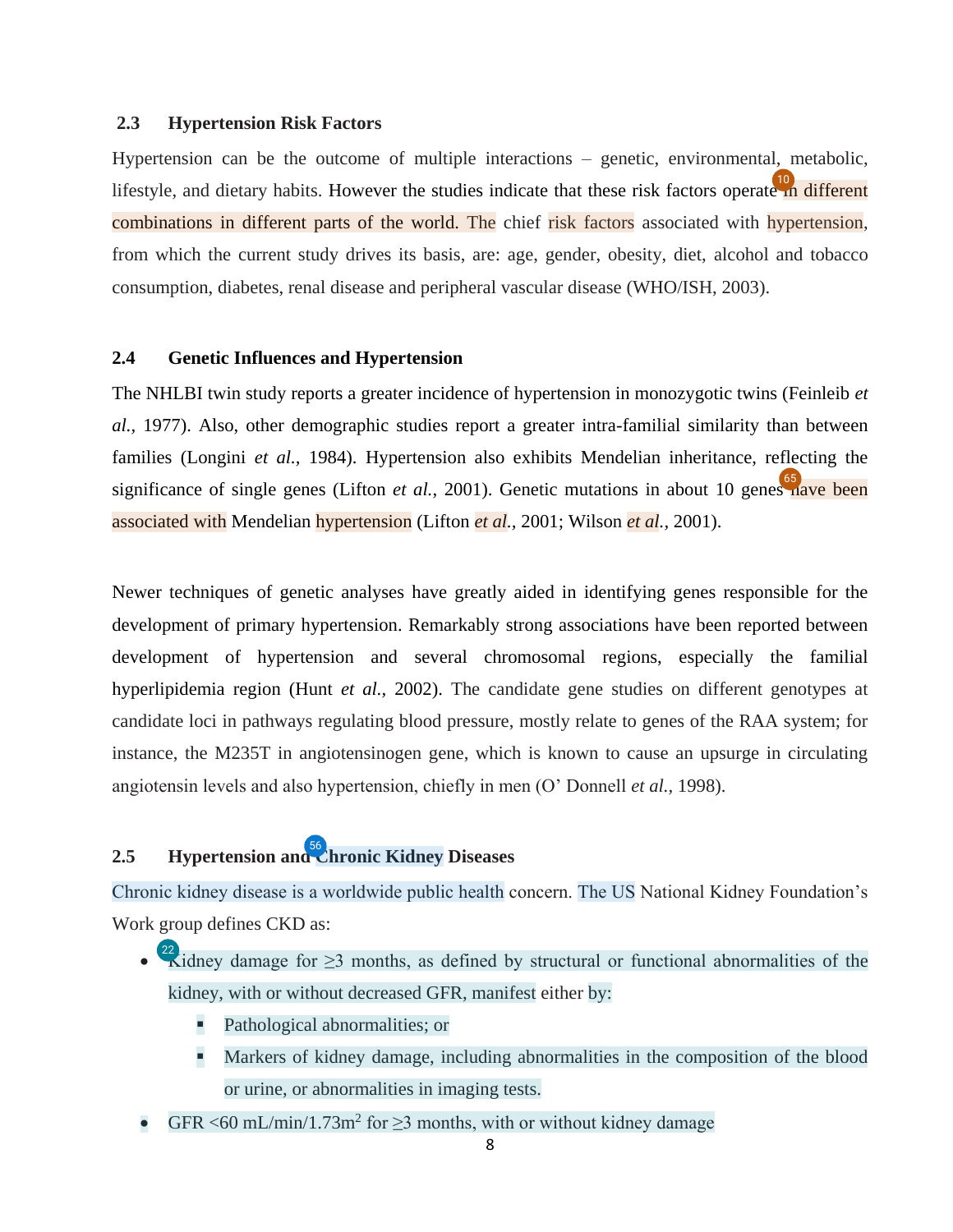<span id="page-9-0"></span>Chronic kidney diseases (CKD) have been associated with hypertension and other cardiovascular diseases (CVD) (Fig 2). However, the mechanisms that link CKD and CVD are not well understood yet and further research would be required to see through the innuendo.



Fig 2 : Pathophysiological relationship between hypertension, CKD and CVD (John & Patrick, 2010).

#### **2.6 Creatinine as an Indicator of Chronic Kidney Diseases**

Normal blood creatinine level[s ra](#page-64-0)nge from 0.6 to 1.2 mg/dL in adult males and from 0.5 to 1.1 mg/dL in adult females. Glomerular filtration and proximal tubular secretion in the kidneys filter out creatinine from blood. There is no significant reabsorption. Thus, serum creatinine clearance rat[e ca](#page-62-0)n be used to estimate the glomerular filtration rate. The glomerular filtration rate in turn is an important parameter in analysis of renal function. Any increase in the blood creatinine level indicates an abnormal kidney function (Zhang *et al.,* 2012).

#### **2.7 Homocysteine, Hypertension and Chronic kidney diseases**

<sup>[13](#page-61-0)</sup> Homocysteine is a non-protein forming, sulfhydryl containing amino acid and is an intermediate in the remethylation of the amino acid, Methionine. Th[e m](#page-61-0)etabolism of homocysteine occur in two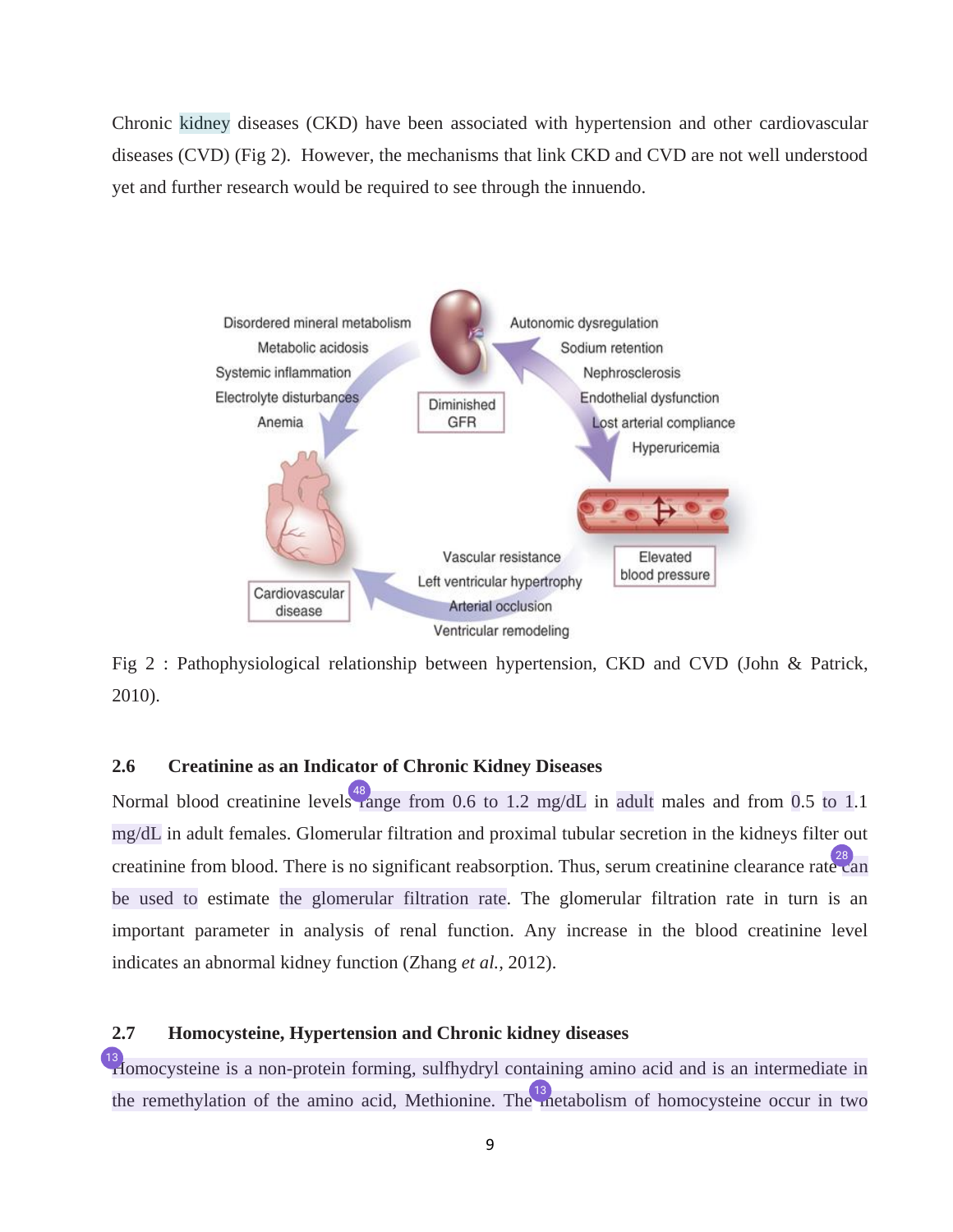<span id="page-10-0"></span>ways; either using the transsulphuration pathway or the remethylation cycle. Homocysteine can be transsulphurated to cystathionine or remethylated to methionine, and these reactions are controlled by enzyme action. Methionine is regenerated by the remethylation pathway under the action of methionine synthase (MS). These reactions are dependent on the presence of methylenetetrahydrofolate (MTHF) which is controlled by the enzyme methylenetetrahydrofolate reductase (MTHFR) and the co-factors tetrahydrofolate (folate) and methylcobalamine (vitamin B) (Perry, 1999; Dwivedi *et al.,* 2011).

Hypertensive patients with mild renal dysfunction showed higher and pathological levels of plasma homocysteine. Hyperhomocysteinemia appears early in chronic renal failure and continues during the course of the disease. Total plasma homocysteine may also directly induce glomerular pathology that can lead t[o en](#page-67-0)d stage renal disease (ESRD). Hence it has been suggested that treatment of high Hcy levels in ESRD with associating hypertension prevents deterioration of kidney function (Lim & Cassano, 2002).

<sup>[31](#page-62-0)</sup> Homocysteine may elevate blood pressure through multiple mechanisms, including its effect on vascular endothelial integrity. Homocysteine administration caused direct endothelial cell injury in vitro (Wall *et al.,* 1980) and in animals (Harker *et al.,* 1983[\). In](#page-62-0) cell culture studies, homocysteine induced oxidative stress to endothelium (Outinen *et al.*, 1998[\) an](#page-62-0)d reduced available nitric oxide, a potent vasodilator (Upchurch *et al.,* 1997).

 $\frac{12}{12}$  $\frac{12}{12}$  $\frac{12}{12}$  Methylenetetrahydrofolate reductase is an enzyme gene located on the short arm of chromosome 1 at 1p36.3. The cDNA sequence of this gene is 2.2kb long and is composed of 11 exons (103 to 432 bp). <sup>[15](#page-61-0)</sup> enetic mutations in MTHFR are the most commonly known inherited risk factor for elevated homocysteine levels (Nevin *et al., 2007*[\). M](#page-62-0)any case-control studies have addressed in particular the putative role of C to T transition at nucleotide 677 (C677T) and A to C transition at nucleotide 1298 (A1298C) in the methylenetetrahydrofolate reductase (MTHFR) gene for the elevated levels of homocysteine[. A](#page-62-0)bout ten percent of the North American population are T-homozygous for this polymorphism. There is ethnic variability in the frequency of the T allele – frequency in Mediterranean/Hispanics is greater than the frequency in Caucasians which, in turn, is greater than in Africans/African-Americans.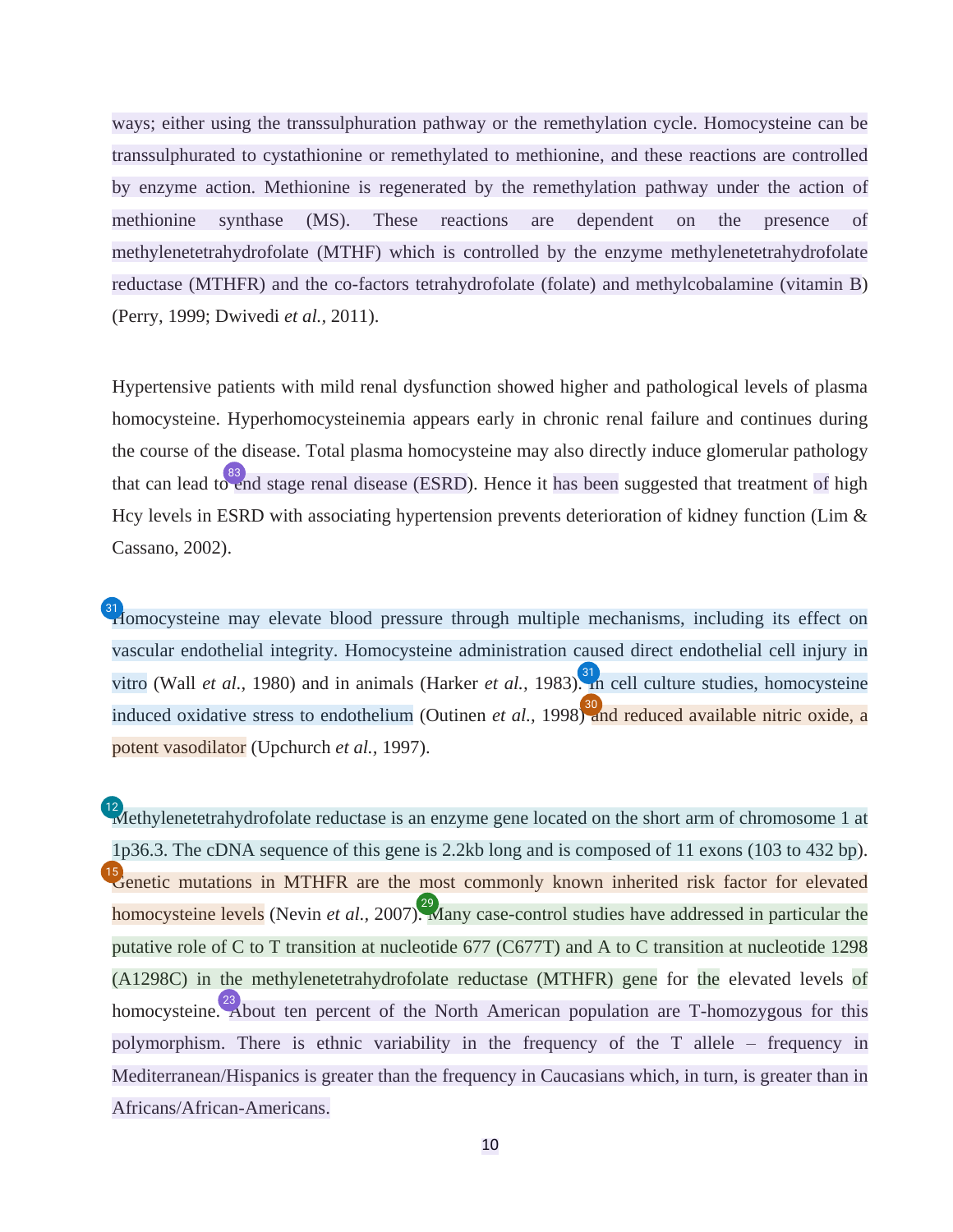#### <span id="page-11-0"></span>**2.8 Hyperuricemia and Hypertension**

Hyperuricemia is frequently found associated with hypertension. Renal vascular constriction also causes hyperuricemia (Messerli *et al.,* 1980). However, the underlying mechanism of action is largely unknown (Rich, 2000). Excessive accumulation of uric acid may lead to progressive renal insufficiency (Tobian & Binion, 1952). Ayperuricemia is also associated with Diabetes mellitus, Hypertriglyceridemia and Obesity. Mechanistic studies in human subjects associate elevated levels of uric acid with development of hypertension.

Uric acid exerts its harmful effects with the aid of an active renin-angiotensin-aldosterone system (Saito *et al.,* 1978). Hyperuricemia arising out of diuretic therapy can also invoke cardiovascular diseases. The SHEP study reported that subjects, who developed hyperuricemia as a side effect of chlorthalidone administration, stood an equal risk of sustaining cardiovascular diseases as subjects on placebo (Franse *et al.,* 2000). The nephro-degenerative effects of uric acid and its contribution towards development of hypertension need rigorous research. Model studies in rats related hyperuricemia with <sup>38</sup> increased systemic blood pressure, proteinuria, renal dysfunction, vascular disease, and progressive renal scarring. Recent studies point to the possible involvement of hyperuricemia in th[e ac](#page-61-0)tivation of the renin-angiotensin and cyclooxygenase-2 (COX2) systems in progressive renal disease (Ross *et al.,* 1956).

Recent *in vitro* and *in vivo* studies speculate that hyperuricemia causes endothelial dysfunction by curbing the proliferation of the endotheliocytes and perturbing nitric acid synthesis. Exaggerated chemokine and cytokine activity, activation of the RAAS system and over expression of C-reactive protein are the deleterious outcomes of hyperuricemia, which in turn lead to hypertension, the chief risk factor of cardiovascular diseases and chronic kidney diseases (Ross *et al.,* 1956).

#### **2.9 Hyperuremia and Hypertension**

Urea is the major nitrogenous abundant catabolite of protein catabolism and makes up to 75% of total non-protein nitrogen content (Muhammad & Tabassum *et al.,* 2008). Plasma urea levels are measured for estimating renal function. Urea contributes up to 80% of urinary nitrogen and is inversely related to hypertension. However, there are no studies that explain the underlying mechanism (Holley *et al.,* 1951). There was significant increase in plasma urea with time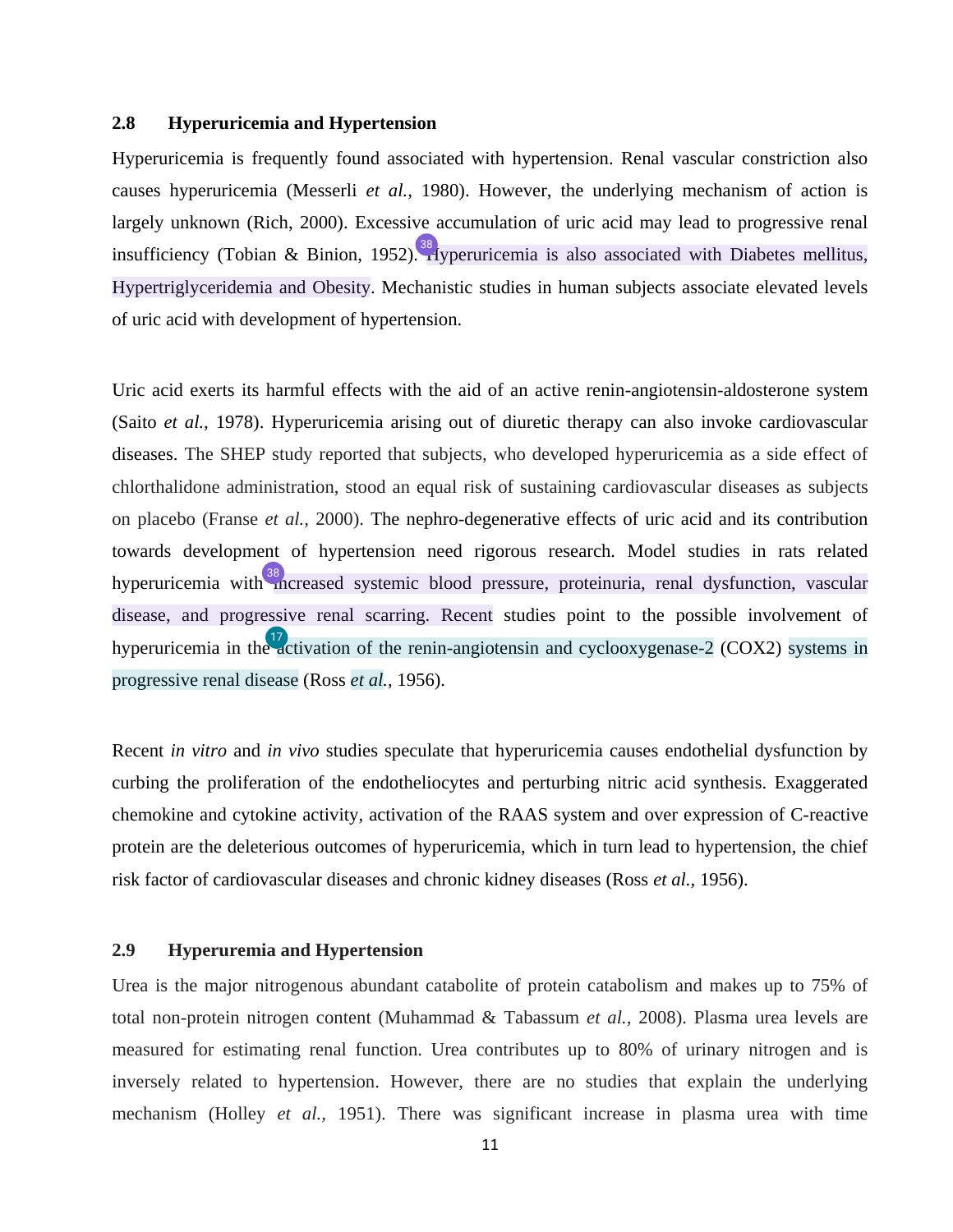<span id="page-12-0"></span>independent of gender or the type of hypertension. Studies in animal models report that hyperuremic animals showed high systolic pressures.

#### **2.10 Serum Electrolyte levels as Indicators of Hypertension**

Abnormal electrolyte balance is a hallmark of hypertension. Disturbed sodium-calcium ion exchange causes smooth muscle contraction, which leads to constriction of arterioles and hence a higher blood pressure. Studies suggest that  $Ca^{2+}$  ion metabolism has a critical role to play in the pathogenesis of hypertension (Cottier *et al.,* 1958). Almost all hypertensive subjects exhibit elevated levels of free intracellular  $Ca^{2+}$ . Recent studies highlight the role of parathyroid hypertensive factor in salt sensitive hypertension (Cottier *et al.,* 1958). Calcium is a key component of the secondary signal transduction pathway by which cells react to stimuli. This explains the calcium dependency of cardiac output, vascular resistance and the RAAS.(Albert *et al.,* 1958) first identified lowering of hypertension due to the oral supplementation of calcium. The involvement of calcium homeostasis regulatory mechanisms was elucidated in many studies. Parathyroid hormone, which regulates transmembrane transport of Na<sup>+</sup>, Ca<sup>+</sup>, H<sup>+</sup> and K<sup>+</sup>, was found to be in abnormal levels in the circulation of hypertensive patients (Weller *et al.,* 1959).

Studies also report increased intra-erythrocytic sodium and decreased potassium in hypertensive patients. This has been attributed to abnormal Na<sup>+</sup>/K<sup>+</sup> ATPase activity (Boushey *et al.,* 1995). Altered magnesium metabolis[m ha](#page-63-0)s been associated with the pathogenesis of hypertension (Winer, 1959). Zow levels of magnesium and sodium cause hypocalcaemia, which in turn increases  $\frac{27}{10}$ blood pressure. Magnesium modulates the cardiovascular effect of sodium and potassium and it is the co-factor for the sodium potassium ATPase activity (Wall *et al.,* 1980).

Extracellular magnesium concentration can influence calcium metabolism of vasculocytes by altering the inbound membrane flux of  $Ca^{2+}$ . Also, decrease in extracellular magnesium content leads to a diminished adenosine triphosphatase and Ca2+ ATPase activity (Masser *et al.,* 1994). Variations were observe[d be](#page-61-0)tween normotensive and hypertensive individuals in terms of salt intake, intracellular electrolytes (Harker *et al.,* 1983), total body electrolytes (Outinen *et al.,* 1998), serum electrolytes (Upchurch GR *et al.,* 1997[\) an](#page-61-0)d the renal excretion of sodium and water (van der Put *et* al., 1995). If changes in serum sodium concentration reflecte[d in](#page-61-0)tracellular or metabolic alterations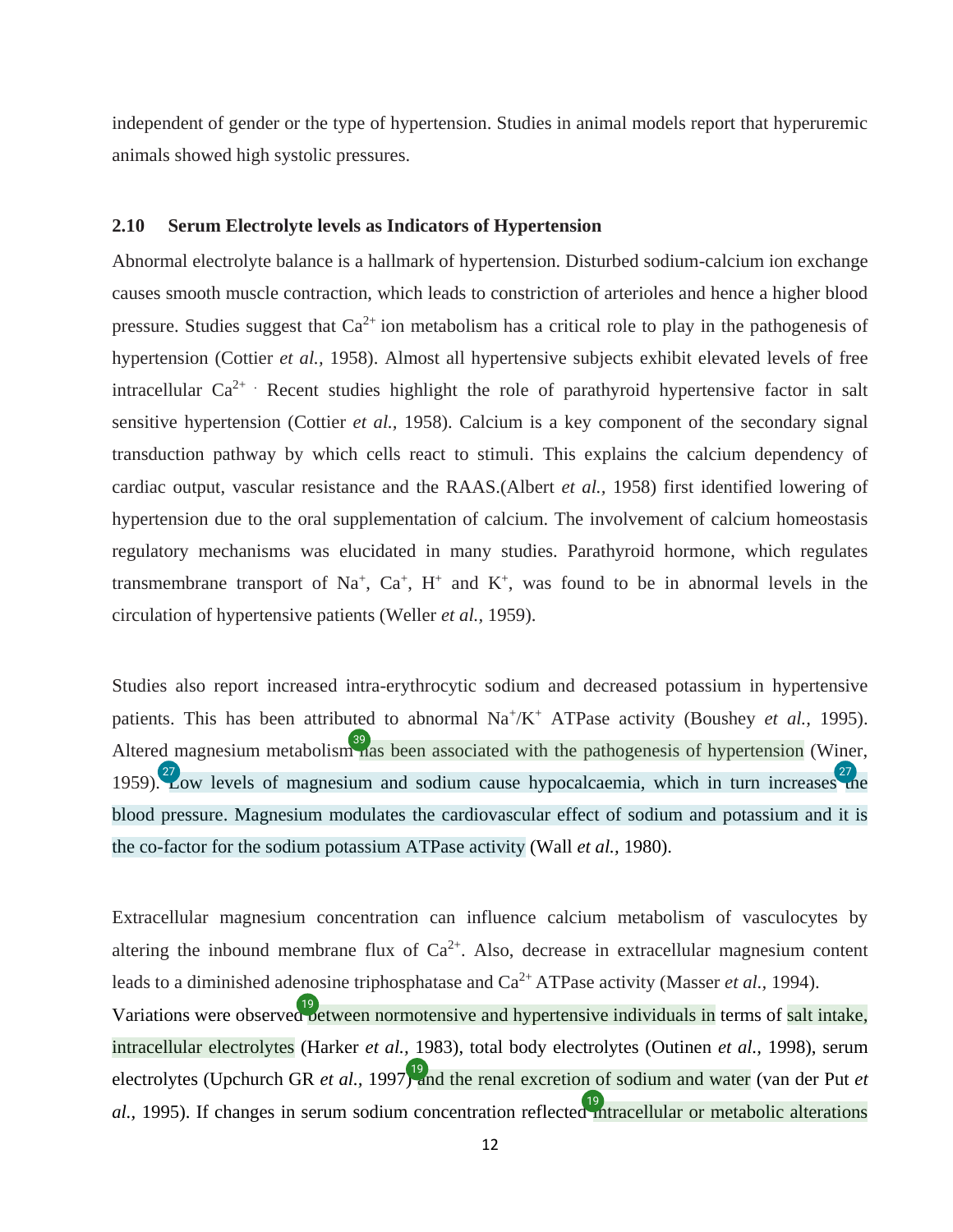in electrolyte balance, an easily determined factor would be available for study of electrolyte abnormalities in relation to the development of hypertension. Three investigators have reported a slight increase in serum sodium concentration in patients with essential hypertension, whereas two other studies report no difference (Den Heijler *et al.,* 2005; Homocysteine Studies Collabortion, 2002).

#### **2.11 Treatment of Hypertension**

#### **2.11.1 Medication**

Th[e ov](#page-60-0)erall goal of treating hypertension is to reduce hypertension-associated morbidity and mortality. The selection of specific drug therapy is based on evidence that demonstrates risk reduction. Non-pharmacologic therapy includes modifications in lifestyle, food habits and physical activity. These approaches are recommended by the JNC 7 but provide only minimal control over blood pressure. This mode of treatment chiefly restricts salt intake, alcohol consumptions and focuses on weight reduction in case of overweight and obese patients.

Pharmacologic therapy is based on the different classes of anti-hypertensive drugs (Muzaffar, 2011). The important ones are:

- **Diuretics**
- ACE inhibitors
- Angiotensin II receptor blockers
- Calcium channel blockers
- Alpha blockers
- Beta blockers
- Central alpha agonists
- Vasodilators

The JNC 7 recommends thiazide type diuretics as the first line of treatment. Thiazide diuretics control hypertension by inhibiting Na<sup>+</sup> and Cl<sup>-</sup> absorption in th[e ki](#page-60-0)dneys by blocking the sodiumchloride ion symporter. The ACE inhibitors work by inhibiting the conversion of angiotensin I to angiotensin II, thereby decreasing vascular resistance and increasing their capacity, as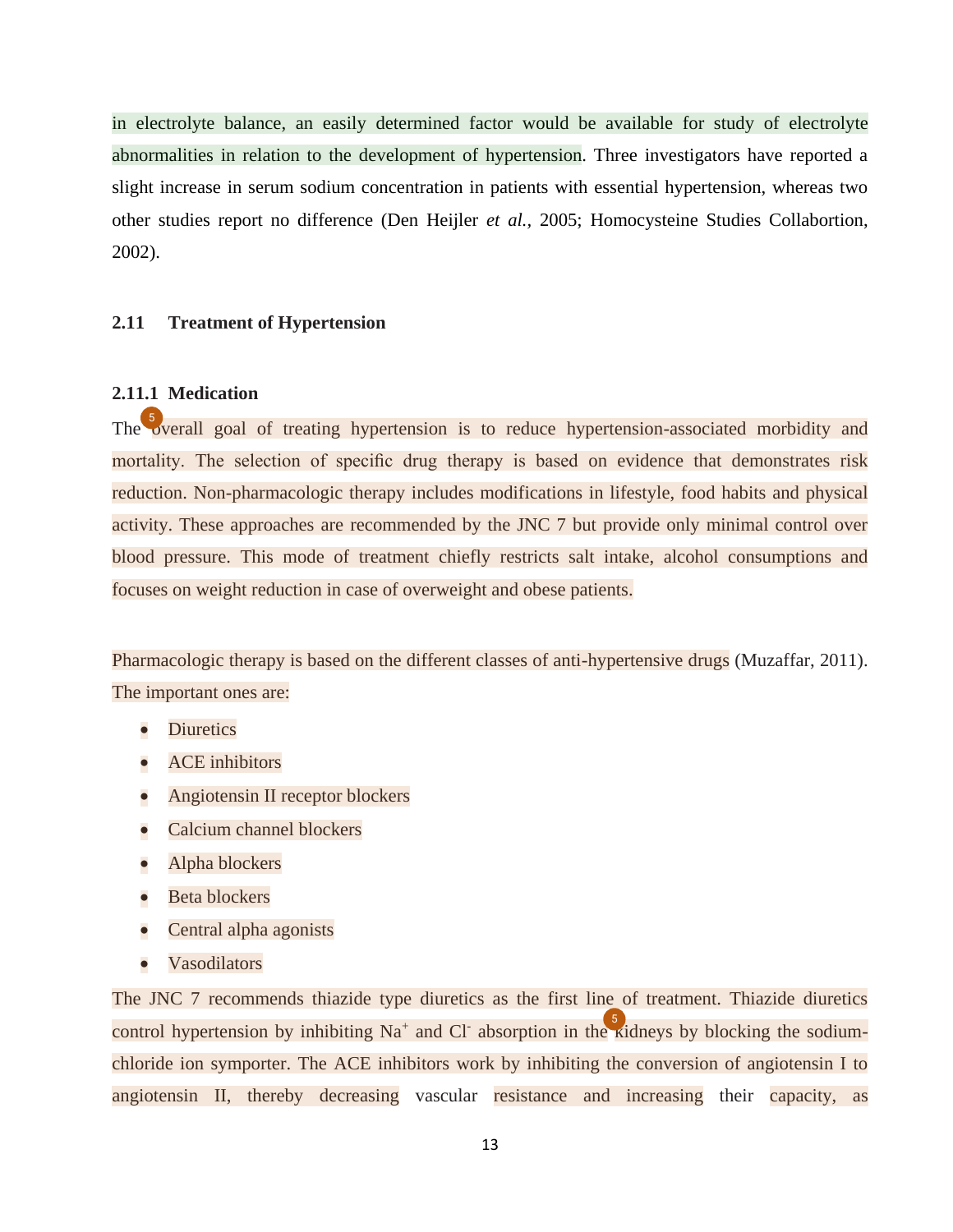vasoconstriction by angiotensin is curbed. Calcium channel blockers exert their effect by blocking the voltage gated calcium channels in cardiac muscles and blood vessels. This leads to a decrease in intracellular calcium levels. Various drug combinations can be prescribed by the physician based on the stage of hypertension and patient's response to drugs.

#### **2.11.2 Complementary and Alternative therapy**

There are many different types of complementary and alternative treatments believed to be effective against high blood pressure (George, 2001). Scientific evidence indicates that a diet that containing low saturated fat and salt and high levels of carbohydrates can be helpful in reducing blood pressure (Pauline & Bernard, 2010). It has been scientifically proved that men and women of all age groups who have a physically active lifestyle, have lower blood pressure or better control over the blood pressure levels (Pauline & Bernard, 2010). Ancient relaxation methods such as yoga, qigong and tai chi are effective in regulating blood pressure levels. Some herbs such as snakeroot, tetrandrine, ginseng and hawthorn have been used in controlling blood pressure. However, due to the potential health risks, their use has not been extensively studied (George, 2001).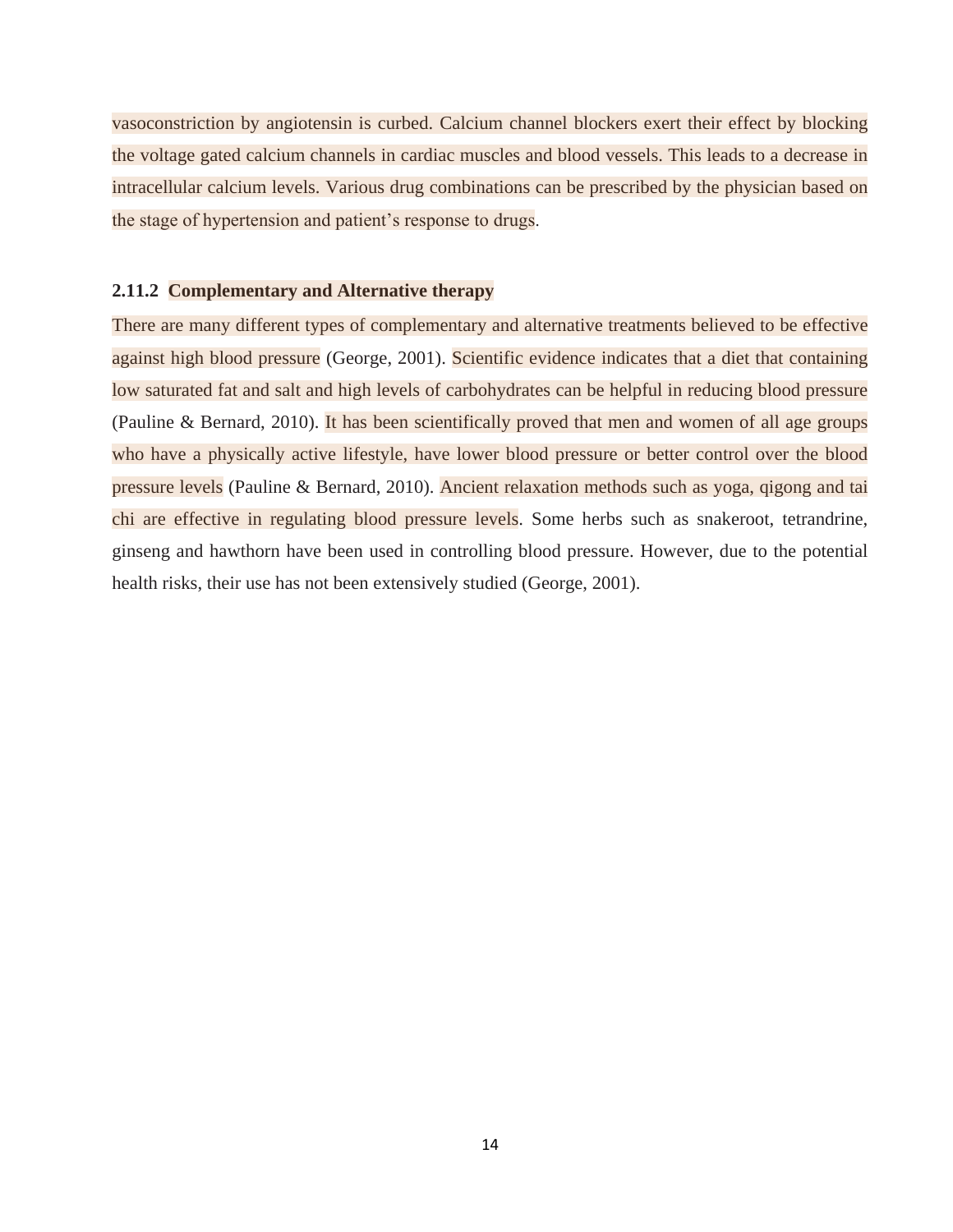

#### <span id="page-15-0"></span>**3.1 Materials**

#### **3.1.1 Chemicals and Enzymes**

All the chemicals used were of analytical grade purchased from any of the following vendors: Qualigens Fine Chemicals, India, Sisco Research Laboratory (SRL), India, Medox Agencies, Pvt Ltd, India and Synergy Scientific Services Pvt. Ltd, India.

#### **3.1.2 Reagents and Buffers**

Buffers for amplification and restriction enzymes supplied by the vendors were used. For the biochemical markers and serum electrolytes, ready to use kits were obtained from Biodiagnostics Pvt. Ltd, India.

#### **3.1.2.1 Reagents for Estimation of Urea**

- a) Reagent 1 Buffered enzyme powder
- b) Reagent 2 Hypochlorite
- c) Reagent 3 Standard (40 mg/100mL)

Preparation of working reagent:  $25^{78}$  mL of distilled water was added to reagent 1 and gently swirled to dissolve.

#### **3.1.2.2 Reagents for Estimation of Uric Acid**

- a) Reagent 1 Buffered TOOS (1mmol/l)
- b) Reagent  $2 \text{Buffered POD}, \text{Uricase } (\text{>1kU/l}, \text{>50U/l})$
- c) Reagent 3 Standard (6mg/dl)

#### **3.1.2.3 Reagents for Estimation of Creatinine**

- a) Reagent  $1 -$ Picric acid (20mmol/l)
- b) Reagent 2 Sodium hydroxide (100mmol/l)
- c) Reagent 3 Standard (2mg/dl)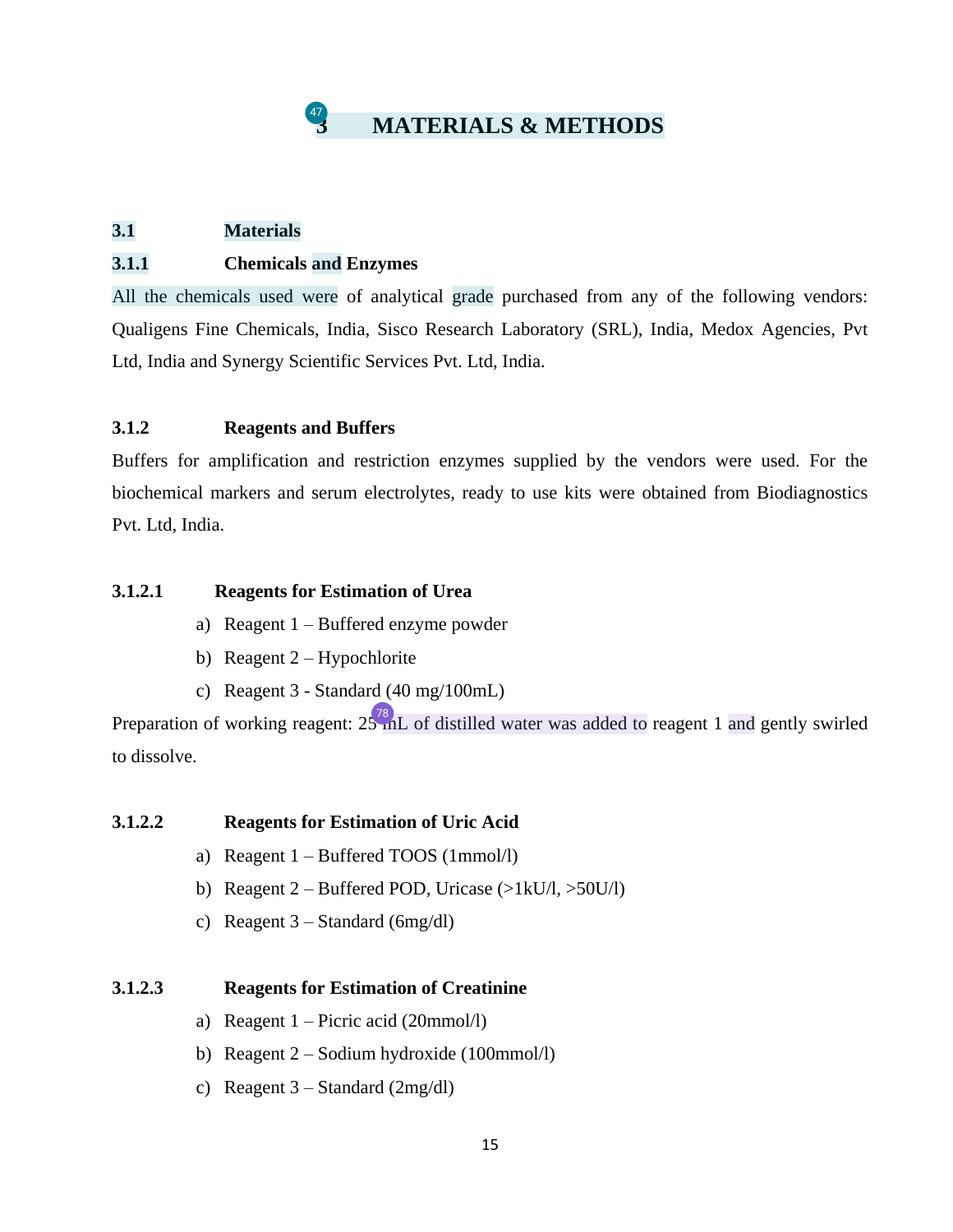#### <span id="page-16-0"></span>**3.1.2.4 Reagents for Estimation of Glucose**

- a) Reagent  $1 GOD \rightarrow 15000U/L$ , POD  $(>1000U/L)$
- b) Reagent  $2 Standard (100mg/dL)$

#### **3.1.2.5 Reagents for Estimation of Cholesterol**

- a) Reagent  $1$  Cholesterol esterase ( $>500$ U/L), oxidase ( $>600$ /L) and and peroxidase (>6000U/L) & 4 Amino Antipyrine
- b) Reagent  $2 Standard (200mg/dL)$

#### **3.1.2.6 Reagents for Estimation of Triglycerides**

- a) Reagent 1 Lipase / GK/GPO Reagent
- b) Reagent  $2 Triglycerides$  buffer
- c) Reagent 3 Standare (200mg/dL)

Preparation of working reagent: The triglycerides and chromogen mix powder (reagent 1) was carefully transferred into the bottle containing 5mL of triglyceride buffer (reagent 2).

#### **3.1.2.7 Reagents for Estimation of High Density Lipoprotein**

- a) Reagent 1 HDL-Cholesterol reagent
- b) Reagent  $2 HDL$  Standard (50mg/dL)
- c) Precipitating Reagent

#### **3.1.2. 8 Reagents For Estimation of Calcium**

- a) Reagent  $1 \text{Buffered}$  arsenazo III reagent ( $\geq 0.05$ mmol/L)
- b) Reagent  $2 -$ Calcium standard (10mg/dL)

#### **3.1.2.9 Reagents for Estimation of Serum Electrolytes**

a) Alfa Wassermann Starlyte III Fluid Pack

#### **3.1.2.10 Reagents for Human Genomic DNA Isolation**

- a) RBC lysis buffer  $\therefore$  0.155 M NH<sub>4</sub>Cl and 0.17 M Tris
- $\pm$  1 M Tris Cl (pH 8.2), 1 M NaCl and b) WBC  $^{58}$  vsis buffer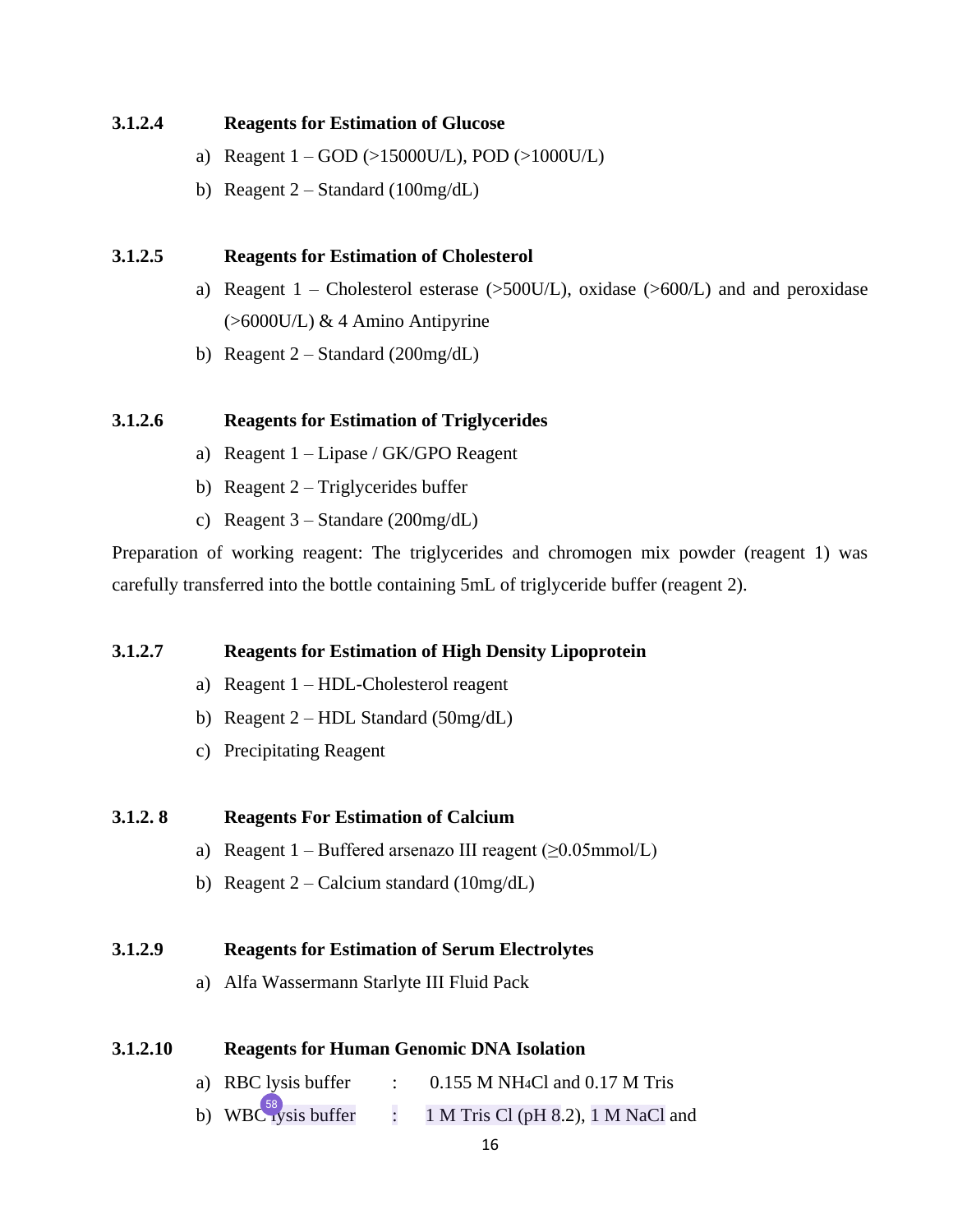- <span id="page-17-0"></span>c) 10% SDS (w/v) :  $\frac{84}{\sqrt{3}}$  M Na2 EDTA (pH 8.2)
- d) 6M NaCl
- e) Tris EDT[A bu](#page-64-0)ffer : 10 mM Tris Cl (pH 8.2) and 1 mM EDTA (pH 8.2)
- f) Absolute (99.5%) and 70% ethanol

#### **3.1.2.11 Reagents for Agarose Gel Electrophoresis**

- a) 5X TBE buffer :  $90 \text{mM}^2$  ris-Borate, 0.01 M EDTA (pH 8.3)
- b) 1X TBE
- c) 6X Gel loading buffer (Ready to use vials)
- d) EtBr  $: 10mg/ml (w/v)$

#### **3.1.2.12 Reagents for Polymerase Chain Reaction (PCR)**

a) Primers:

The primers sequences for the amplification of exon 4 of MTHFR gene was obtained from previously published report (Deeparani *et al.,* 2009). The primer details are given in (Table 3). Custom synthesized primers were obtained in lyophilized powder form. All the dilutions were made on ice. The primers were reconstituted using autoclaved double distilled water; working stocks were prepare[d to](#page-61-0) a final concentration of  $250$ ng/µl and were stored at  $-20^{\circ}$ C for further analysis.

 b) Working dNTPs mix: Each dNTP i.e, dATP, dGTP, dCTP, dTTP was supplied in 10mM concentration. Equal volume of each dNTP was mixed to obtain a final concentration of 2.5 mM each of working dNTPs solution.

c)  $\frac{57}{10}$  buffer with 20mM MgCl<sub>2</sub>: Tris-HCl (pH-8.0), [10](#page-64-0)0mM KCl, 20mM MgCl<sub>2</sub>; 0.5mM EDTA;  $\frac{52}{3}$ .1mM DTT, 0.5% Tween 20, 0.05% Nonidet P-40 and 50% glycerol. This was stored at  $-20^{\circ}\text{C}$  and used at a working concentration of 1X. MgCl<sub>2</sub> was provided at a concentration of 20mM and a final concentration of 1.5mM was used for each reaction.

d) *Taq* Polymerase:  $\frac{72}{1}$  $\frac{72}{1}$  $\frac{72}{1}$  *aq* DNA Polymerase was supplied at a concentration of 5 U /µl and was stored at -20<sup>0</sup>C. Final concentration used was 0.65 units  $(0.13 \mu\text{I})$  / 50 $\mu\text{I}$  reaction.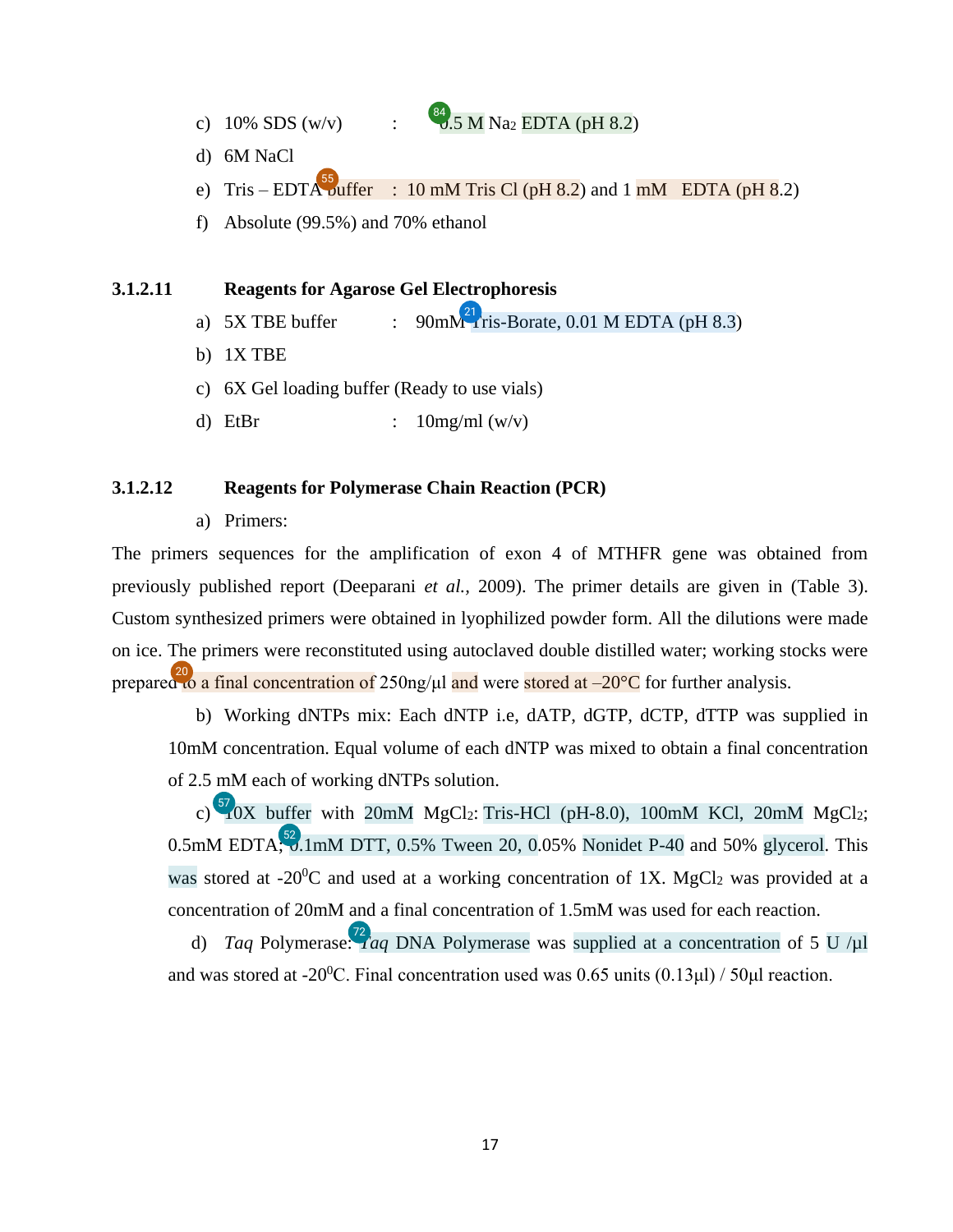<span id="page-18-0"></span>Table 3 : Primer details for the Amplification of Exon 4 of MTHFR gene

| <b>Gene / Exon</b> | Primer    | <b>Primer Sequences</b>    | <b>Amplification Product size</b> |
|--------------------|-----------|----------------------------|-----------------------------------|
|                    |           |                            | (bp)                              |
|                    | <b>FP</b> | 3' TGA AGG AGA AGG TGT CTG |                                   |
| MTHFR 677          |           | CGG GA3'                   | 198                               |
| Exon 4             | RP        | 5' AGG ACG GTG CGT GAG AGT |                                   |
|                    |           | G3'                        |                                   |

**3.1.2.13 Reagents for Low Ionic Strength – Single Strand Conformation Polymorphsim (LIS – SSCP)**

- a) Agarose Solution :  $0.1\%$
- b) Acrylamide: Bis Acrylamide : 10% (39: 1)
- c) 1X TBE buffer (90mM, pH-8.3)
- d) 0.5 X TBE Running buffer (45mM, pH-8.3)
- e) Ammonium Persulfate (APS) (w/v: 25%
- f) SSCP Gel Loading Dye :  $10\%$  Sucrose, 0.01% Xylene cyanol,

0.01% Bromophenol blue

 $(g)$ <sup>[15](#page-61-0)</sup>N, N, N', N' tetramethyl ethylenediamine (TEMED)

| 3.1.2.14 |    | <b>Reagents for Silver Staining</b> |                  |                                 |
|----------|----|-------------------------------------|------------------|---------------------------------|
|          | a) | Fixative                            |                  | 10 % acetic acid, 0.5 % Ethanol |
|          |    | b) Impregnation solution            | $\sim$ 10 $\sim$ | 0.1 % Silver Nitrate            |
|          |    | c) Developer                        |                  | 1.5 % Sodium Hydroxide,         |
|          |    |                                     |                  | 0.15 % Formaldehyde             |
|          |    | Stop solution                       |                  | 0.75 % Sodium Carbonate.        |

#### **3.1.2.15 Reagents for Restriction Fragment Length Polymorphism (RFLP)**

- a) Restriction enzymes *Hinf* I
- b) 10x Buffer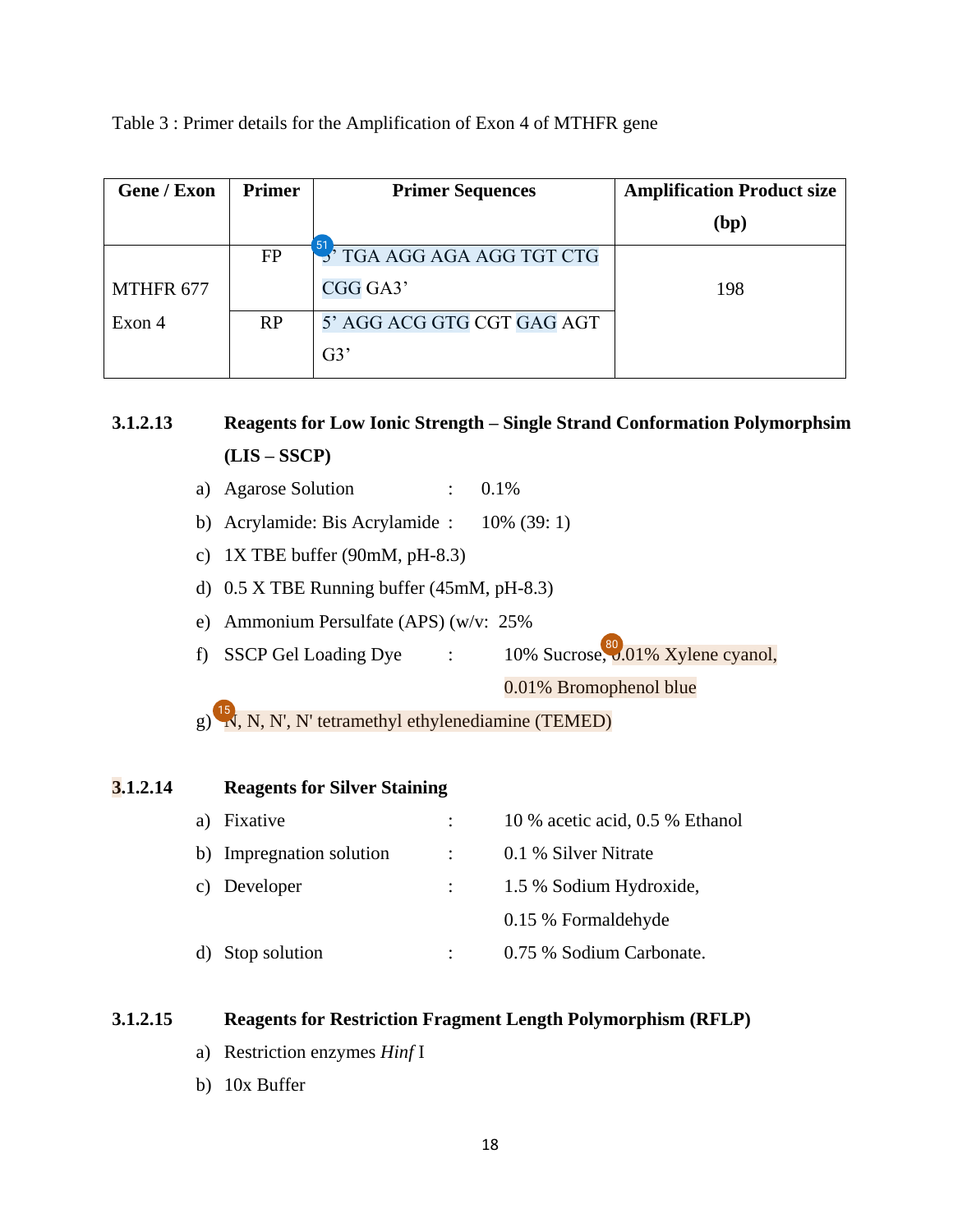#### <span id="page-19-0"></span>**3.2 Methods**

## **3.2.1 [P](#page-61-0)lace of Study**

The study was designed to conduct in areas under the jurisdiction of Paiyanoor Village of Kancheepuram District, Tamilnadu. Paiyanoor is a village in the tehsil / mandal of Thiruporur in the Kancheepuram district of Tamil Nadu. Sub Villages in Paiyanoor are Pandithamedu, Ambekarnagar, Koothavakkam & Sambantham Nagar.

Total population  $(N) = 3686$ Nature of land: urban or rural: Rural Living conditions: BPL

Hospitals available within the study area:

1. Vinayaka Mission's University – Chennai Hospital

Hospital capacity: 150 bed capacity

Patient status:

- $\bullet$  Outpatient 60
- Inpatient Daily observation of 5 patients  $(12 \text{ hrs})$

#### **3.2.2 Sample Collection**

[A](#page-60-0)dults of age  $\geq$ 18 years residing in and around Paiyanoor, visiting Vinayaka Mission Chennai Hospital for a period of two months (Jan to Feb 201[3\) w](#page-60-0)as invited to be enrolled for the study. The informed consent (Appendix I) was obtained prior to the enrollment of the participants. They were also given patient information sheet as per the ethical committee guideline[s. T](#page-60-0)hose adults who were non cooperative or refuse to provide the necessary information was excluded from the study. Those individuals who are also not in regular checkups were excluded from the study. Children, disabled, acutely ill subjects and pregnant women were also excluded from the study.

Studies have indicated an increasing prevalence of hypertension in rural populations. Based on these report[s, w](#page-60-0)e conducted a survey in Pandithamedu sub-village, Paiyanoor village, Thiruporur tahasil,  $\Lambda$ ancheepuram district of Tamil Nadu. The survey was organized in association with the NSS unit of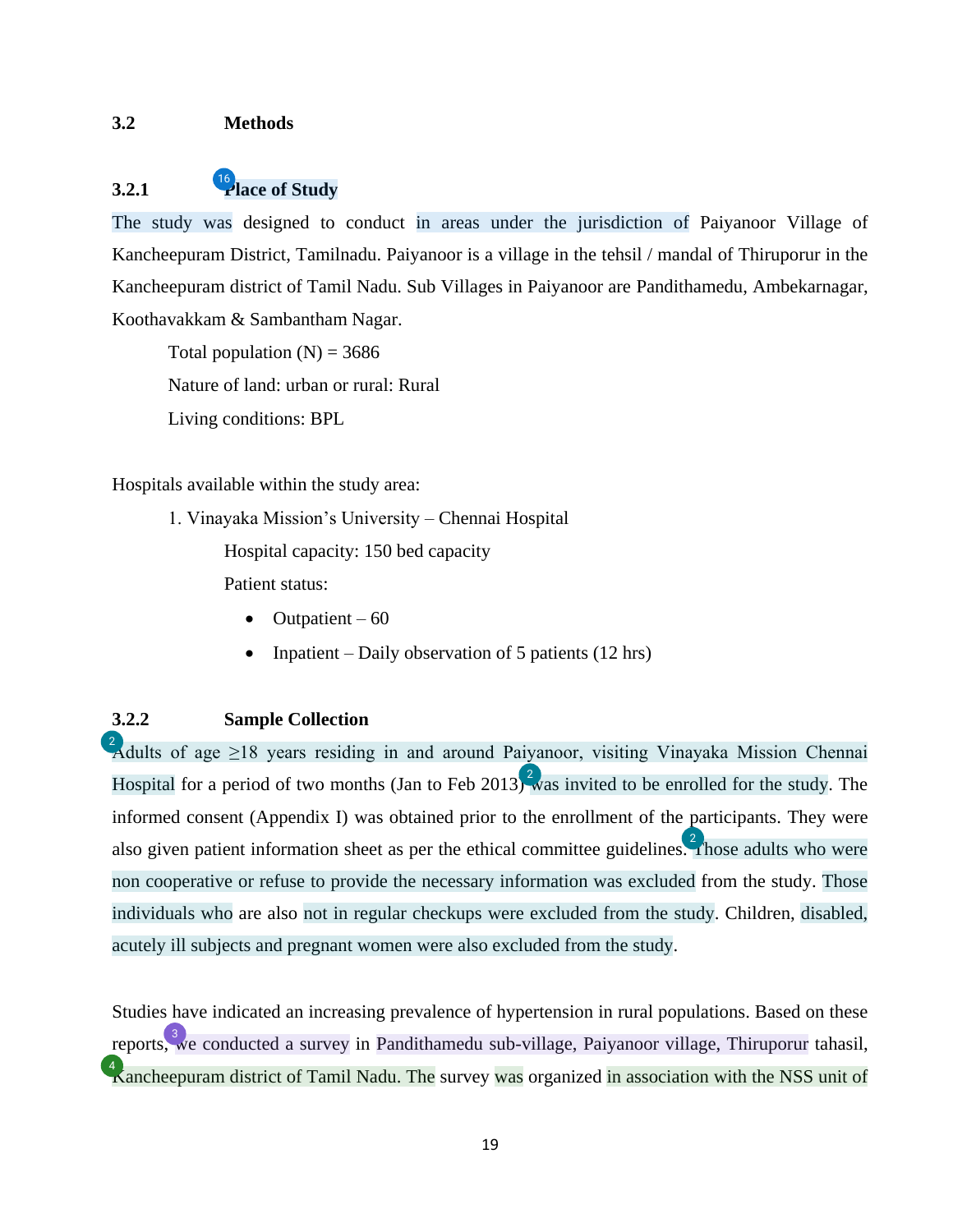<span id="page-20-0"></span>AVIT and Vinayaka Missions Chennai Hospitals. BP Values were collected from participants those who attended the camp and the prevalence of hypertension were estimated.

#### **3.2.3 Questionnaire**

[A](#page-60-0) structured pretested and predesigned questionnaire was used to assess study subject's self-reported behavioral and lifestyle risk factors, hypertension and anthropometrical parameters (Appendix II). In th[e qu](#page-62-0)estionnaire, all the participants were inquired in detail about their smoking and drinking habits, physical activity, use of medications, and medical history. Alcohol consumption was calculated as grams of absolute alcohol per week and smoking as the number of cigarettes smoked per day.

#### **3.2.4 Physical Examination**

 $\frac{2}{1}$  or physical examination, standardized calibrated mercury column type sphygmomanometer; stethoscope, common weighing machine and measuring tape were  $\frac{4}{3}$  sed. Hypertension was diagnosed as per US Seventh Joint National Committee on Detection, Evaluation and Treatment of Hypertension (JNC VII) criteria.

| <b>Optimal Blood Pressure</b> | : <115/80              |
|-------------------------------|------------------------|
| <b>Normal Blood Pressure</b>  | : < 120/80             |
| Pre-Hypertension              | $: 120 - 139/80 - 89$  |
| Stage 1 Hypertension          | $: 140 - 159/90 - 99$  |
| <b>Stage 2 Hypertension</b>   | $\frac{1}{2}$ >160/100 |

Measurement of BP was performed after a 5 min period of rest using a mercury sphygmomanometer, and two BP readings taken from both arms at 30 s intervals. In case if the two readings differed by over 10 mm of Hg, a third reading was obtained, and the three measurements were averaged. The pressure  $\frac{2}{a}$  which sound appeared and disappeared was taken as systolic blood pressure (SBP) and diastolic blood pressure (DBP) respectively.

[A](#page-60-0)nthropometric measurements viz. height, weight, waist circumference and hip circumference were recorded as per standard guidelines laid down by World Health Organization (WHO[\). B](#page-60-0)ody weight was measured (to the nearest 0.5kg) with the subject standing motionless on the weighing scale, feet about 15cm apart and weight equally distributed on each leg. Subjects were instructed to wear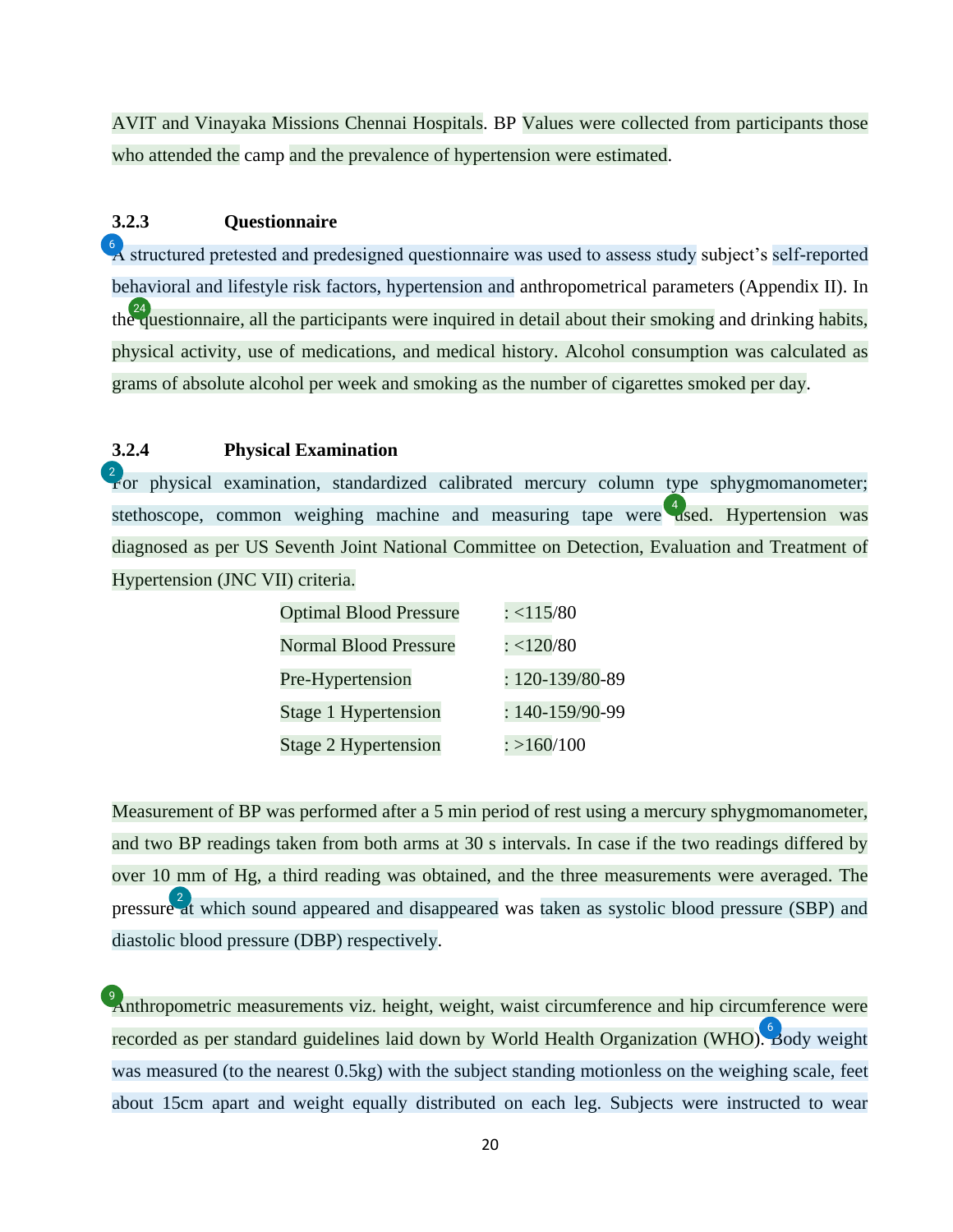<span id="page-21-0"></span>minimum outwear (as culturally appropriate) and no footwear while their weight was being measured. Height was measured (to the nearest 0.5cm) with the subject standing in an erect position against a vertical surface, and the head positioned so that the top of the external auditory meatus was level with the inferior margin of the bony orbit (Frankfurt's plain). Body Mass Index was calculated as weight in kilograms divided by height in meters squared. Based on their BMI, individuals were classified into four groups: thin (BMI <18.5), normal (BMI=18.5-24.9), overweight (BMI = 25.0-29.9) and obese (BMI > 30.0) as per WHO. Waist circumference was measured with a standard measuring tape, while subjects with lightly clothed, at a level midway between the lower margin of the last rib and iliac crest in centimeters (to the nearest 0.1cm). Waist circumference (WC) cut-offs was taken as 90 cms for males and 80 cms for females to define abdominal obesity using South Asia Pacific Guidelines. Hip circumference (HC) was measured at the maximum circumference over the buttocks in centimeters (to the nearest 0.1cm) with the subject in standing position. Waist hip ratio was calculated as waist circumference divided by hip circumference. Th[e m](#page-60-0)aximum circumference over the buttocks in centimeters (to the nearest  $0.1cm$ ) with the subject in standing positio[n cu](#page-60-0)t-off used for the waist-hip ratio (WHR) for males was 0.9 and for females 0.8 to define obesity.  $\frac{2}{3}$  hysical activity of subjects was assessed by taking into consideration the occupational as well as nonoccupational physical activity.

#### **3.2.5 Biochemical Analysis**

Laborator[y as](#page-60-0)sessment was performed for the subjects who gave written consent for the laboratory evaluation during interviews. Blood samples were drawn from these subjects for the estimation of serum electrolytes, glucose, serum triglycerides, LDL, HDL-cholesterol, CK total and CK-MB. The mentioned parameters were analyzed as per the kit protocols.

#### **3.2.5.1 Estimation of Urea**

2mL of peripheral venous blood was drawn using a BDII disposable syringe. The blood sample was transferred to a serum clot activator vacuette and centrifuge[d at](#page-61-0)  $37^{\circ}$ C for 10 minutes to separate the serum. 1000  $\mu$  of the working reagent wa[s ta](#page-67-0)ken in a clean labeled test tube. 10  $\mu$  L of the test sampl[e w](#page-62-0)as added to the test tube containing working reagent. The test tube wa[s in](#page-65-0)cubated at 37 °C for 3 min. After incubation, 1000  $\mu$ L of the reagent 2 (hypochlorite solution[\) w](#page-61-0)as added to the test tube. The final reaction mixture was incubated at 37<sup>o</sup>C for 5 min. The reaction mixture was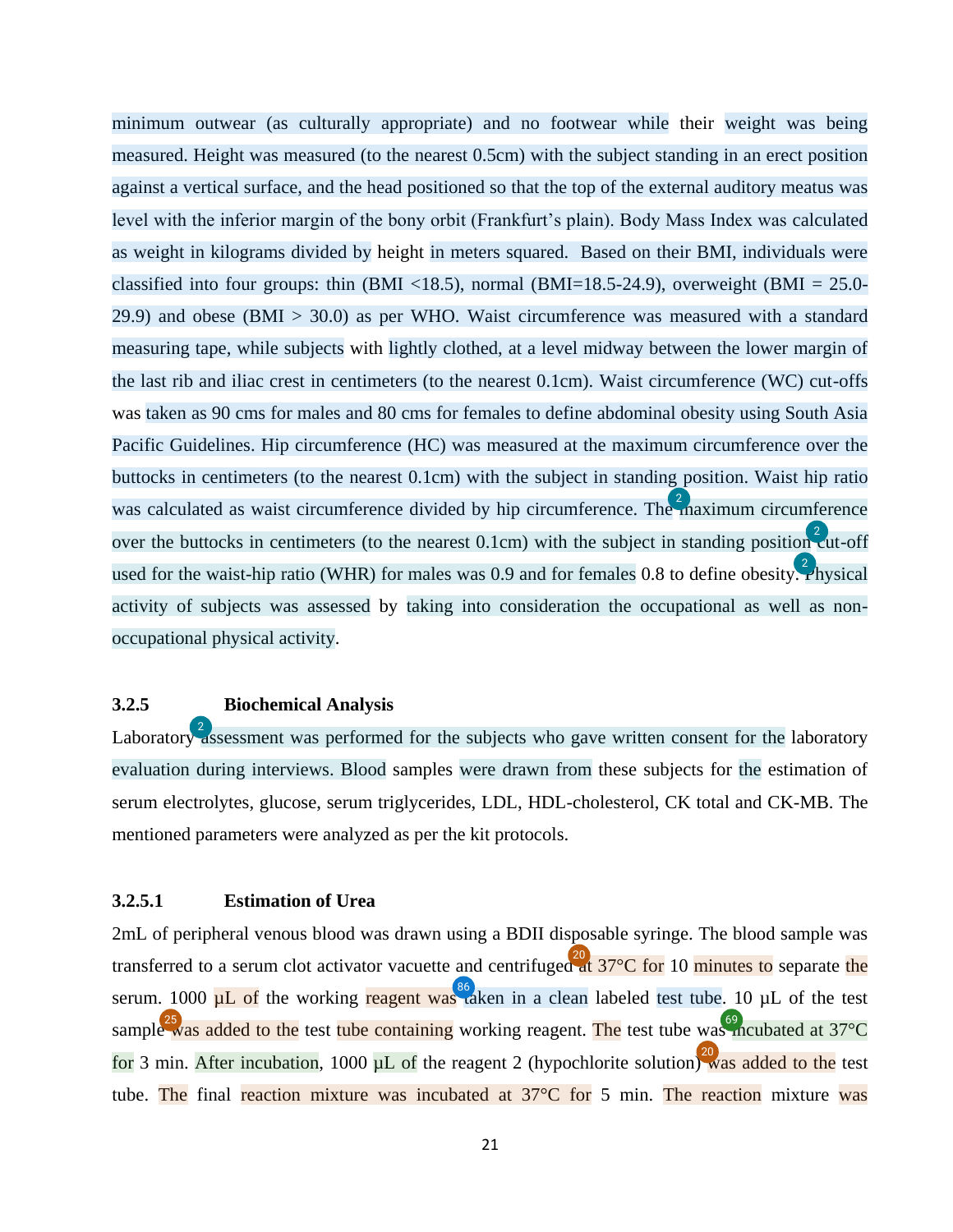<span id="page-22-0"></span>automatically introduced into the analyzer and absorbance was taken at 578nm through a preset program. The readings were noted down for further analysis.

#### **3.2.5.2 Estimation of Uric Acid**

2mL of peripheral venous blood was drawn using a BDII disposable syringe. The blood sample was transferred to a serum clot activator vacuette and centrifuged at 37°C for 10 minutes to separate the serum. 800µL of phosphate buffered TOOS (reagent 1) was allowed to react with 20µL of the <sup>15</sup> ample in a clean labeled test tube. The test tub[e w](#page-65-0)as incubated at 37°C for 5 minutes. 200 µL of phosphate buffered peroxidase-uricase solution (reagent 2)<sup>20</sup> was added to the test tube. The final reaction mixture was incubated at 37<sup>o</sup>C for 5 minutes. The reaction mixture was automatically introduced into the analyzer and absorbance was taken at 550nm through a preset programme. The readings were noted down for further analysis.

#### **3.2.5.3 Estimation of creatinine**

2mL of peripheral venous blood was drawn using a BDII disposable syringe. The blood sample was transferred to a serum clot activator vacuette and centrifuge[d at](#page-61-0)  $37^{\circ}$ C for 10 minutes to separate the serum. 1mL of picric acid reagent and sodium hydroxide reagent each, provided in the diagnostic kit, were allowed to react with 100 $\mu$ L of sample in a clean labeled test tube. The mode of estimation was kinetic. The reaction mixture was hence immediately fed to the analyzer. The reaction mixture was automatically introduced into the analyzer and absorbance was taken at 510nm through a preset program. The readings were noted down for further analysis.

#### **3.2.5.4 Estimation of Glucose**

2mL of peripheral venous blood was drawn using a BDII disposable syringe. The blood sample was transferred to a serum clot activator vacuette and centrifuged at 37°C for 10 minutes to separate the serum. The estimation of glucose (FBS & PPBS) was done by GOD/POD method. 1mL of reagent I (glucose oxidase) was allowed to react with  $10\mu L$  of th[e se](#page-61-0)rum sample in a clean labeled test tube. The reaction mixture was automatically introduced into the Reckon – Biochemical Analyzer and absorbance was taken at 505nm through a preset program. The readings were noted down for further analysis.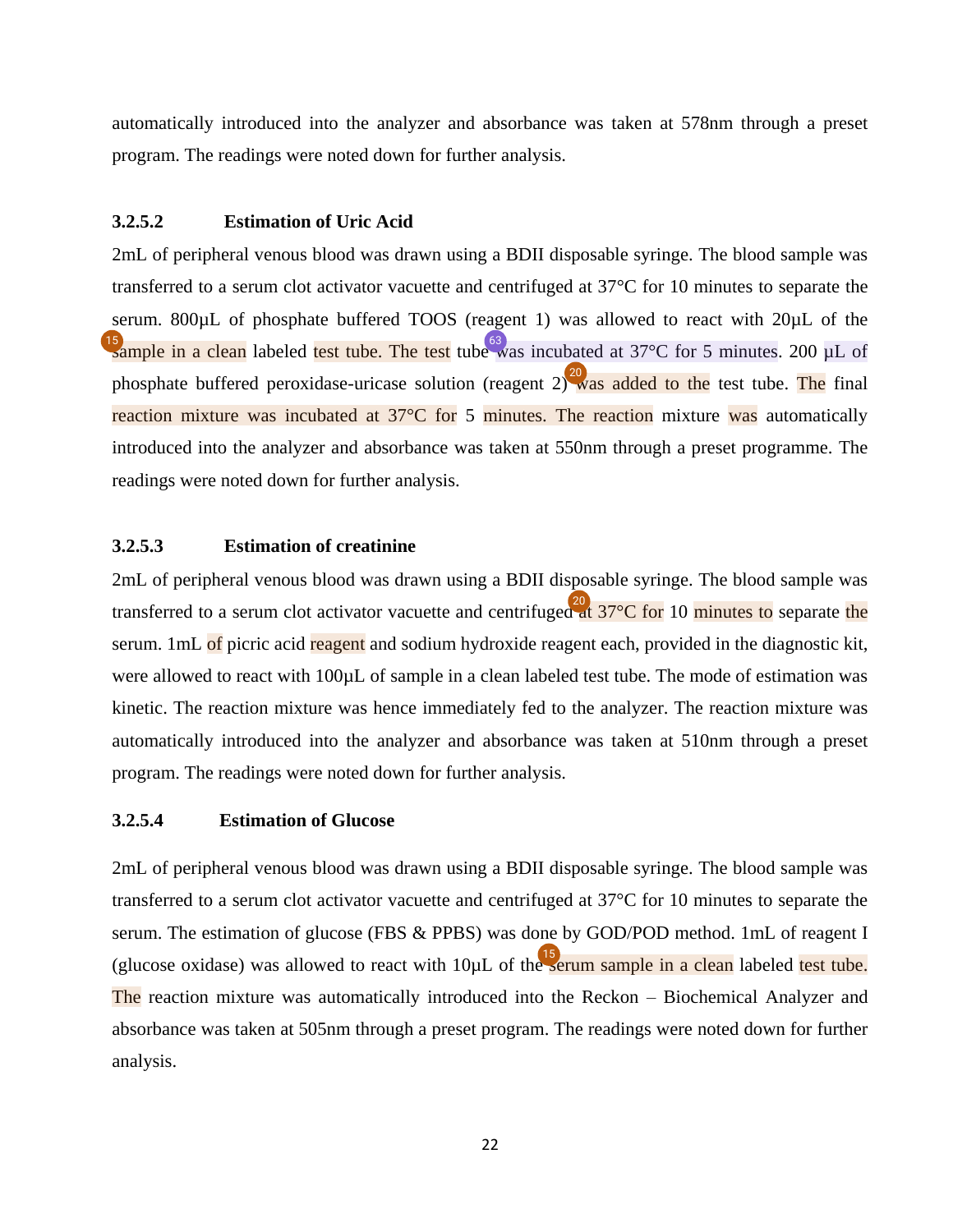#### <span id="page-23-0"></span>**3.2.5.5 Estimation of Cholesterol**

2mL of peripheral venous blood was drawn using a BDII disposable syringe. The blood sample was transferred to a serum clot activator vacuette and centrifuged at 37°C for 10 minutes to separate the serum. For estimation of cholesterol, CE/CO method was followed. 1mL of the reagent I (buffered cholesterol oxidase/esterase mix) was allowed to react with 10µL of the sample in a clean labeled test tube. Th[e re](#page-63-0)action mixture was incubated at  $37^{\circ}$ C for 10 minutes. The reaction mixture was automatically introduced into the Reckon  $-$  Biochemical Analyzer and absorbance was taken at 505nm through a preset program. The readings were noted down for further analysis.

#### **3.2.5.6 Estimation of Triglycerides**

2mL of peripheral venous blood was drawn using a BDII disposable syringe. The blood sample was transferred to a serum clot activator vacuette and centrifuged at 37°C for 10 minutes to separate the serum. The estimation of triglycerides was carried out by GPO method. 1mL of the working reagent was allowed to react with  $20\mu$ L of the sample in a clean labeled test tube. Th[e re](#page-62-0)action mixture was incubated at 37°C for 5 minutes. The reaction mixture was automatically introduced into the Reckon – Biochemical Analyzer and absorbance was taken at 520nm through a preset program. The readings were noted down for further analysis.

#### **3.2.5.7 Estimation of High Density Lipoproteins**

2mL of peripheral venous blood was drawn using a BDII disposable syringe. The blood sample was transferred to a serum clot activator vacuette and centrifuged at 37°C for 10 minutes to separate the serum. For estimation of high density lipoproteins, PTA method was followed. 100µL of the precipitating reagent provided  $\frac{74}{100}$  was mixe[d w](#page-66-0)ith an equal volume of the sample taken in a clean labeled test tube. The mi[x w](#page-65-0)as centrifuged at 3000rpm for 10 minutes. 50 $\mu$ L of the obtained supernatant was mixed with 1mL of HDL-Cholesterol reagent in another clean labeled test tube. The fin[al re](#page-63-0)action mixture was incubated at  $37^{\circ}$ C for 10 minutes. The reaction mixture was automatically introduced into the Reckon – Biochemical Analyzer and absorbance was taken at 505nm through a preset program. The readings were noted down for further analysis.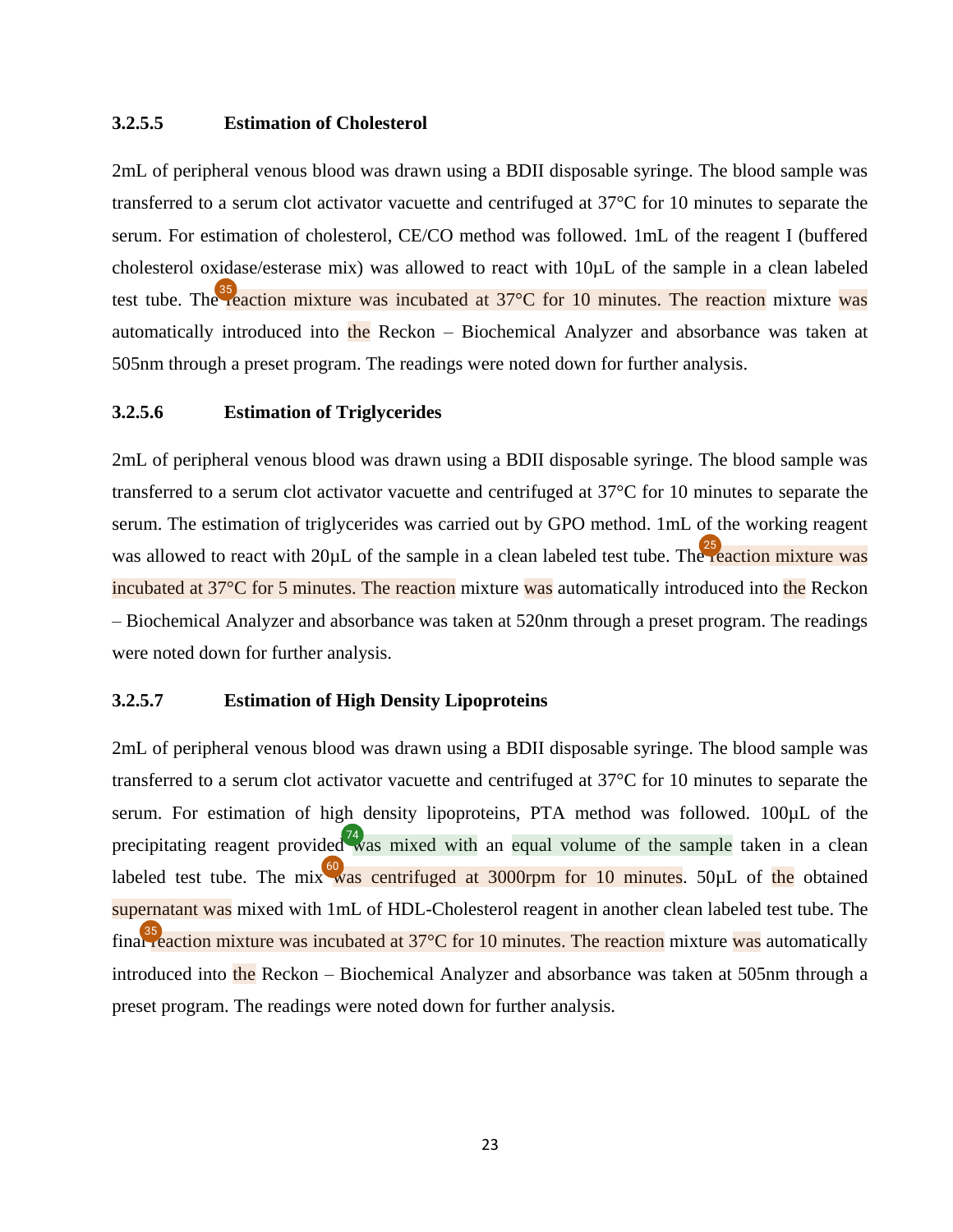## <span id="page-24-0"></span>**3.2.5.8 Estimation of Ver[y L](#page-66-0)ow Density Lipoproteins** 76

Very low density lipoprotein levels were calculated from the estimated triglyceride concentration, using the formula:

$$
VLDL = \underline{TGL}\,\underline{Concentration}\,
$$

$$
5
$$

#### **3.2.5.9 Estimation of Low Density Lipoproteins**

Low density lipoprotein levels were calculated from estimated total cholesterol and HDL cholesterol and calculated VLDL levels, using the formula:

LDL= Total cholesterol – HDL cholesterol – VLDL

#### **3.2.5.10 Estimation of Calcium**

2mL of peripheral venous blood was drawn using a BDII disposable syringe. The blood sample was transferred to a serum clot activator vacuette and centrifuged at 37°C for 10 minutes to separate the serum. The estimation of calcium was done by Arsenazo method. The kit included single use vials containing buffered arsenazo III reagent. 10µL of the sample was added to the contents in the vial. Th[e re](#page-63-0)action mixture was incubated at room temperature for 5 minutes. The reaction mixture was automatically introduced into the Reckon – Biochemical Analyzer and absorbance was taken at 630nm through a preset program. The readings were noted down for further analysis.

#### **3.2.5.11 Estimation of Serum Electrolytes – Sodium, Potassium and Chloride**

2mL of peripheral venous blood was drawn using a BDII disposable syringe. The blood sample was transferred to a serum clot activator vacuette and centrifuged at 37°C for 10 minutes to separate the serum. The sampling probe was submersed into the serum in vacuette. The readings obtained were noted for further analysis.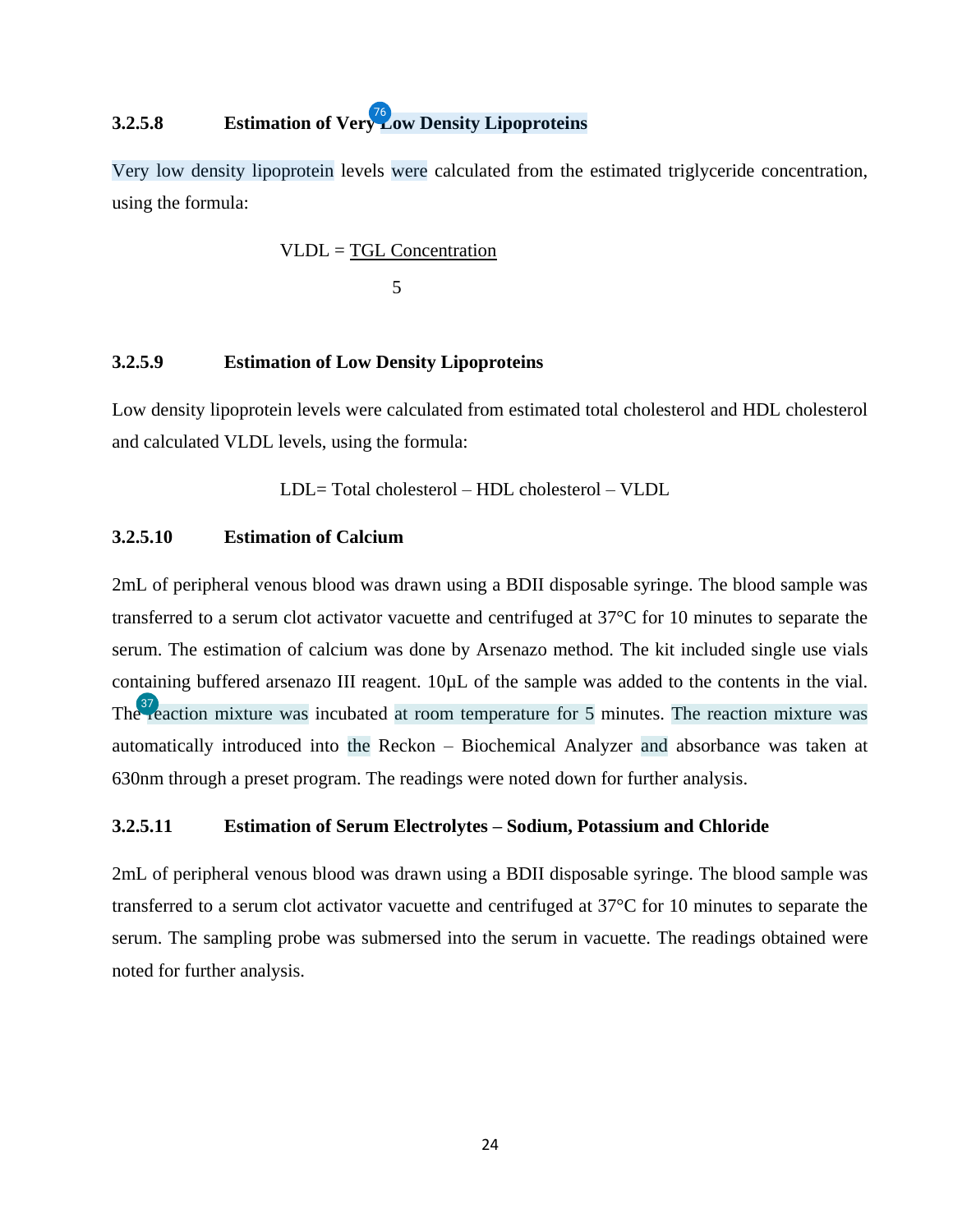#### <span id="page-25-0"></span>**3.3 Molecular Analysis**

#### **3.3.1 Isolation of DNA**

Miller's method (1988) was followed for human genomic DNA extraction from blood lymphocytes. 5ml of peripheral blood was collected in a sterile tube containing Na<sub>2</sub>EDTA and centrifuge[d fo](#page-62-0)r 30 minutes at 3000 rpm. The buffy coat was transferred into a sterile tube. Twice the volume of RBC lysis buffer was added an[d in](#page-65-0)cubated at  $37^{\circ}$ C for 10 minutes. This was centrifuged at 3000 rpm for 20 minutes and the supernatant discarded. The steps were repeated till a clear white pellet was obtained. To the pellet, 3ml of WBC lysis buffer was added and aspirated well.  $\frac{82}{3}$ , 2 ml of 10% SDS was added, mixed well and incubated at 37°C overnight. After overnight incubation, 1ml of 6M NaCl was added and vigorously vortexed for 15 seconds prior to centrifugation at 3000rpm for 20 minutes. The supernatant with DNA was transferred to another sterile tube to which twice the volume of cold absolute ethanol was added. DNA was precipitated by gently swirling the tube. It wa[s th](#page-64-0)en centrifuged at 3000 rpm at 4 °C. The supernatant was removed and DNA is washed in 70% ethanol, pelleted down, dried and dissolved in TE buffer for further use. The samples were stored at - 20<sup>o</sup>C.

#### **3.3.2 UV Spectrophotometric Analysis of DNA Sample (Sambrook and Russel, 2001)**

Th[e co](#page-65-0)ncentration and purity of the DNA samples was determined using UV spectrophotometer (Schimadzu UV-vis 300). To 980 µl o[f st](#page-62-0)erile distilled water, 20 µl of genomic DNA solution was added and mixed uniformly. Using autoclaved TE buffer as reference, the DNA was scanned in 1 cm path length quartz cuvettes at 260 nm and 280 nm. The purity of the DNA sample was checked by  $OD<sub>260</sub>/OD<sub>280</sub>$  ratio. A ratio of  $1.8 - 2$  indicates absence of protein contamination.

Th[e co](#page-62-0)ncentration of the DNA was quantitated using the formula.

At OD<sub>260</sub> = 1, concentration = 50  $\mu$ g/ml, the double stranded DNA concentration is

 $=$  Measured OD<sub>260</sub> x 50 x Dilution factor ( $\mu$ g/ml)

 $1(OD_{260})$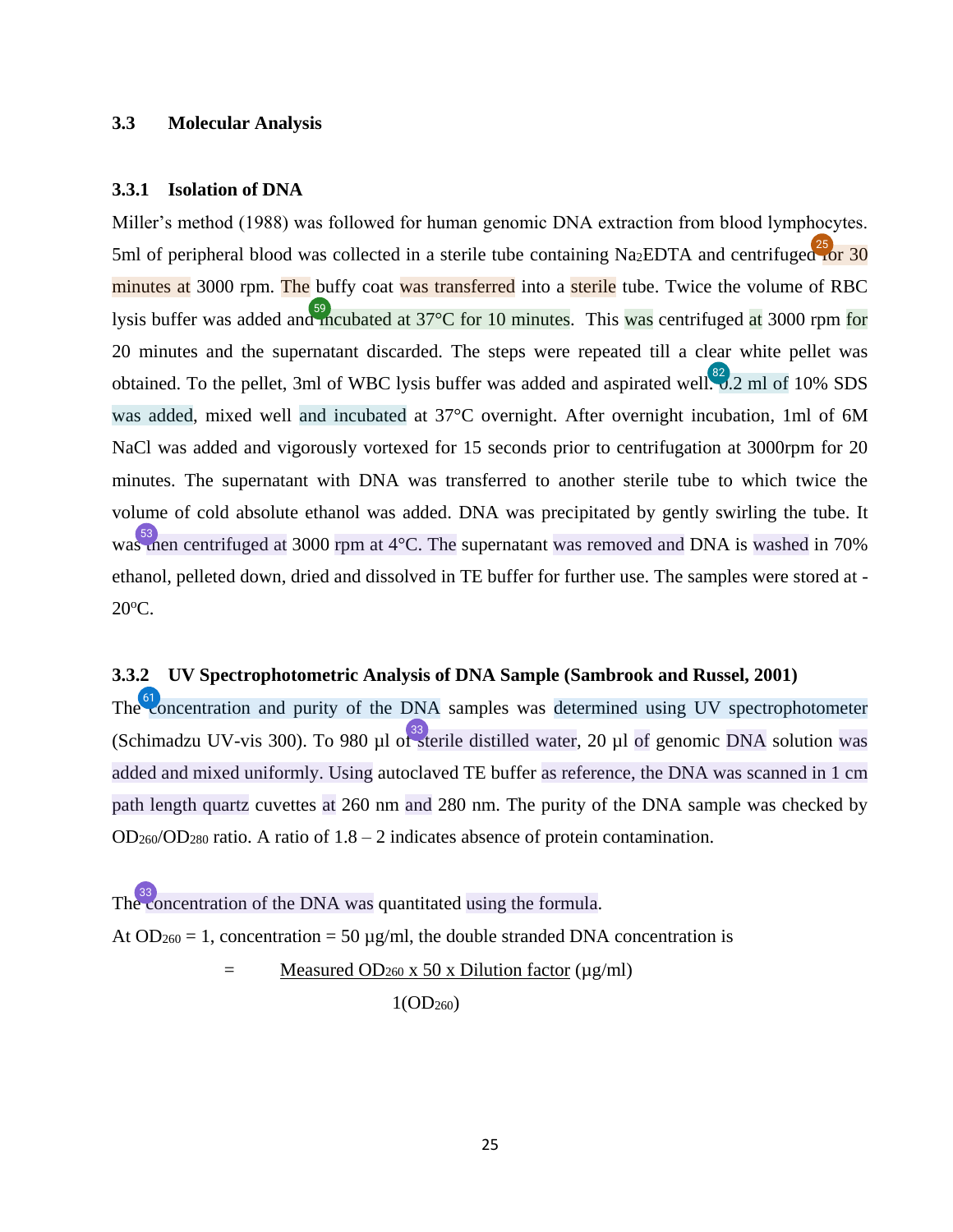#### **3.3.3 Agarose Gel Electrophoresis of DNA Samples (Sambrook and Russel, 2001)**

5µl of the DNA samples along with 2µl of loading dye were electrophoresed on agarose gel with 1X TBE buffer. Electrophoresis was performed in a horizontal slab gel (10 x 6cm or 20 x 15cm) apparatus with a constant voltage of 5 v/cm at RT. EtBr (0.5μg/ml) was added to gel solution prior to casting. After run, the gel was viewed under Gel documentation (Biotech R&D Laboratories) and documented using Nikon 4500 Cool Piz.

#### **3.3.4 Polymerase Chain Reaction (PCR)**

The exon 4 of MTHFR gene was amplified by modifying the existing protocols (Deeparani *et al.,* 2009). All the reactions were carried out in sterile conditions. Total reaction volume was 50μl. The reaction mixture is given in (Table 4). The amplification was performed using Eppendorf Mastercycler gradient (Germany). The reaction conditions for MTHFR gene amplification is given in the (Table 5)**.** 

| S. No.           | PCR Kit Components added     | Volume added $(\mu L)$ |
|------------------|------------------------------|------------------------|
| 1.               | Double Distilled Water       | 38.0                   |
| 2.               | 10 x Taq Buffer              | 5.0                    |
| 3.               | dNTP mix                     | 3.0                    |
| $\overline{4}$ . | Forward $14$ rimer           | 1.0                    |
| 5.               | <b>Reverse Primer</b>        | 1.0                    |
| 6.               | <b>Template DNA</b>          | 1.0                    |
| 7.               | Taq DNA Polymerase           | $\frac{37}{1.0}$       |
|                  | <b>Total Reaction volume</b> | 50.0                   |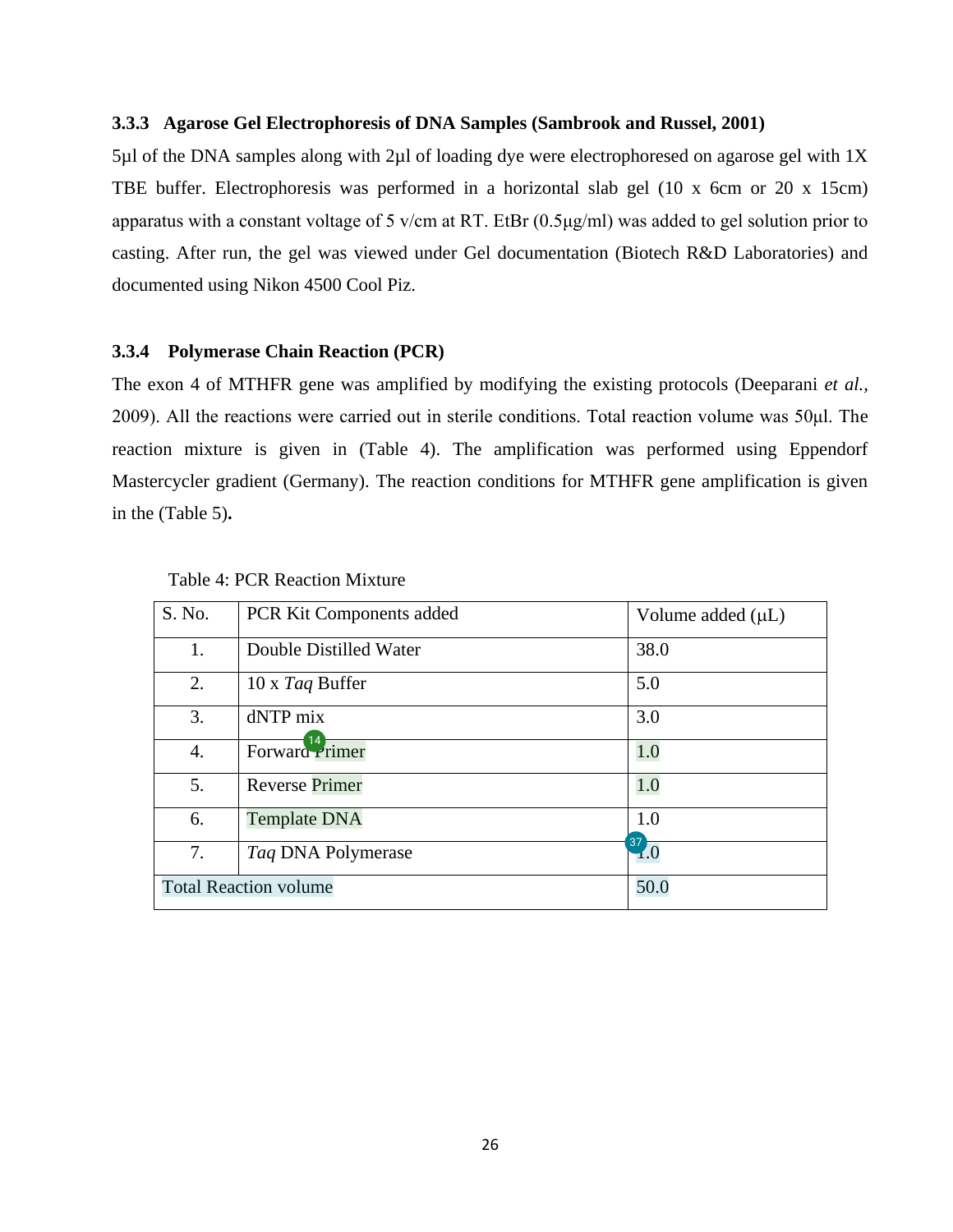| S. No. | <b>Steps</b>              | Temperature | Reaction  | No of $\frac{14}{\text{cycles}}$ |
|--------|---------------------------|-------------|-----------|----------------------------------|
|        |                           |             | Time      |                                  |
| 1.     | Initial                   | 94°C        | 5 minutes | $N = 1$                          |
|        | Denaturation              |             |           |                                  |
| 2.     | Denaturation              | 94 °C       | 1 minute  |                                  |
| 3.     | Annealing                 | 60 °C       | 1 minute  | $N = 40$                         |
| 4.     | Extension                 | 72 °C       | 2 minute  |                                  |
| 5.     | <b>Final Extension</b>    | 72 °C       | 7 minutes | $N = 1$                          |
|        | Hold $@$ 4 $°C$ until use |             |           |                                  |

Table 5: PCR Reaction Condition for MTHFR Exon 4

After a brief spin the PCR tube was kept in the thermocycler and the reaction started. After completion of the reaction, the MTHFR<sup>24</sup>CR products (198bp) were checked on a 3% agarose gel. Electrophoresis was carried out in 1X TBE buffer at 25°C for 2 ½ hrs at 50v/ 40mA. 100bp DNA ladder was electrophoresed along with the PCR products to identify the product size. Th[e ba](#page-61-0)nds were visualized under UV Transilluminator and documented using gel documentation system. The amplified products were stored at  $-20^{\circ}$ C for further analysis.

## **3.3.5** <sup>43</sup> [L](#page-63-0)ow Ionic Strength- Single Stranded Conformation Polymorphism (LIS-SSCP)

15mg of agarose (0.1%) was melted in 1x TBE. On cooling to room temperature, it was added to acrylamide - bis acrylamide solution and mixed well. The standardized acrylamide - bis acrylamide gel solution was prepared accordingly. To this 25% APS and TEMED were added. The solution was mixed well and at once poured vertically between 2 glass plates separated by 0.1cm spacer. The gel was allowed to set.

4μl PCR amplicon and 10µl of LIS-SSCP loading dye were mixed and heat denatured for 3 minutes. The denatured samples were immediately plunged into ice, spun and electrophoresed on composite gel with 1.0X TBE as running buffer. 1μl of double stranded DNA was treated in the same way and loaded as a control. Electrophoresis was performed in a vertical slab gel (10 x 6cm or 20 x 15cm) apparatus. Running voltages of 50 to 150V was examined. The gel was pre run for about 15 minutes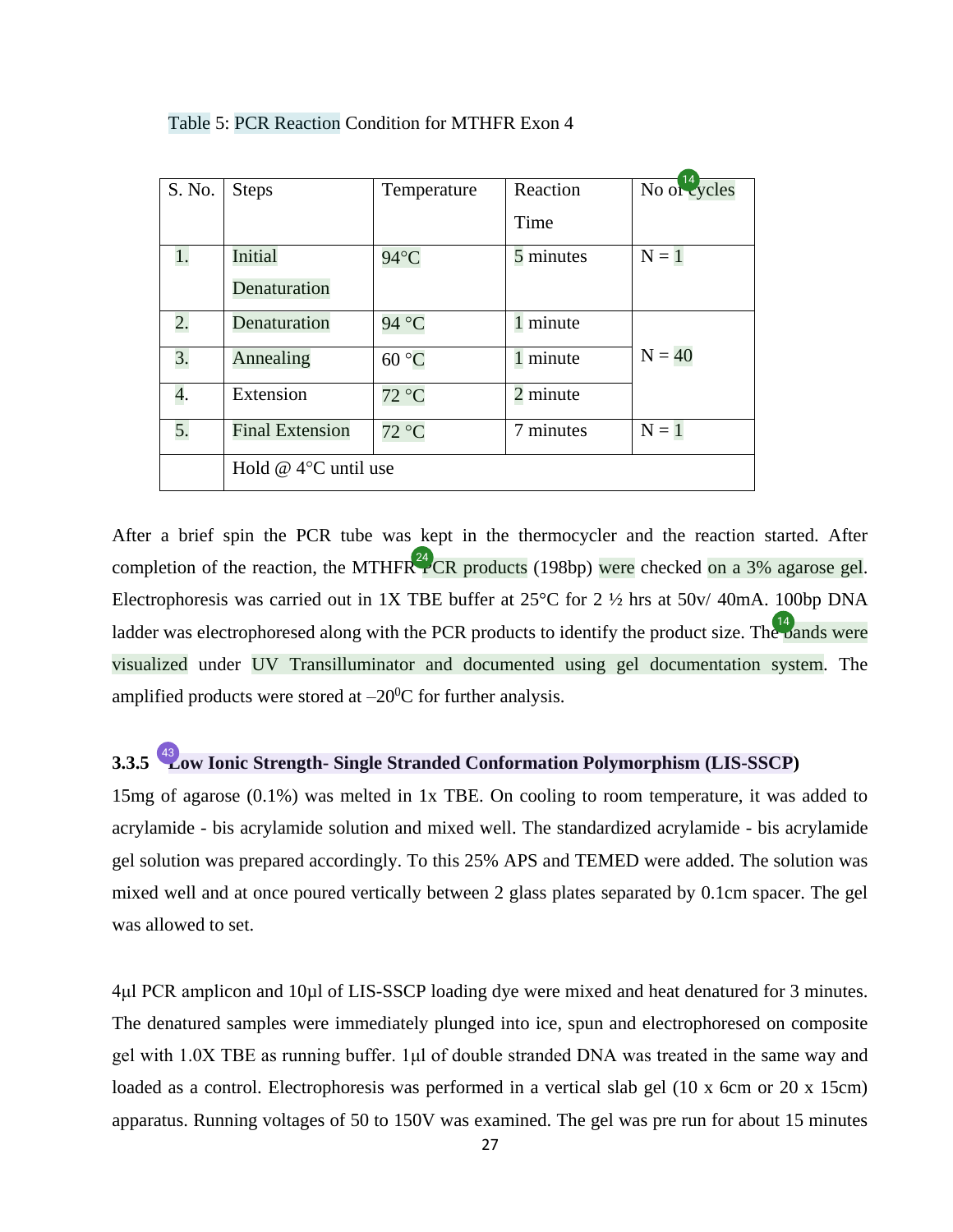<span id="page-28-0"></span>at a constant voltage of 150V. The gel was initially run at 150V for 15 minutes, followed by 100V till the xylene cyano[l dy](#page-64-0)e migrated to the bottom of the gel. After the run, gel plates were removed from the unit and the gel was transferred to the tray for silver staining.

#### **3.3.6 Silver Staining (modified from Bassam** *et al.,* **1991; Peng** *et al.,* **1995; Wallace, 1997)**

 $^{25}$  $^{25}$  $^{25}$  After electrophoresis the DNA bands on the gel was visualized by silver staining. All solutions were prepared in double distilled water. On completion of electrophoresis, the glass plates were removed and the gel was placed in the tray containing the fixative. Staining was carried out and consisted of the following steps: fixation, developing and photography. The gel was fixed with 10% acetic acid and given 2 changes, 2 minutes each. The fixative was discarded and the gel was impregnated with 0.1% silver nitrate solution. After impregnation, the gel was washed with double distilled water for 2 times, for a time interval of 20 seconds each. The developer was added and gently shaken until the bands were visible. Once the bands were developed, the reaction was arrested by adding stop solution and the gel was documented.

## **3.3.7 Restriction Fragemen[t L](#page-64-0)ength Polymorphism (RFLP)**  50

The amplified MTHFR PCR products (198bp) were subjected to *Hinf* I restriction enzyme digestion. The restriction conditions for MTHFR PCR products is given in Table 6.

| S. No. | <b>Components Added</b>      | Volume Added $(\mu L)$ |
|--------|------------------------------|------------------------|
| 1.     | Double Distilled Water       | 38.0                   |
| 2.     | 2X Assay Buffer              | 25.0                   |
| 3.     | <b>MTHFR PCR product</b>     | 20.0                   |
| 4.     | HintI                        | 3.0                    |
|        | <b>Total Reaction Volume</b> | 50.0                   |

Table 6: Restriction Digestion Reaction Mixture for MTHFR PCR product

The restricted products were visualized on  $3\%$  agarose gel stained with ethidium bromide and documented using gel documentation syste[m. Fo](#page-61-0)r MTHFR 677, the PCR will yield a 198 bp product, which on digestion with *Hinf* I produces a 175 and 23 bp fragments for TT condition (homozygous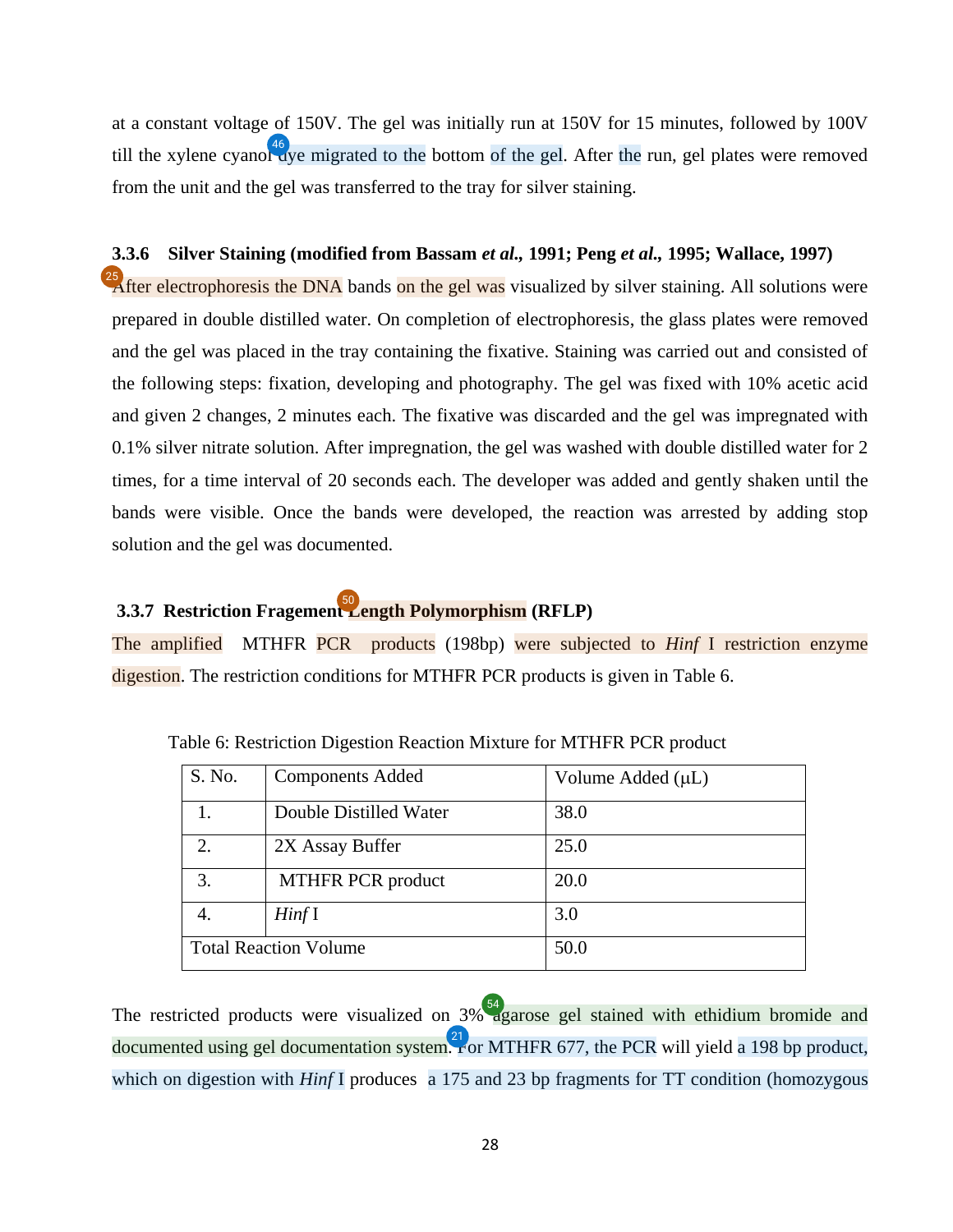<span id="page-29-0"></span>polymorphic) and a 198,175 and 23 bp fragments for CT condition (heterozygous polymorphic). An undigested product length of 198 bp was retained by the wild types (CC homozygous).

#### **3.4 Statistical Analysis**

 $\mathcal{L}$  ata entry and statistical analysis were performed using the Microsoft Excel and SPSS windows version 15.0 software. Statistical differences between groups were performed by one-way analysis of variance (ANOVA) for continuous variables and the chi-square test for categorical variables. The baseline characteristics of subjects were expressed as means  $\pm$  standard deviations for continuous variables. Independent variables tested were age, gender[, sm](#page-63-0)oking, family history of hypertension, physical activity, BMI, WHR, variations in serum markers and genetic marker[s. V](#page-63-0)ariables were age and sex adjusted while performing the analysis. Values of  $P \leq 0.05$  was considered to be statistically significant.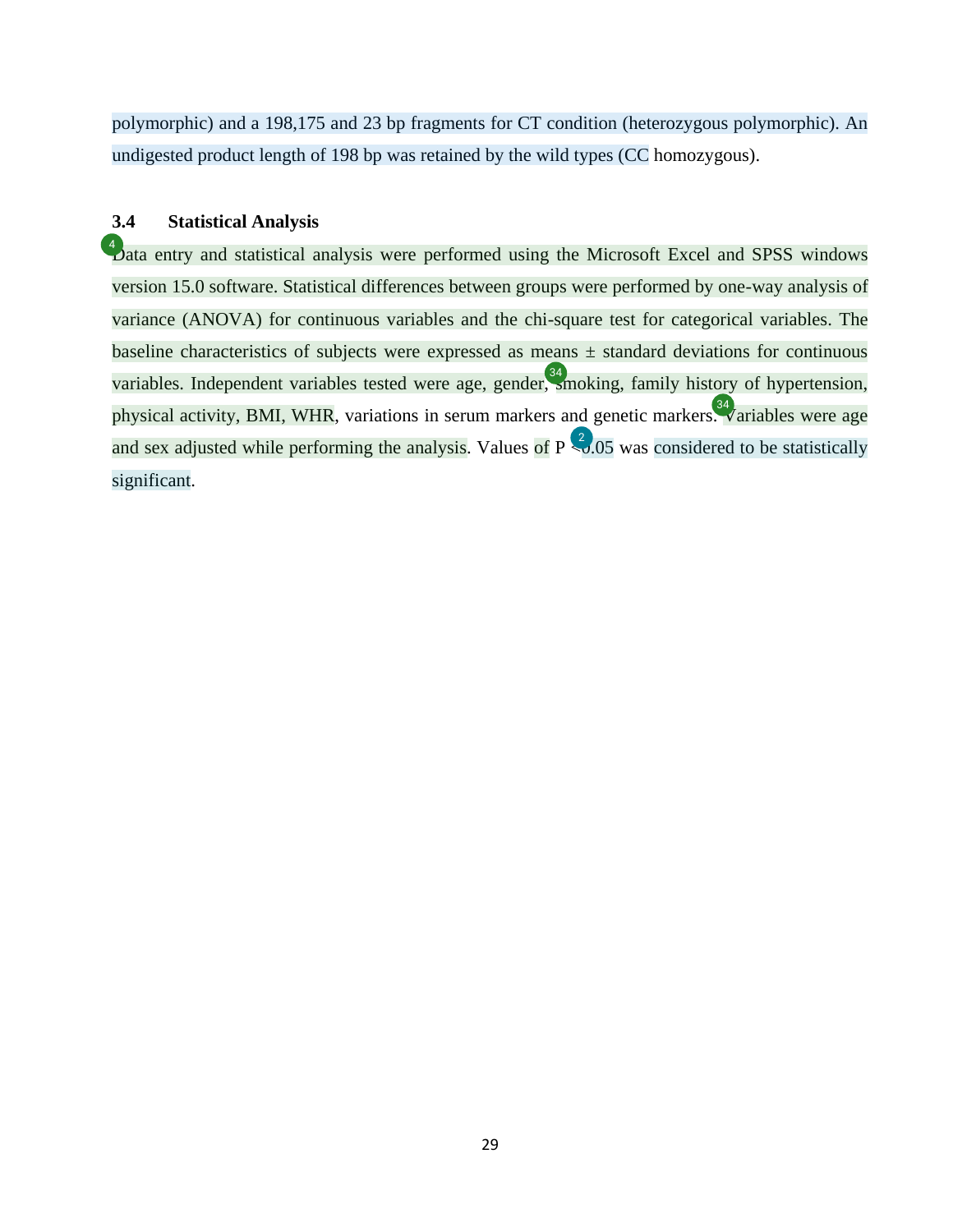### **4 RESULTS**

#### <span id="page-30-0"></span>**4.1 Study Sample**

The study was conducted at Vinayaka Missions Chennai Hospita[l fo](#page-60-0)r a period of 2 months (January to February 2013). A total of 68 subjects were recruited for the stud[y. Th](#page-60-0)e subjects were divided into three groups: Normotensive, Pre-hypertensive  $\&$  Hypertensive. The prevalence  $\&$  risk of prehypertension and hypertension for the development of cardiovascular diseases and chronic kidney diseases was analyzed among the three groups through biochemical, anthropometric, socio-economic & genetic markers.

#### **4.2 Gender & Age**

Out of 68 registered,  $36$  (52.94%) are females and 32 (47.05%) are males ( $p = 0.628$ ). The mean age  $\pm$  S.D for males is 51.43  $\pm$  18.10 yrs and for females 53.19  $\pm$  13.73yrs (p= 0.651). Out of 68 registered,  $\frac{2}{10}$  (14.70%) are pre-hypertensive and 46 (67.64%) are hypertensive (p< 0.01). The prevalence of pre-hypertension is higher in females (60%) than males (40%). The prevalence of hypertension is also higher in females (52.17%) than males (47.82%) ( $p = 0.881$ ).

| Table 7 : Groups with respect to Age in Years |  |  |
|-----------------------------------------------|--|--|
|                                               |  |  |

| Group            | Size | $Mean \pm SD$       | F value | P value   |
|------------------|------|---------------------|---------|-----------|
|                  | (N)  |                     |         |           |
| Normotensive     | 12   | $39.00^a \pm 17.97$ |         |           |
| Pre-hypertensive | 10   | $56.00^b \pm 14.97$ | 5.978   | $0.004**$ |
| Hypertensive     | 46   | $55.07^b \pm 13.84$ |         |           |

[N](#page-60-0)ote: \*\* denotes significance @ 1%. Different alphabets between group denotes significance at 5% level using Duncan Multiple Range Test (DMRT)

Th[e m](#page-60-0)ean age  $\pm$  S.D for normotensive is 39.00  $\pm$  17.97yrs, for pre-hypertensive, 56.00  $\pm$  14.97yrs and hypertensive 55.07 $\pm$  13.84 yrs (P=<0.004\*\*)[, th](#page-61-0)ere is significant difference between the three groups with respect to age. Based on DMRT, the normality calculated  $\frac{2}{18}$  significantly different with respect to pre-hypertensive and hypertensive groups at 5% but not significant between prehypertensive and hypertensive groups.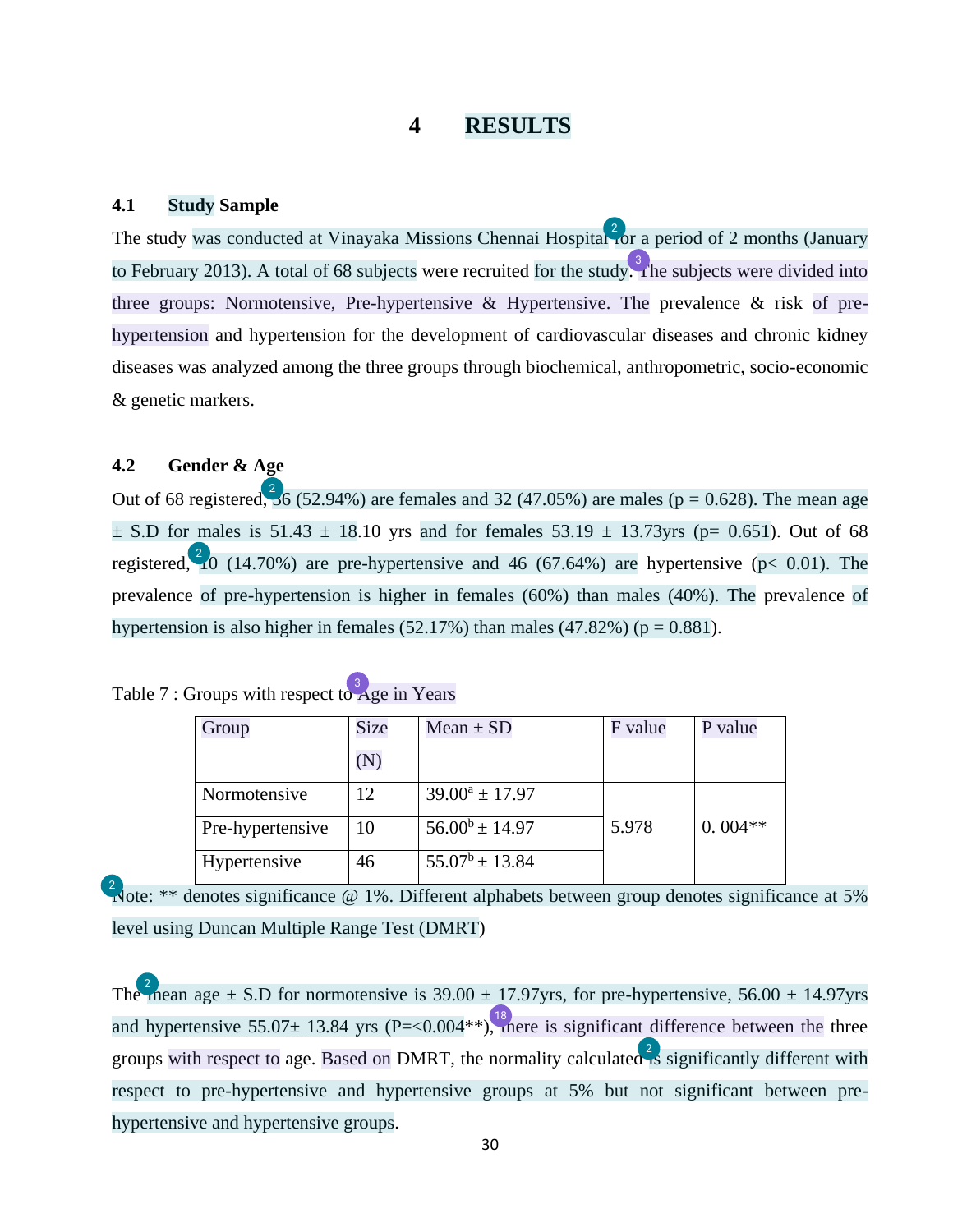| Age Group | Frequency $(N)$            | Chi-square | P value      |
|-----------|----------------------------|------------|--------------|
|           |                            | value      |              |
| $20 - 35$ | 10                         |            |              |
|           | (14.7)                     |            |              |
| $36 - 50$ | 21                         |            |              |
|           | (30.88)                    | 19.647     | ${<}0.001**$ |
| 51-75     | 30                         |            |              |
|           | (44.11)                    |            |              |
| $\geq$ 75 | 7                          |            |              |
|           | (10.29)<br>10 <sub>o</sub> |            |              |

Table 8 : Sample Size under different Age Groups

Note: \*\* denotes significance  $\omega_1^{18}$ %. The value within bracket refers to row percentage.

The study sampl[e w](#page-60-0)as categorized into different groups according to their age[. T](#page-60-0)here are 4 groups:  $20 - 35$ yrs,  $36 - 50$  yrs,  $51 - 75$ yrs and above 75 yrs. The maximum number of participants is in the age group of  $51 - 75$  yrs (30) followed by the age group of  $36 - 50$  yrs (21). The frequency among the different age groups is found to show a P value less than 0.01. It indicates [a si](#page-60-0)gnificant association between sample size and different age groups  $(p=<0.001**)$ . The proportion of gender among different age group was calculated. The  $\frac{15}{9}$  value is greater than 0.05 and indicates that the proportion of the two genders within different age groups i[s no](#page-60-0)t significant ( $p = 0.668$ ).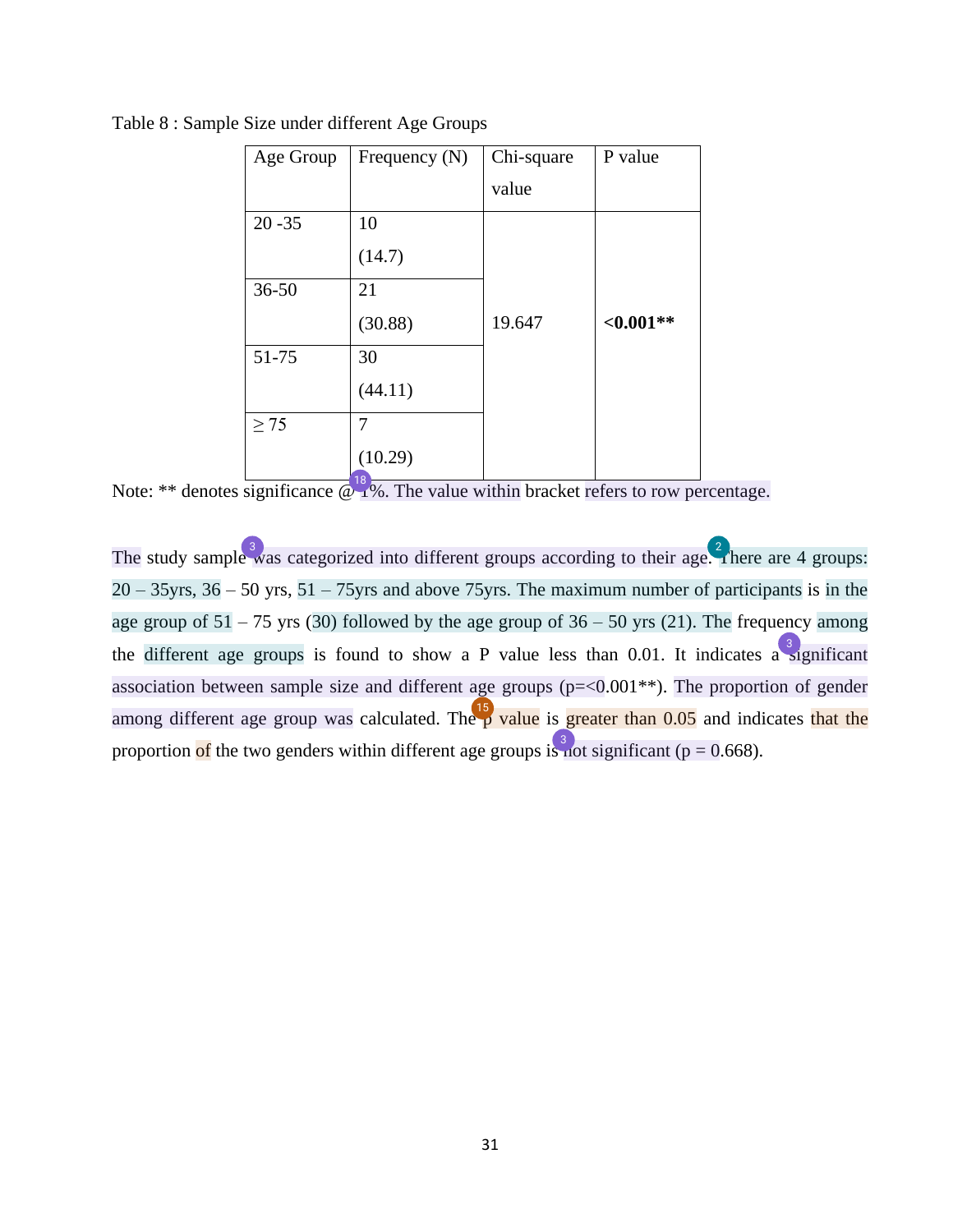| Age Group | Group            |                |                | Total          | Chi-   | P value    |
|-----------|------------------|----------------|----------------|----------------|--------|------------|
| in years  | Normotensive     | Pre-           | Hypertensive   |                | square |            |
|           |                  | Hypertensive   |                |                | value  |            |
| $20 - 35$ | $\overline{7}$   | 1              | $\overline{2}$ | 10             |        |            |
|           | $(70.0\%)$       | $(10.0\%)$     | $(20.0\%)$     | $(100.0\%)$    |        |            |
| $36 - 50$ | $\overline{2}$   | $\overline{2}$ | 17             | 21             |        |            |
|           | $(9.5\%)$        | $(9.5\%)$      | $(81.0\%)$     | $(100.0\%)$    |        |            |
| 51-75     | 3                | 5              | 22             | 30             |        |            |
|           | $(10.0\%)$       | $(16.7\%)$     | $(73.3\%)$     | $(100.0\%)$    | 24.137 | $<0.001**$ |
| Above 75  | $\boldsymbol{0}$ | $\overline{2}$ | 5              | $\overline{7}$ |        |            |
|           | $(.0\%)$         | $(28.6\%)$     | $(71.4\%)$     | $(100.0\%)$    |        |            |
| Total     | 12               | 10             | 46             | 68             |        |            |
|           | $(17.6\%)$       | $(14.7\%)$     | $(67.6\%)$     | $(100.0\%)$    |        |            |

<span id="page-32-0"></span>Table 9 : Prevalence of Pre-Hypertension and Hypertension among different Age Groups

Note: \*\* denotes significance [@ 1%](#page-61-0). The value within bracket refers to row percentage.

<sup>2</sup>/re-hypertension is highest in the age group of  $\geq$  75. Hypertension is highest in the age group of 36 – 50 yrs with a similar percentage in the age group of  $51 - 75$  yrs. It can be see[n fr](#page-61-0)om Table 3 that the prevalence rate of pre-hypertension and hypertension shows an upward trend as age advances in the study population. The prevalenc[e of](#page-62-0) hypertension increases with age till the age group of  $51 - 75$ years and then dipped at the age group of above 75yrs. All the differences are statistically significant  $(p<0.01)$ , which indicates that in the present study, age has a greater association with hypertension.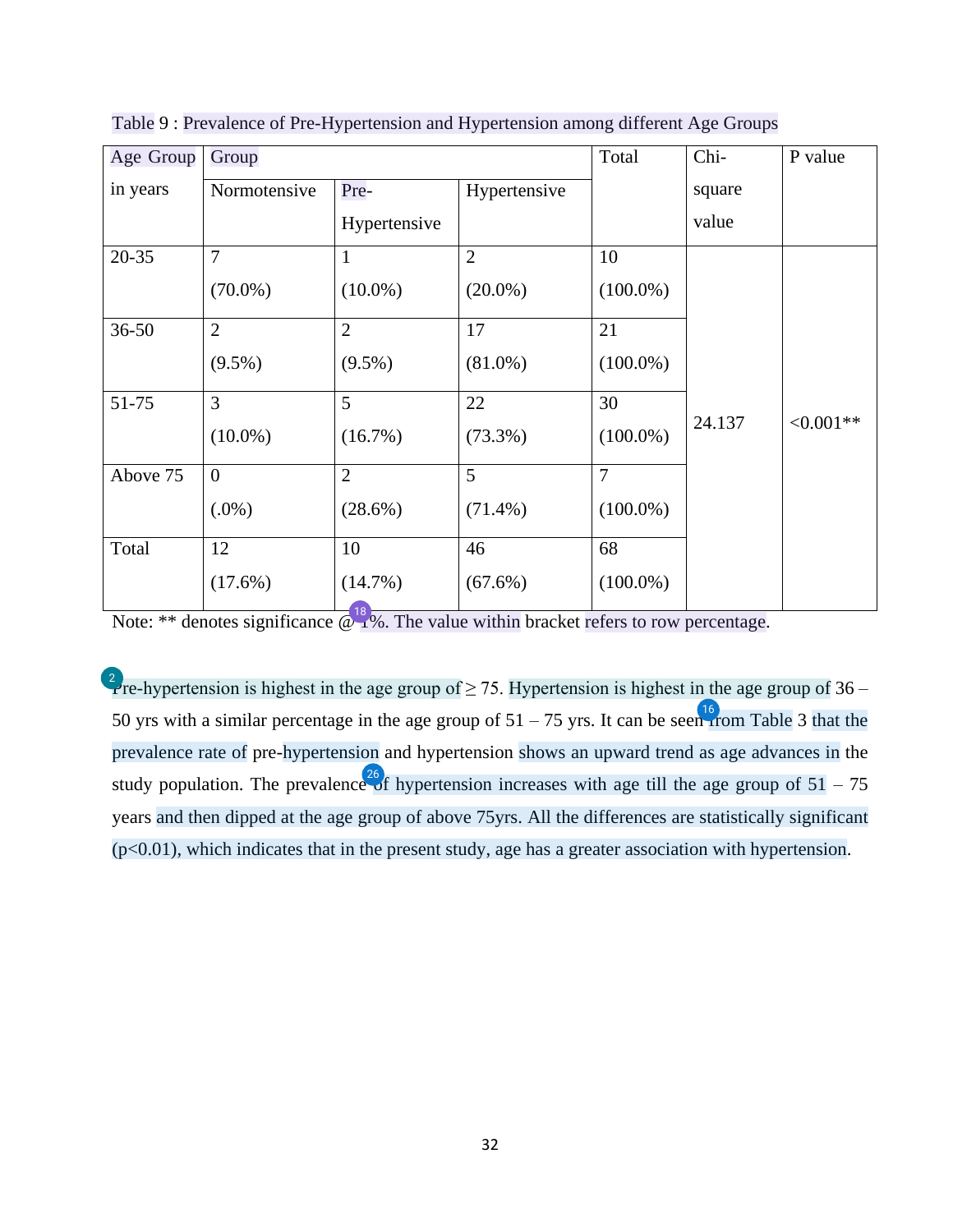| Groups       | Systolic                  | Diastolic                               |
|--------------|---------------------------|-----------------------------------------|
|              | Blood Pressure $\pm$ SD   | <b>Blood Pressure</b> SD                |
| Normotensive | $114.75^{\rm a} \pm 6.57$ | $74.92^a \pm 6.68$                      |
| Pre-         | $129.50^b \pm 1.08$       | $77.30^b \pm 5.12$                      |
| Hypertensive |                           |                                         |
| Hypertensive | $145.13^c \pm 12.52$      | $\frac{2}{93.61^{\mathrm{b}} \pm 9.68}$ |
| F value      | 41.062                    | 30.526                                  |
| P value      | $<0.001**$                | $<,0.001**$                             |

Table 10  $\frac{2}{3}$ ystolic (SBP) and Diastolic blood (DBP) pressure among the Groups

Note: \*\* denotes significance @ 1%

43

Overall[, th](#page-61-0)e mean systolic and diastolic blood pressure of normotensive group is  $114.75 \pm 6.57$  /  $74.92 \pm 6.68$ mmHg respectively. The mean systolic and diastolic blood pressure for prehypertensive is  $129.50 \pm 1.08 / 77.30 \pm 5.12$ mmHg respectively. Hypertensive group has a mean blood pressure of  $145.13 \pm 12.52 / 93.61 \pm 9.68$ mmHg respectively. Since P value is less than 0.01, there is significa[nt di](#page-60-0)fference between the groups with respect to SBP and DBP ( $p = < 0.001$ <sup>\*\*</sup>). This indicates that SBP and DBP are closely associated with pre-hypertension and hypertension.

 $\beta$  ased on DMRT for the variable systolic blood pressure, the normality is significantly different with respect to pre-hypertensive and hypertensive groups at 5%. The difference is also significant between pre-hypertensive and hypertensive groups. However, DMRT for diastolic blood pressure showed a significant difference between normotensive and hypertensive but not between prehypertensive and hypertensive.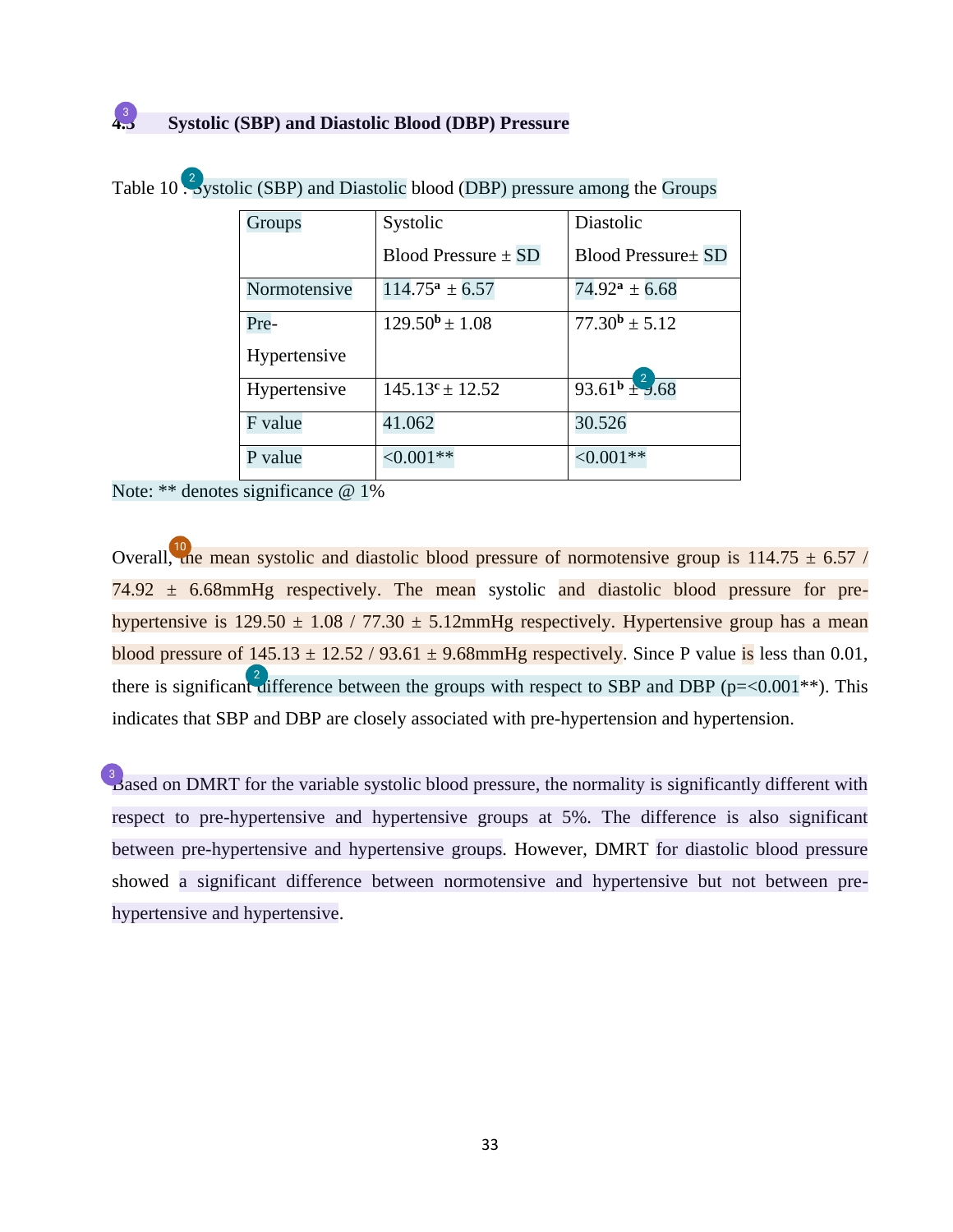#### **4.4 Anthropometric Characteristics (BMI, WC, HC and WHR)**

| Groups       | BMI              | <b>WC</b>         | HC                | <b>WHR</b>     |
|--------------|------------------|-------------------|-------------------|----------------|
| Normotensive | $26.81 \pm 6.21$ | $88.69 \pm 9.88$  | $94.74 \pm 11.03$ | $0.94 \pm .08$ |
| Pre-         | $25.10 \pm 3.56$ | $91.44 \pm 9.73$  | $98.42 \pm 8.40$  | $0.93 \pm .11$ |
| Hypertensive |                  |                   |                   |                |
| Hypertensive | $26.34 \pm 4.11$ | $86.67 \pm 12.46$ | $90.75 \pm 15.11$ | $0.96 \pm .14$ |
| F Value      | 0.435            | 0.732             | 1.459             | 0.329          |
| P Value      | 0.649            | 0.485             | 0.240             | 0.721          |

Table 11 : WC, HC and WHR among the Groups

[T](#page-60-0)here is no significant difference between normotensive, pre-hypertensive and hypertensive groups with respect to mean BMI ( $p= 0.649$ ). Subjects with hypertension have a comparably high waist-hip ratio (.96  $\pm$  .14) than the other two groups; normotensive (.94  $\pm$  .08) and pre-hypertensive (.93  $\pm$ .11). Since P value is more than 0.05% in all the three variables, there is no difference among the groups with respect to WC, HC and WH.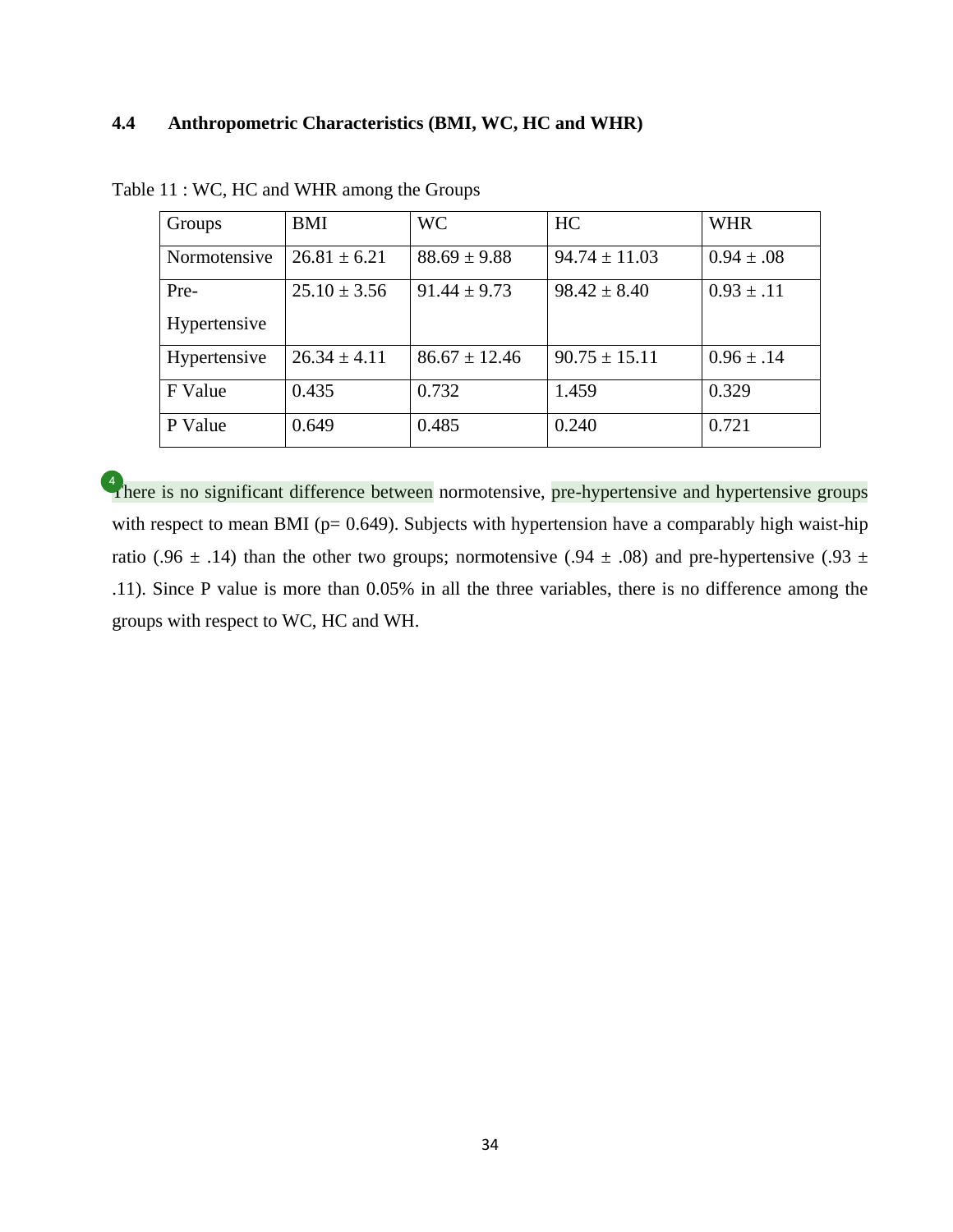#### <span id="page-35-0"></span>**4.5 Hypertension and Risk Factors for Chronic Kidney Diseases**

| Variables           |                      | Group                  |                      |       |          |
|---------------------|----------------------|------------------------|----------------------|-------|----------|
|                     | Normotensive         | Pre Hypertensive       | Hypertensive         |       |          |
| Glucose FBS         | $93.08 \pm 17.02$    | $94.60 \pm 17.17$      | $104.09 \pm 27.65$   | 1.289 | 0.283    |
| <b>Glucose PPBS</b> | $119.17 \pm 36.94$   | $129.90 \pm 18.65$     | $151.24 \pm 63.72$   | 1.882 | 0.160    |
| Urea                | $25.33 \pm 6.60$     | $32.70 \pm 10.78$      | $30.65 \pm 9.66$     | 2.008 | 0.142    |
| Creatinine          | $1.02 \pm .34$       | $1.02 \pm .29$         | $1.02 \pm .29$       | .000  | 1.000    |
| Uric Acid           | $3.99 \pm .94$       | $5.04 \pm 1.45$        | $4.14 \pm 1.52$      | 1.869 | 0.163    |
| Cholesterol         | $129.25^a \pm 35.84$ | $153.00^b \pm 27.46$   | $156.89^b \pm 20.40$ | 5.987 | $.004**$ |
| <b>TGL</b>          | $123.83 \pm 43.91$   | $163.60 \pm 66.31$     | $142.70 \pm 65.09$   | 1.116 | 0.334    |
| <b>HDL</b>          | $37.92 \pm 6.47$     | $38.30 \pm 2.98$       | $38.07 \pm 3.71$     | 0.023 | 0.978    |
| <b>LDL</b>          | $66.58^a \pm 33.47$  | $81.90^{ab} \pm 25.29$ | $90.10^b \pm 23.22$  | 4.110 | $.021*$  |
| <b>VLDL</b>         | $24.75 \pm 8.78$     | $32.80 \pm 13.35$      | $28.71 \pm 13.11$    | 1.132 | 0.329    |
| Sodium              | $136.83 \pm 1.34$    | $137.10 \pm 1.73$      | $136.76 \pm 2.40$    | 0.101 | 0.904    |
| Potassium           | $4.16 \pm .43$       | $3.93 \pm .37$         | $4.09 \pm .48$       | 0.719 | 0.491    |
| Chloride            | $107.83 \pm 2.33$    | $108.90 \pm 2.73$      | $107.15 \pm 2.64$    | 1.951 | 0.150    |
| Calcium             | $8.96 \pm .65$       | $9.19 \pm .33$         | $9.27 \pm .47$       | 1.867 | 0.163    |

Table 12 : Distribution of Chronic Kidney Diseas[e m](#page-60-0)arkers among the Groups

[N](#page-60-0)ote: \*\* denotes significance  $\omega$  1%, \* denotes significance  $\omega$  5%. Different alphabets between group denotes Significance at 5% level using Duncan Multiple Range Test (DMRT)

There is a hig[h pr](#page-63-0)evalence of cardiovascular risk factors in the study population. <sup>2</sup> ignificant differences of LDL and cholesterol levels are noted among the pre-hypertensive and hypertensive groups when compared with the normotensive group[s. T](#page-60-0)hese differences are highly significant for cholesterol at 1% and for LDL at 5%. There are differences in TGL, FBS and PPBS among the groups. However it is not significant. Based on  $DMRT<sup>2</sup>$  or the variable cholesterol, the normality is significantly different with respect to pre-hypertensive and hypertensive groups at 5% but not significant between pre-hypertensive and hypertensive groups with respect to cholesterol levels. However, DMRT for LDL among the three groups showed that  $\frac{2}{\pi}$  here is a significant difference at 5% between normotensive and hypertensive but not between normotensive and pre-hypertensive.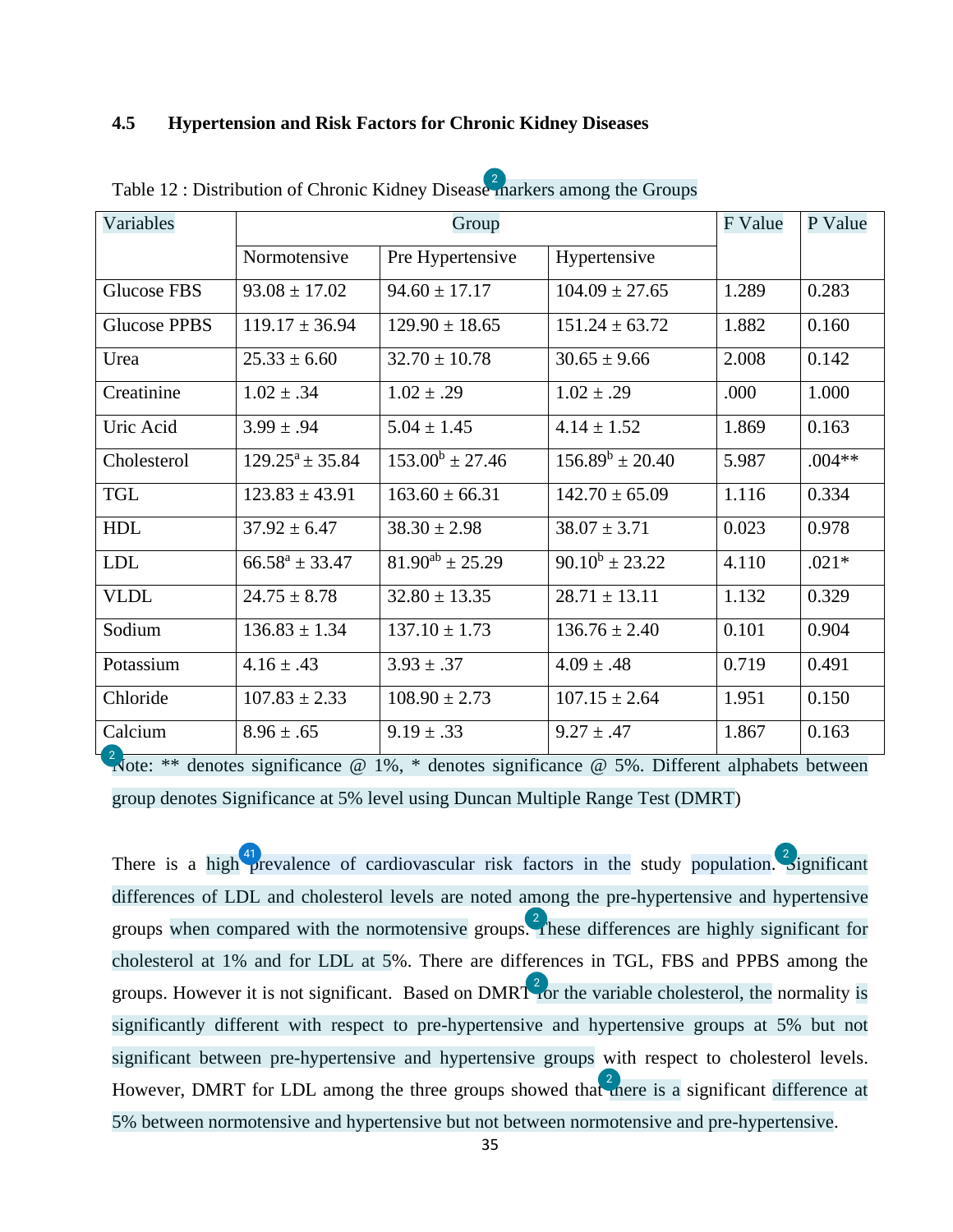|             |                                 | Age Group in years |                 |           |                     |           |                        | F Value   | P Value |           |
|-------------|---------------------------------|--------------------|-----------------|-----------|---------------------|-----------|------------------------|-----------|---------|-----------|
| Variable    | $20 - 35$                       |                    | $36 - 50$       |           | 51-75               |           | Above 75               |           |         |           |
|             | $\frac{12}{\sqrt{\tan \theta}}$ | <b>SD</b>          | Mean            | <b>SD</b> | Mean                | <b>SD</b> | Mean                   | <b>SD</b> |         |           |
| <b>BMI</b>  | 26.49                           | 6.73               | 26.97           | 3.66      | 25.26               | 3.79      | 27.92                  | 5.24      | 1.026   | 0.387     |
| <b>WC</b>   | 88.44                           | 10.70              | 88.94           | 11.53     | 86.74               | 12.40     | 87.27                  | 12.20     | 0.157   | 0.925     |
| HC          | 94.64                           | 8.23               | 92.27           | 14.94     | 90.97               | 13.51     | 97.49                  | 18.89     | 0.495   | 0.687     |
| <b>WHR</b>  | 0.93                            | 0.08               | 0.97            | 0.09      | 0.96                | 0.16      | 0.91                   | 0.13      | 0.482   | 0.696     |
| <b>SBP</b>  | $120.40^{\text{ a}}$            | 14.24              | $137.90^{b}$    | 11.48     | 141.70 <sup>b</sup> | 16.48     | $142.43^{b}$           | 13.59     | 5.755   | $0.002**$ |
| <b>DBP</b>  | $77.70^{\rm a}$                 | 11.04              | $90.67^{\rm b}$ | 10.68     | $89.90^{b}$         | 11.58     | $85.71$ <sup>a,b</sup> | 12.72     | 3.508   | $0.020*$  |
|             |                                 |                    |                 |           |                     |           |                        |           |         |           |
| Glucose     | 91.80                           | 17.99              | 95.57           | 14.60     | 105.33              | 32.24     | 109.43                 | 18.24     | 1.368   | 0.260     |
| <b>FBS</b>  |                                 |                    |                 |           |                     |           |                        |           |         |           |
| Glucose     | 123.70                          | 53.66              | 124.43          | 36.28     | 155.47              | 67.44     | 167.43                 | 37.79     | 2.190   | 0.098     |
| <b>PPBS</b> |                                 |                    |                 |           |                     |           |                        |           |         |           |
| Urea        | 28.00                           | 8.03               | 27.19           | 6.31      | 33.03               | 11.95     | 28.43                  | 3.21      | 1.908   | 0.137     |
| Creatinine  | 1.04                            | 0.31               | 0.98            | 0.22      | 1.07                | 0.35      | 0.89                   | $0.07\,$  | 0.963   | 0.416     |
| Uric Acid   | 4.13                            | 1.11               | 4.11            | 1.59      | 4.65                | 1.38      | 3.09                   | 1.12      | 2.556   | 0.063     |
| Cholesterol | 136.80                          | 37.31              | 156.10          | 27.17     | 154.60              | 22.28     | 144.86                 | 18.45     | 1.562   | 0.207     |
| <b>TGL</b>  | 133.60                          | 52.33              | 138.76          | 57.93     | 151.80              | 73.92     | 126.00                 | 26.63     | 0.468   | 0.705     |
| <b>HDL</b>  | 37.80                           | 2.30               | 38.24           | 4.75      | 38.20               | 4.49      | 37.43                  | 3.46      | 0.087   | 0.967     |
| ${\rm LDL}$ | 72.30                           | 33.65              | 90.14           | 29.13     | 85.81               | 23.43     | 81.71                  | 19.87     | 1.061   | 0.372     |
| <b>VLDL</b> | 26.70                           | 10.37              | 27.71           | 11.64     | 30.59               | 14.91     | 25.57                  | 5.53      | 0.487   | 0.693     |
| Sodium      | 136.60                          | 1.51               | 137.24          | 1.67      | 137.03              | 2.22      | 135.00                 | 3.11      | 2.209   | 0.096     |
| Potassium   | 4.16                            | 0.37               | 4.13            | 0.42      | 4.01                | 0.54      | 4.10                   | 0.32      | 0.410   | 0.746     |
| Chloride    | 108.00                          | 1.83               | 107.48          | 2.68      | 107.73              | 2.64      | 106.14                 | 3.53      | 0.805   | 0.496     |
| Calcium     | 9.00                            | 0.68               | 9.26            | 0.47      | 9.19                | 0.45      | 9.34                   | 0.50      | 0.841   | 0.477     |

<span id="page-36-0"></span>Table 13 : Distribution of Chronic Kidney Disease marker[s am](#page-60-0)ong different Age Groups

Th[e m](#page-63-0)ean systolic as well as diastolic blood pressures are found to steadily increase with age, lowest being in age group 20 – 35 yrs (120.40  $\pm$  14.24 / 77.70  $\pm$  11.04) and  $\frac{2}{\text{u}}$  ghest in age group of above 75yrs (142.43  $\pm$  13.59 / 85.71  $\pm$  12.72[\). Si](#page-60-0)nce P value for the distribution of mean systolic as well as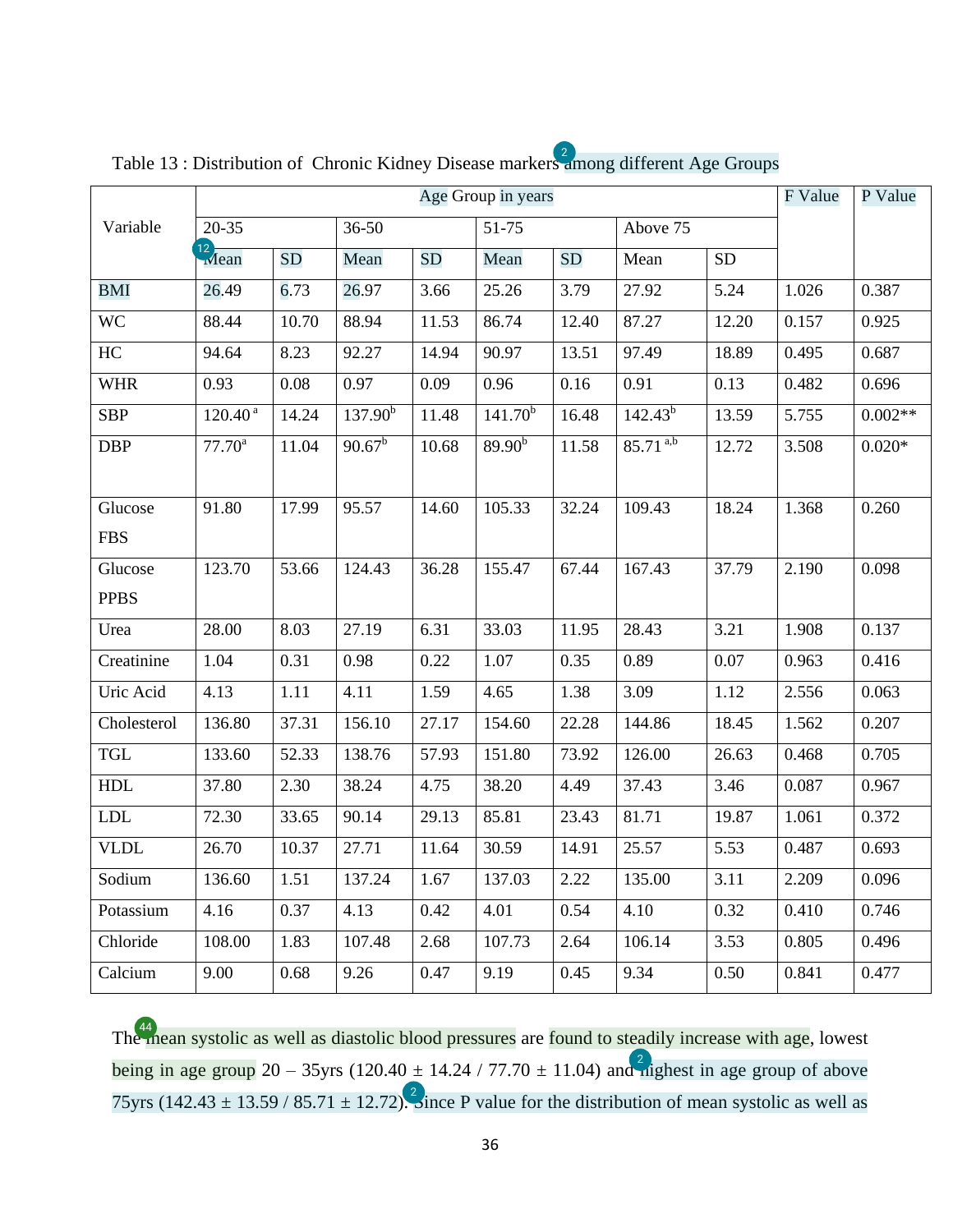<span id="page-37-0"></span>diastolic blood pressures among different age groups is less than 0.01, increasing age is significantly associated with difference in the SBP and DBP among the study population.

 $\beta$  ased on DMRT for the variable mean systolic blood pressure, the normality is significantly [di](#page-60-0)fferent at 5% with respect to the age group of  $20 - 35$  yrs but not significant between  $36 - 50$ yrs,  $51 - 75$  yrs and above 75 yrs. However, DMRT [fo](#page-60-0)r mean diastolic blood pressure showed that there is a significant difference at 5% between  $20 - 35$  yrs,  $36 - 50$ yrs and  $51 - 75$  yrs hypertensive but not between  $20 - 35$  yrs and above 75 yrs.

### **Discriminant Test** (Tests of Equality of Group Means)

 $\mathcal{D}$ iscriminant analysis is used to distinguish between normotensive, pre-hypertensive and hypertensive groups based on the predicted risk factors. The association among the groups is measured using 20 variables[. Th](#page-62-0)e tests of equality of group means measure each independent variable's potential before the model is created. Wilks' lambda, the F statistic and its significance level are presented in the following table.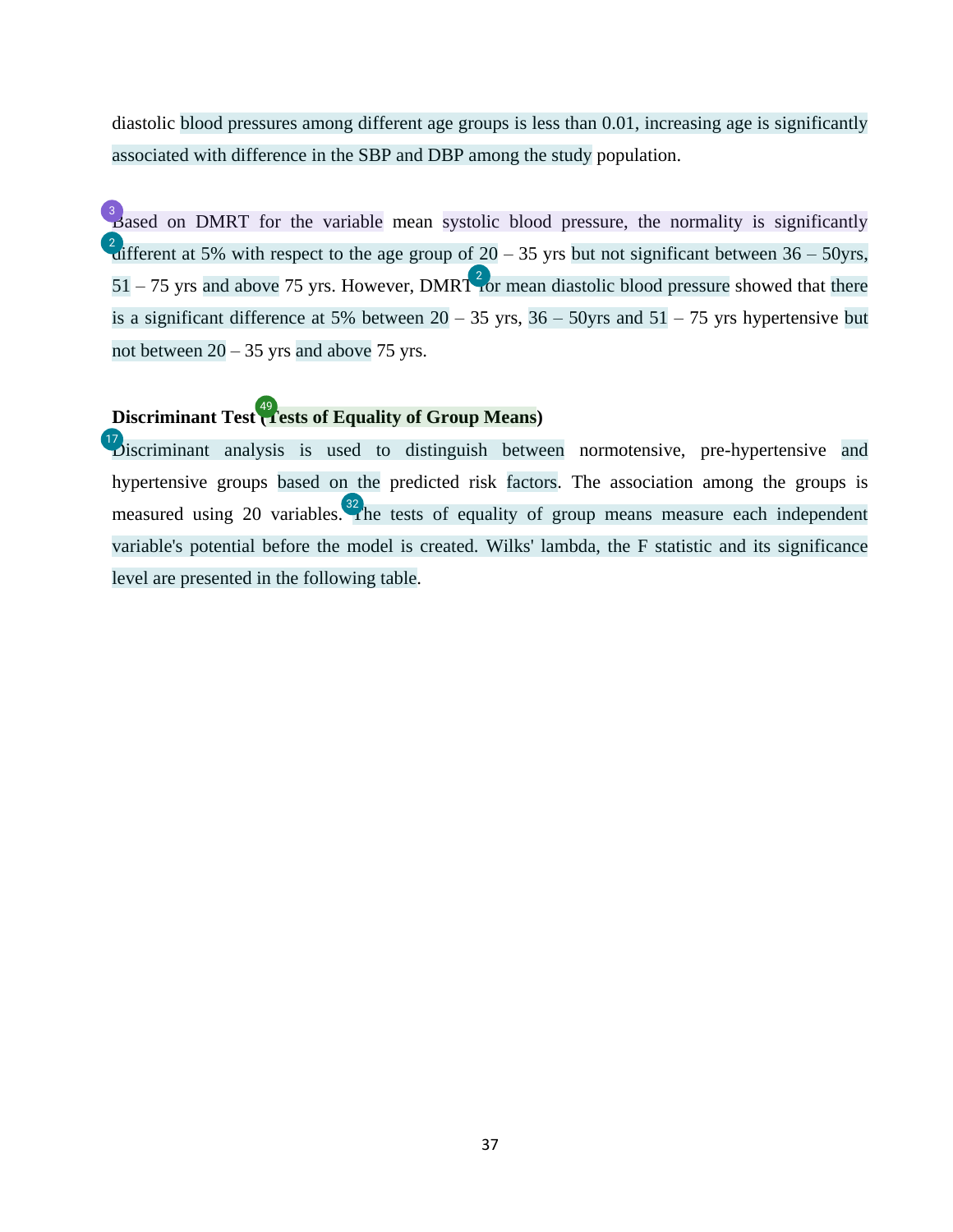| Variables                     |        |         |             |
|-------------------------------|--------|---------|-------------|
|                               | Wilks' | F value | P value     |
|                               | Lambda |         |             |
| Gender                        | 0.996  | 0.121   | 0.886       |
| Age in years                  | 0.845  | 5.978   | $< 0.001**$ |
| <b>BMI</b>                    | 0.987  | 0.435   | 0.649       |
| <sup>79</sup> Vaist/HIP Ratio | 0.990  | 0.329   | 0.721       |
| Systolic                      | 0.442  | 41.062  | $< 0.001**$ |
| Pressure                      |        |         |             |
| Diastolic                     | 0.516  | 30.526  | $< 0.001**$ |
| Pressure                      |        |         |             |
| Glucose FBS                   | 0.962  | 1.289   | 0.283       |
| <b>Glucose PPBS</b>           | 0.945  | 1.882   | 0.160       |
| Urea                          | 0.942  | 2.008   | 0.142       |
| Creatinine                    | 1.000  | 0.000   | 1.000       |
| Uric Acid                     | 0.946  | 1.869   | 0.163       |
| Cholesterol                   | 0.844  | 5.987   | $< 0.001**$ |
| <b>TGL</b>                    | 0.967  | 1.116   | 0.334       |
| <b>HDL</b>                    | 0.999  | 0.023   | 0.978       |
| <b>LDL</b>                    | 0.888  | 4.110   | $0.021*$    |
| <b>VLDL</b>                   | 0.966  | 1.132   | 0.329       |
| Sodium                        | 0.997  | 0.101   | 0.904       |
| Potassium                     | 0.978  | 0.719   | 0.491       |
| Chloride                      | 0.943  | 1.951   | 0.150       |
| Calcium                       | 0.946  | 1.867   | 0.163       |

<span id="page-38-0"></span>Table 14 : Discriminant Test for the Study Sample

Th[e ab](#page-61-0)ove test displays the results of ANOVA for the independent variables using the grouping variables as the factor. According to the results in the table, out of 20 variables, only 4 variables in discriminant model are significant ( $p = <0.05$ ).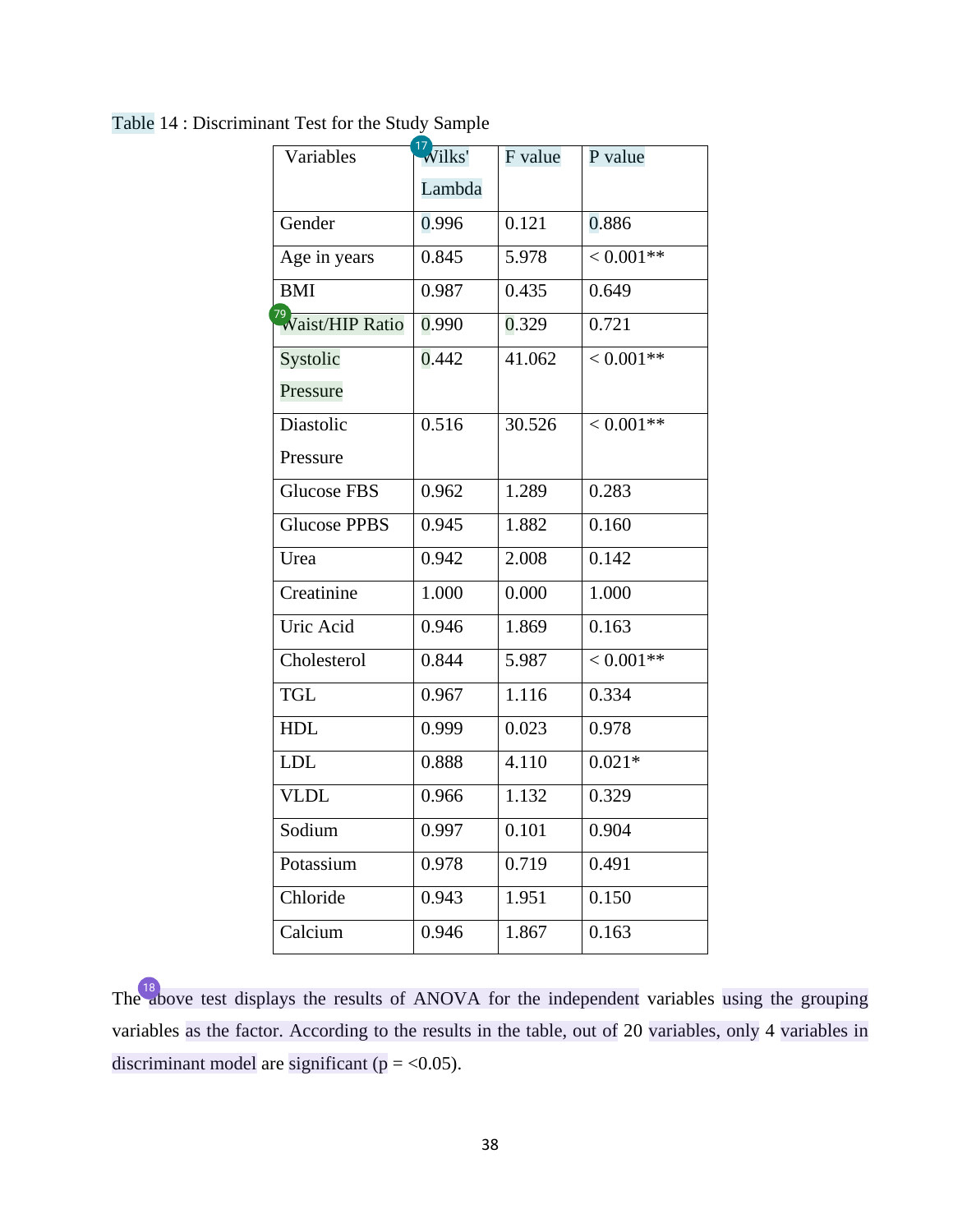<span id="page-39-0"></span>

| Table 15: Standardized Canonical Discriminant Function Coefficients |  |
|---------------------------------------------------------------------|--|
|                                                                     |  |

| Variables              | Function     |                |
|------------------------|--------------|----------------|
|                        | $\mathbf{1}$ | $\overline{2}$ |
| Gender                 | .237         | $-.028$        |
| Age in years           | .027         | .269           |
| <b>BMI</b>             | $-0.045$     | $-149$         |
| <b>Waist/HIP Ratio</b> | .246         | $-.298$        |
| Systolic               | $-766$       | .339           |
| Pressure               |              |                |
| Diastolic              | $-.659$      | $-.674$        |
| Pressure               |              |                |
| <b>Glucose FBS</b>     | .544         | .561           |
| <b>Glucose PPBS</b>    | $-0.253$     | $-.172$        |
| Urea                   | $-653$       | .736           |
| Creatinine             | .500         | $-.911$        |
| Uric Acid              | .785         | .653           |
| Cholesterol            | $-4.672$     | $-3.175$       |
| <b>TGL</b>             | 1.838        | 1.984          |
| <b>HDL</b>             | .487         | .696           |
| <b>LDL</b>             | 4.357        | 3.574          |
| Sodium                 | .178         | .061           |
| Potassium              | $-.240$      | $-.018$        |
| Chloride               | .116         | .353           |
| Calcium                | .329         | .036           |
|                        |              |                |

Standardized Canonical Discriminant Function Coefficients indicate a high value for Cholesterol (-4.672), followed by LDL (4.357) and TGL (1.838) for function 1. The values were higher for LDL (3.574) in function 2, followed by cholesterol (-3.175) and TGL (1.984). So classification based on these independent variables is justified.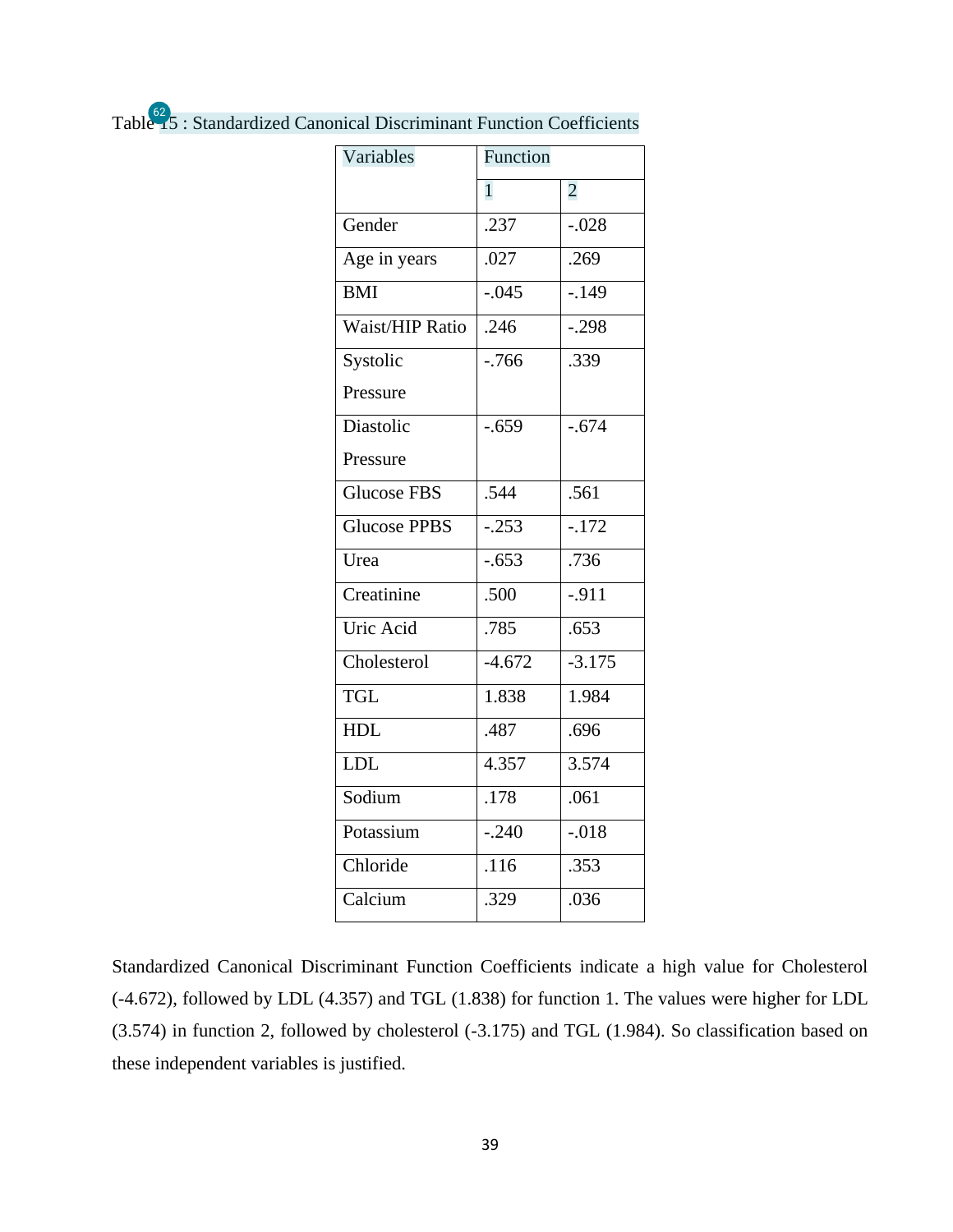| Original     | <b>Predicted Group Membership</b> |                  |              | Total |
|--------------|-----------------------------------|------------------|--------------|-------|
| Membership   | Normotensive                      | Pre Hypertensive | Hypertensive |       |
| Normotensive | 12                                | $\theta$         | $\theta$     | 12    |
|              | $(100\%)$                         | $(0.0\%)$        | $(0.0\%)$    |       |
| Pre          |                                   | 10               | $\Omega$     | 10    |
| Hypertensive | $(0.0\%)$                         | $(100\%)$        | $(0.0\%)$    |       |
| Hypertensive | 0                                 | 3                | 43           | 46    |
|              | $(0.0\%)$                         | $(6.5\%)$        | $(93.5\%)$   |       |

Table 16 [: C](#page-64-0)lassification Results(a)

Note: a: 95.6[% of](#page-61-0) original grouped cases correctly classified. The value within bracket refers to row percentage.

The classification table shows the practical results of using the discriminant model. Out of 12 samples in normotensive, all the 12 are correctly classified. For pre-hypertensive, 100% correct classification is obtained. However, in hypertensive, out of 46 samples, only 3 (6.5%) are misclassified. The overall correct classification of the model is 95.6% (i.e. out of 68 samples, 65 samples were correctly classified. So the group classification is justified by the Standardized Canonical Discriminant model.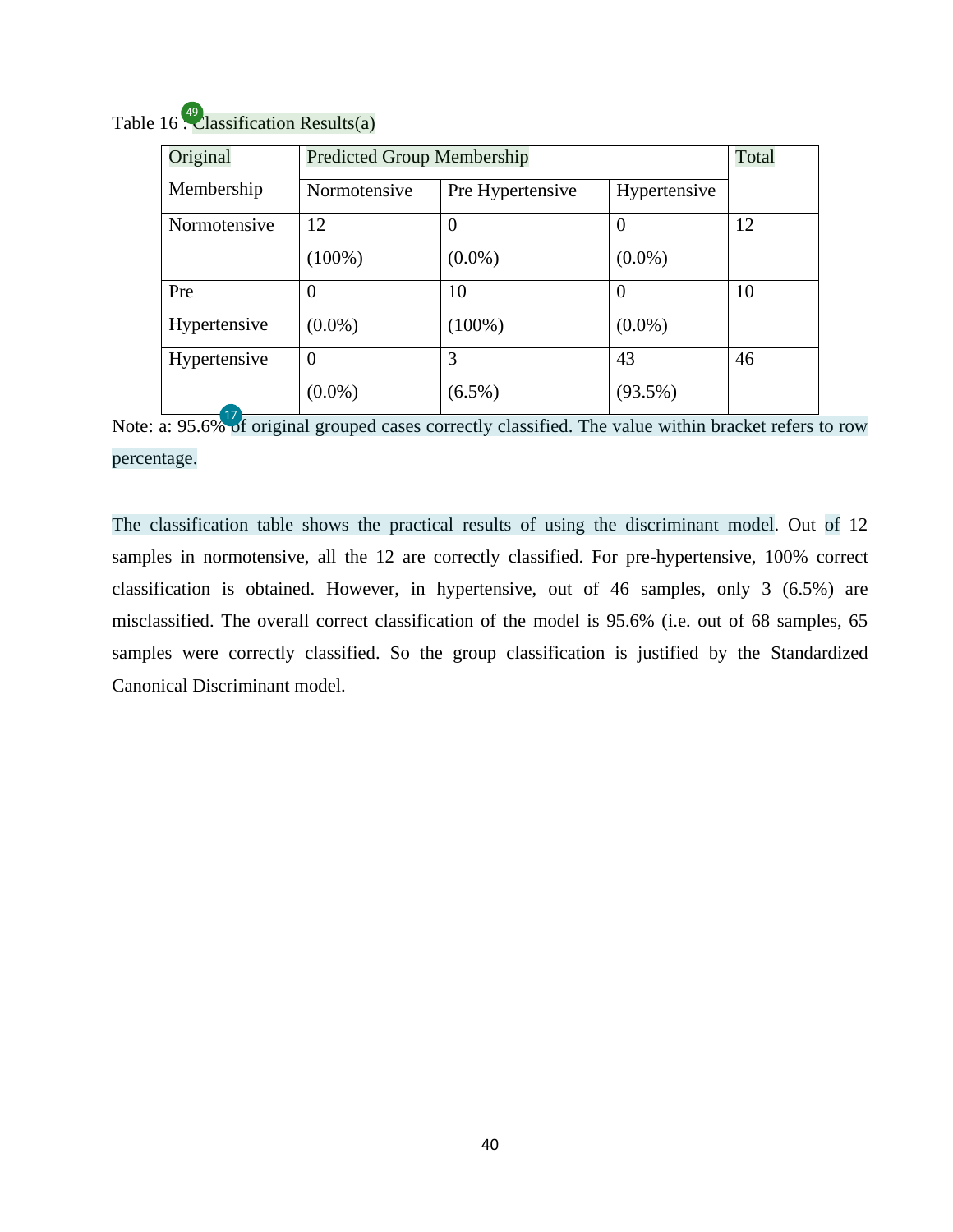## **4.6 Socio-demographic characteristics**

| Study variable          |                           | Normal           | Pre-hypertensive  | Hypertensive    | Chi-square | P value   |
|-------------------------|---------------------------|------------------|-------------------|-----------------|------------|-----------|
|                         |                           | (Sample          | (Sample Size: 10) | (Sample         | value      |           |
|                         |                           | Size: 12)        |                   | Size: 46)       |            |           |
|                         |                           |                  |                   |                 |            |           |
| <b>Family status</b>    | Married                   | $\overline{7}$   | 9                 | 45              |            |           |
|                         | Divorced                  | $\mathbf{0}$     | $\mathbf{0}$      | $\Omega$        | 21.970     | $-.001**$ |
|                         | Widow/Widower             | $\mathbf{1}$     | $\mathbf{1}$      | $\mathbf{1}$    |            |           |
|                         | Single                    | $\overline{4}$   | $\boldsymbol{0}$  | $\overline{0}$  |            |           |
| Socio-economic          | Lower class               | $\tau$           | $\boldsymbol{7}$  | 27              |            |           |
| status                  | Middle class              | 3                | 3                 | 12              | 1.810      | 0.771     |
|                         | <b>Upper class</b>        | $\overline{2}$   | $\mathbf{0}$      | $\overline{7}$  |            |           |
| <b>Education</b> status | Post high school/college/ | $\boldsymbol{7}$ | $\overline{4}$    | $\overline{21}$ |            |           |
|                         | university                |                  |                   |                 | 0.849      | 0.654     |
|                         | Others                    | $\overline{5}$   | 6                 | $\overline{25}$ |            |           |
| Intake of salts         | Two pinches per meal      | 6                | 3                 | $\overline{15}$ |            |           |
|                         | More than two pinches per | 6                | $\tau$            | 31              | 1.404      | 0.496     |
|                         | meal                      |                  |                   |                 |            |           |
| Diet                    | Vegetarian                | $\overline{4}$   | 6                 | $\overline{15}$ |            |           |
|                         | Non-vegetarian            | 8                | $\overline{4}$    | 31              | 2.725      | 0.256     |
| Occupation              | Skilled worker            | $\boldsymbol{0}$ | $\mathbf{0}$      | 13              |            |           |
|                         | Unskilled worker          | $\overline{4}$   | 3                 | $\overline{8}$  | 15.900     | $0.014*$  |
|                         | Professional              | 6                | $\overline{c}$    | $\overline{6}$  |            |           |
|                         | Unemployed                | $\mathbf{2}$     | 5                 | $\overline{19}$ |            |           |
| Smoking                 | Current smoker            | $\mathbf{2}$     | $\mathbf{1}$      | $\overline{2}$  |            |           |
|                         | Non-smoker                | 10               | $\,8\,$           | $\overline{43}$ | 4.447      | 0.349     |
|                         | Ex-smoker                 | $\mathbf{0}$     | $\mathbf{1}$      | $\mathbf{1}$    |            |           |
| Alcohol intake          | Current alcoholic         | 3                | $\mathbf{1}$      | $\overline{7}$  |            |           |
|                         | Non-alcoholic             | 9                | 9                 | 38              | 1.468      | 0.832     |
|                         | Ex-alcoholic              | $\overline{0}$   | $\overline{0}$    | $\mathbf{1}$    |            |           |
| Tobacco chewing         | Current tobacco chewer    | $\mathbf{0}$     | $\overline{0}$    | 6               |            |           |
|                         | Non-tobacco chewer        | 11               | 9                 | 40              |            |           |
|                         | Ex-tobacco chewer         | $\mathbf{1}$     | $\mathbf{1}$      | $\mathbf{0}$    | 7.131      | 0.129     |
| Family history of       | Yes                       | $\boldsymbol{0}$ | $\overline{2}$    | 10              |            |           |
| hypertension            | ${\rm No}$                | 12               | 8                 | 36              | 3.140      | 0.298     |

Table 17 : Prevalence of modifiable risk factors among the Groups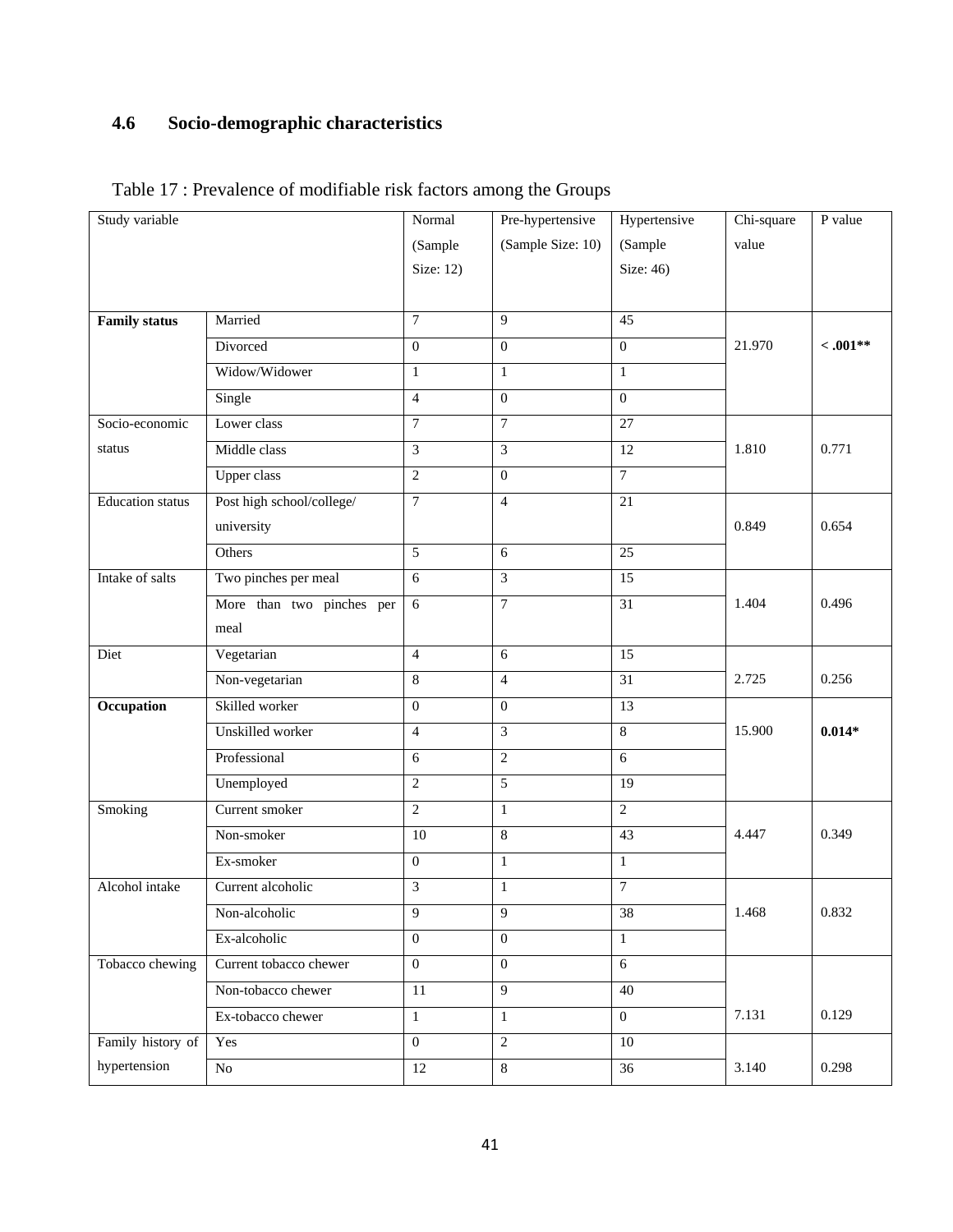<span id="page-42-0"></span>Overall 52.94% of the population is illiterat[e. Th](#page-61-0)e percentage of hypertensive among the illiterate respondents is higher as compared to the literate ones. However there was is no significant association with education in the present study. 38.23% of the screened population is unemployed. The unemployed mostly included housewives. Among the unemployed, unskilled or manual labour is 22.05% and skilled workers 19.11%[. H](#page-60-0)ence this population occupationally represents a typical agricultural rural population. <sup>45</sup> reater prevalence of hypertension is observed in unemployed  $(41.30%)$  and skilled  $(28.26%)$  category of occupation followed by unskilled  $(17.39%)$  and professional (13.04%). Th[e hi](#page-61-0)gher prevalence in the unemployed and skilled category is statistically significant as compared to the other two categories of the study population ( $p = 0.014$ <sup>\*</sup>).

 $\frac{2}{10}$  ocioeconomic status is not significantly associated with hypertension in our study. 41 (60.29 %) subjects belonged to lower socioeconomic class. 18 (26.47%) are in the middle class and 9 (13.23%) are reported to be in the upper class. The maximum number of subjects with hypertension is in the lower class (89.13%). The maximum number of subjects with hypertension is also in the lower class (17.07%). Among the study subjects, 44 (64.70%) are in the group of "additional dietary salt intake". The prevalence of pre-hypertension and hypertensio[n am](#page-60-0)ong additional salt takers is observed to be 7 (15.90%) and 31 (70.45%) respectively[. T](#page-63-0)he prevalence of pre-hypertension and hypertension among non-additional salt takers is observed to be 15 (62.5%) and 3 (12.5%) respectively. This prevalence between the two variable is not statistically significant among the study groups  $(p=0.496)$ . The prevalence of hypertension did not differ significantly between vegetarians (36.76%) and non-vegetarians (63.23%).

Among the study population, 7.3% are current smokers, 89.7% are non-smokers and 2.9% are exsmokers. All the current and ex-smokers are males. Since the majority of the population consisted of females, there is no significant association of smoking with pre-hypertension and hypertension. In terms of alcoholism, current alcoholics constituted 16.177%, non-alcoholic 82.35% and ex-alcoholic 1.47%. Similar to smoking, all the current and ex-alcoholics are males. Since the majority of the population consisted of females, there is no significant association of alcoholism with prehypertension and hypertension. Among the study population, 8.8% are current tobacco chewers, 88.23% are non-tobacco chewer and 2.94% are ex-tobacco chewer. There is a lowe[r pr](#page-60-0)evalence of pre-hypertension and hypertension among all the categories.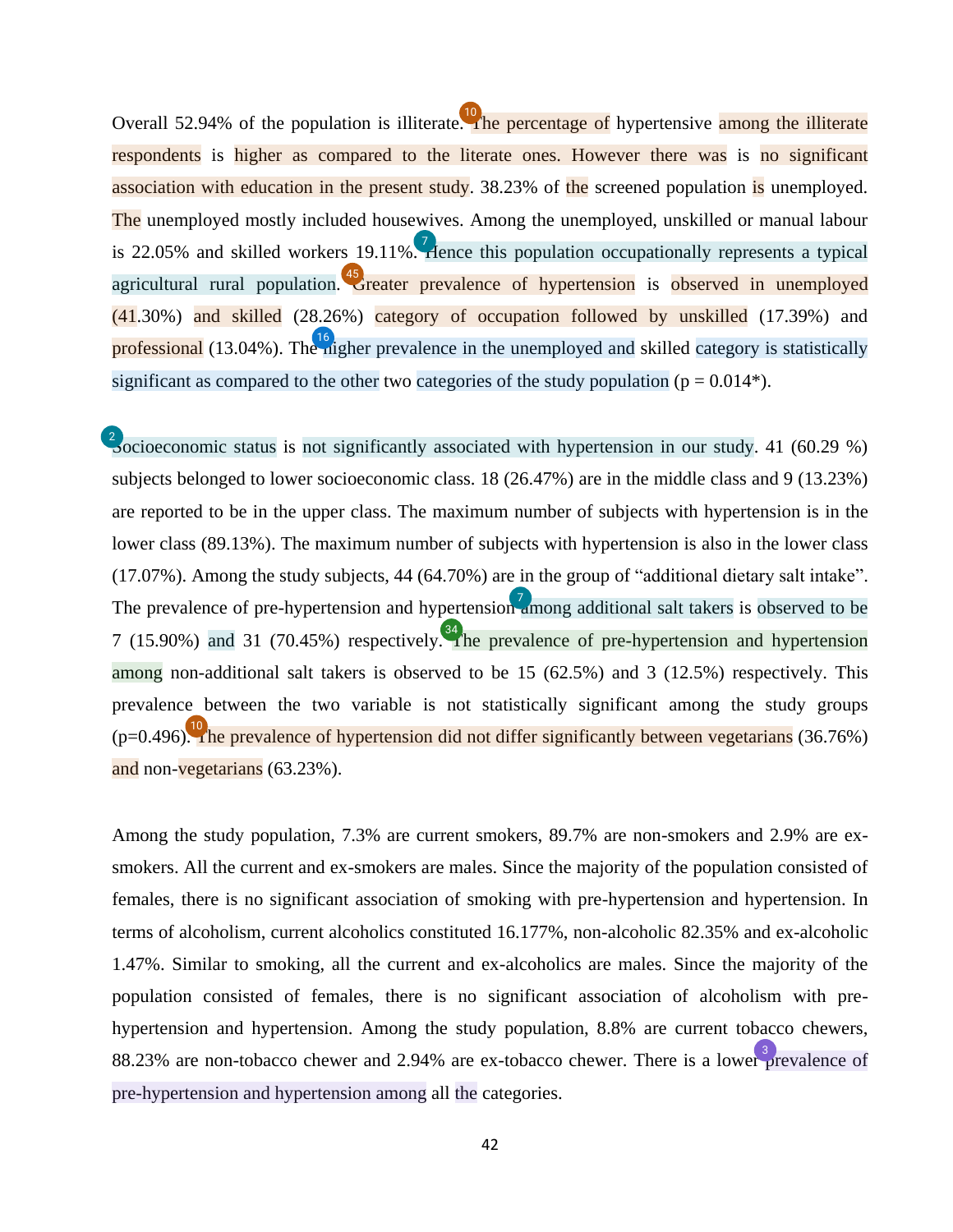#### <span id="page-43-0"></span>**4.7 Compliance in terms of Hypertension Preventive Measures**

Of the 46 hypertension patients 39 (84.78%) are aware of their disease. Only 27 (58.69%) are taking regular treatment and 15 (32.60%) have their BP under control. 17.64% have a history of hypertension in their family, where as 82.35% did not have a previous history of hypertension[. O](#page-60-0)ut of 46 patients who knew to have hypertension 31.7% made some life style modifications, dietary modifications and compliance for taking medicines. This calls for a stringent implementation of awareness and other preventive measures to bring down the menace of hypertension.

#### **4.8 Screening of Mutations / Polymorphisms at MTHFR Exon 4**

Blood samples were collected and high molecular weight genomic DNA was isolated from 68 subjects. The genomic DNA isolated show good yield and less of purity (Fig 3). The  $\overline{OD}$  260 / 280 nm is in the range of  $1.8 - 2.0$  indicating less protein contamination. PCR amplification of MTHFR exon 4 produced amplicons of 198bps (Fig 4). The amplicons spanned the region of interest. The LIS-SSCP analysis indicates an absence of mobility variation among the samples analyzed (Fig 5). The MTHFR 677 PCR product (198bp) on digestion with *Hinf* I showed same mobilty as that of the unrestricted DNA (Control) in the gel (Fig 6). The restrictin pattern indicated the presence of CC genotype (homozygous).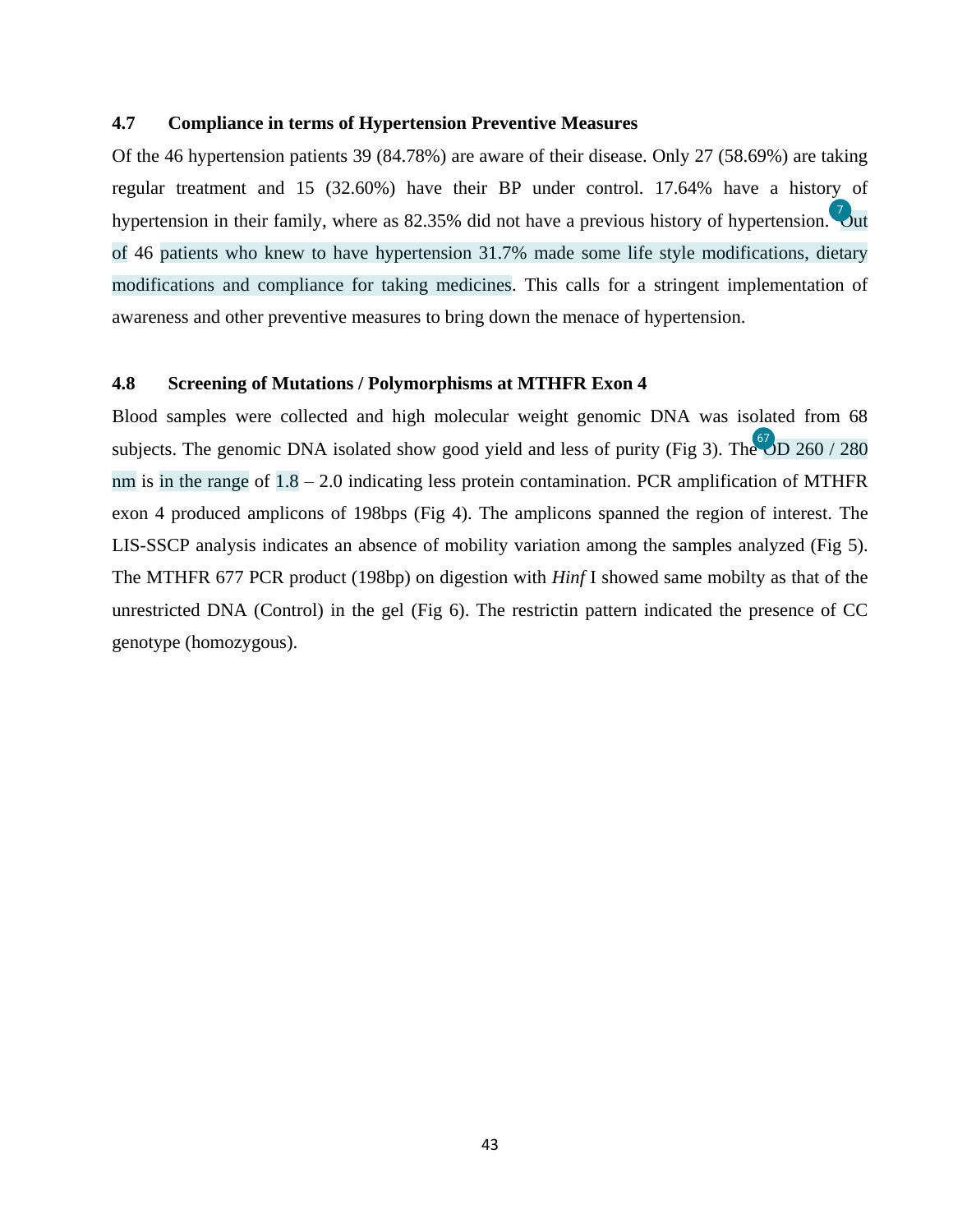

Fig 3: 0.7% Agarose gel electrophoregram of Human Genomic DNA

| Lane $1 - 15$   | : Human Genomic DNA     |
|-----------------|-------------------------|
| Run Voltage     | :50V                    |
| Run Buffer      | : 1x TBE                |
| <b>Run</b> Time | : $1\frac{1}{2}$ -2 hrs |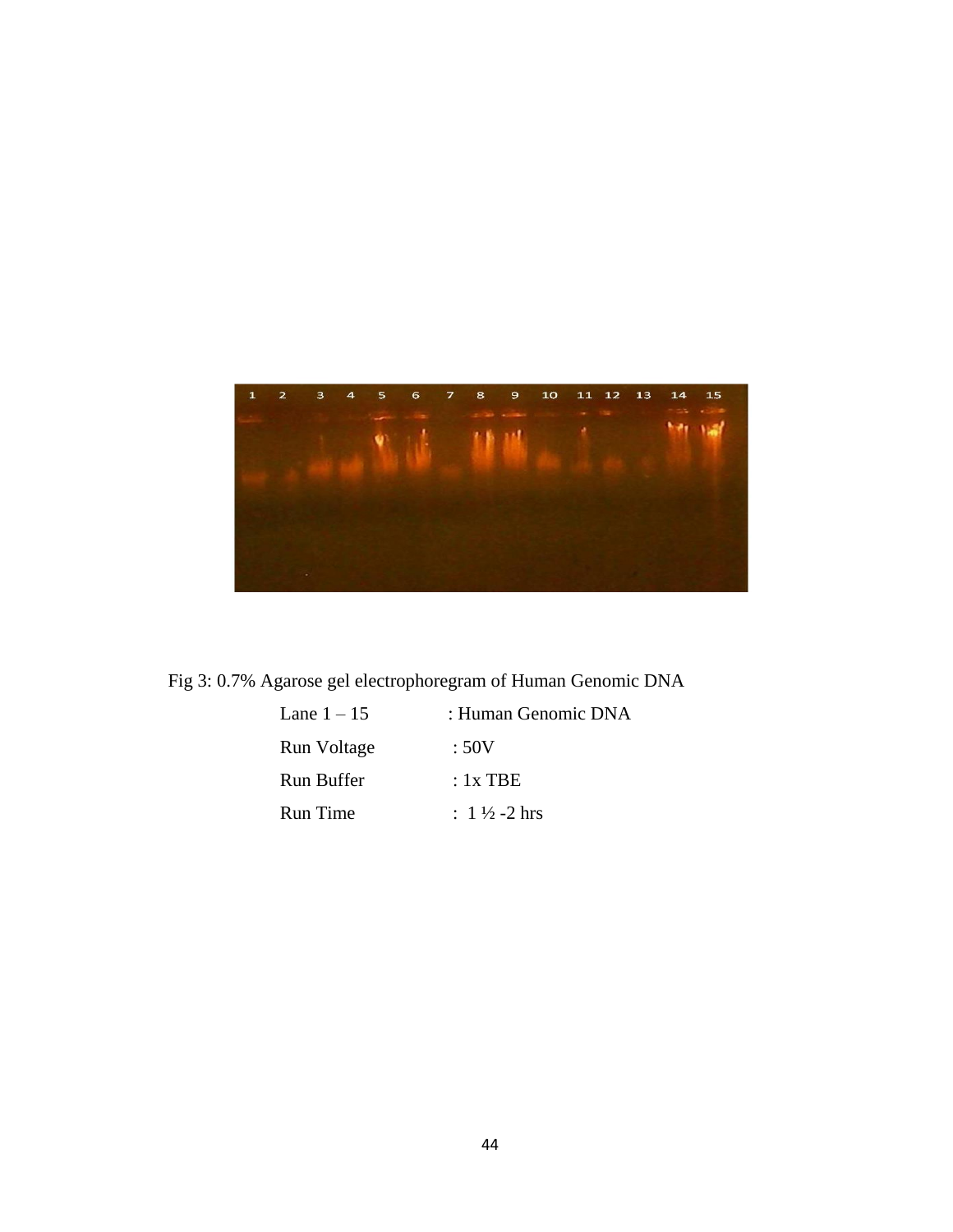<span id="page-45-0"></span>

## Fig 4 : PCR of MTHFR Exon 4 checke[d on](#page-63-0) a 3 % agarose gel

| Lane 1      | : 100bp Ladder         |
|-------------|------------------------|
| Lane $2-6$  | : PCR Products (198bp) |
| Run Voltage | :50V                   |
| Run Buffer  | $: 1x$ TBE             |
| Run Time    | $: 2 - 2\frac{1}{2}$   |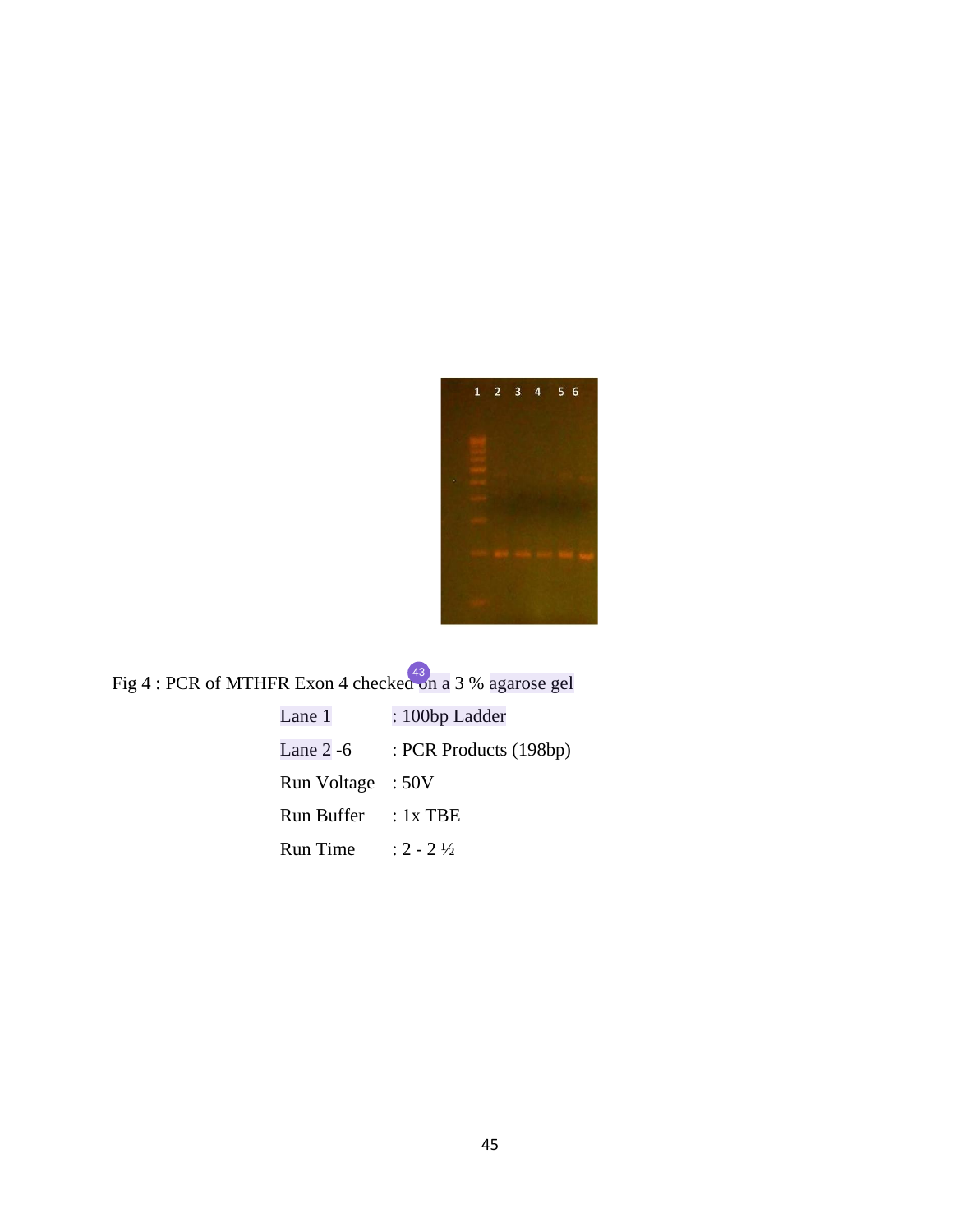

Fig 5 : Silver stained Composite gel (10%) showing LIS-SSCP patterns of 198bp PCR products.

| Lane $1 : ds$ DNA control         | Lane 6 : Sample No.06         |
|-----------------------------------|-------------------------------|
| Lane $2$ : Sample No.02           | Lane $7 \cdot$ : Sample No.07 |
| Lane $3$ : Sample No.03           | Lane $8$ : Sample No.08       |
| Lane $4$ : Sample No.04           | Lane 9 : Sample No.08         |
| Lane $5 : ds$ DNA control         | Lane $10$ : Sample No.08      |
| Lane $6 \div \text{Sample No.04}$ | Lane $11$ : Sample No.08      |
|                                   |                               |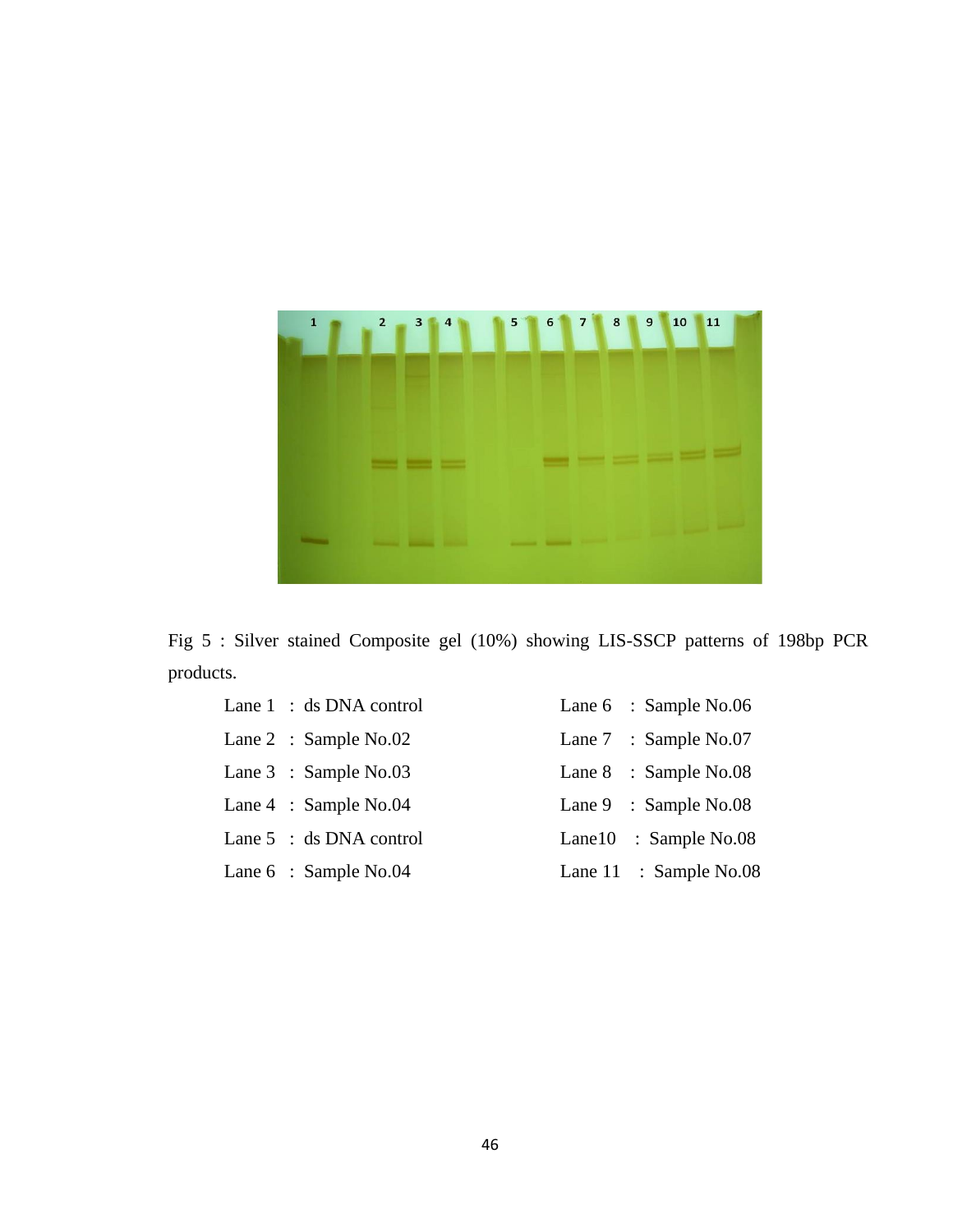

Fig 6 : Silver stained Composite gel (10%) showing RFLP patterns of 198bp  $PCR$  products.

| Lane 1             | : 100bp Ladder                     |
|--------------------|------------------------------------|
| Lane 2             | : Restricted PCR Product (198bp)   |
| Lane 2             | : Unrestricted PCR Product (198bp) |
| <b>Run Voltage</b> | :50V                               |
| Run Buffer         | $: 1x$ TBE                         |
| <b>Run</b> Time    | $: 2 - 2\frac{1}{2}$               |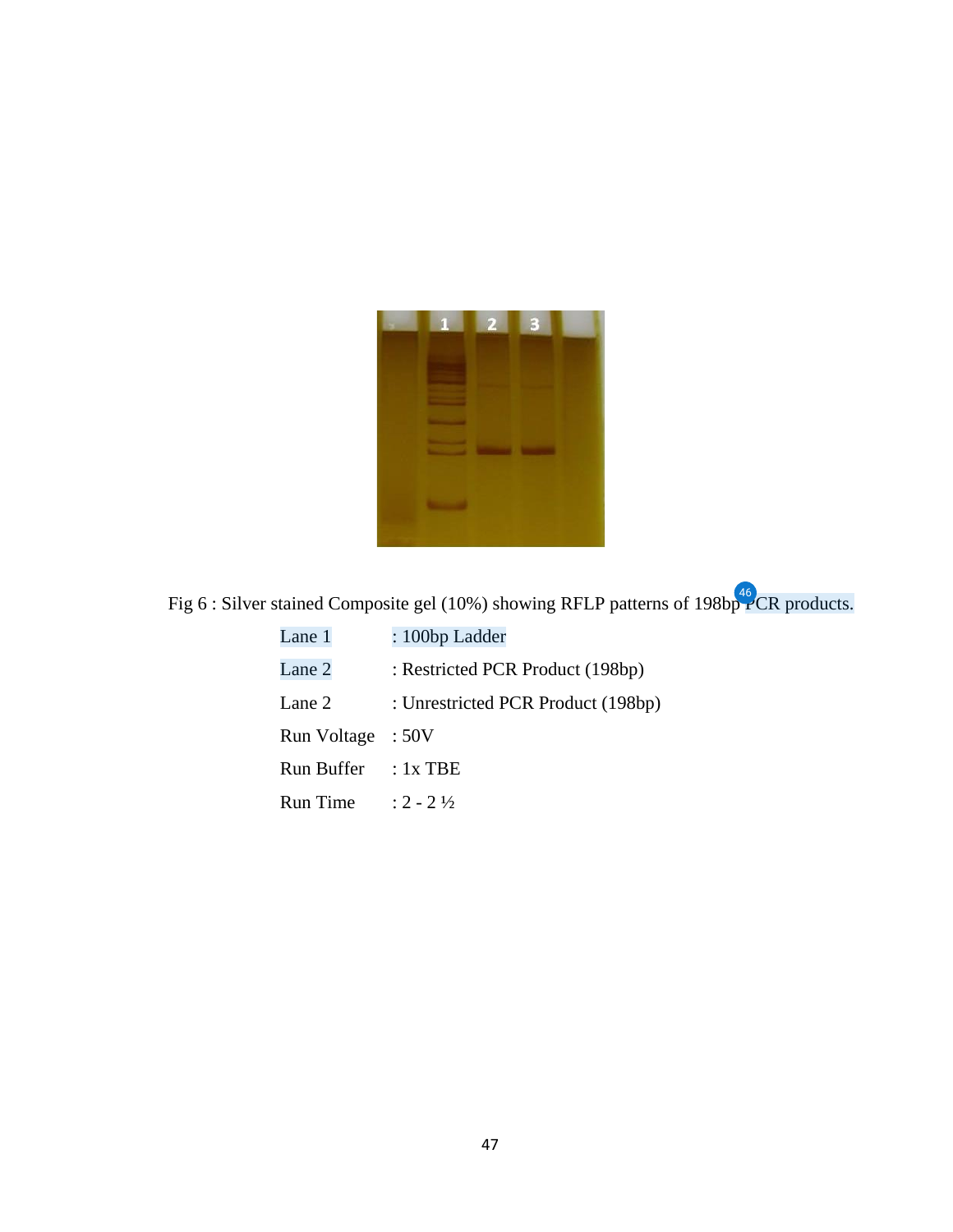#### <span id="page-48-0"></span>**4.9 Survey at Pandithamedu village, Kancheepuram Dt, Tamil Nadu**

#### **4.9.1 Study sample**

Studies have indicated an increasing prevalence of hypertension in rural populations. Based on these report[s, w](#page-60-0)e conducted a survey at Pandithamedu, a sub-village under Paiyanoor village, Thiruporur tehasil Kancheepuram district of Tamil Nadu. The survey was done in association with the NSS unit of AVIT and Vinayaka Missions Chennai Hospitals. Systolic and Diastolic pressure o[f pa](#page-60-0)rticipants those who attended the camp were recorded and the prevalence of hypertension was estimated. Through this camp we also gave general awareness on hypertension, its significance and association with various diseases such as cardiovascular and kidney diseases.

#### **4.9.2 Gender and Age**

 $\frac{3}{2}$  total of 55 subjects participated in the camp. The subjects were divided into three groups: Normotensive, Pre-hypertensive & Hypertensive. The prevalence of pre-hypertension and hypertension was estimated based on th[e sy](#page-67-0)stolic and diastolic blood pressure values. Th[e pr](#page-60-0)oportion of pre-hypertension (26) is high when compared to normotensive and hypertensive group[s. Th](#page-60-0)ere is significant proportion between the three groups ( $p = <0.001^{**}$ ). [Fe](#page-60-0)males (42, 76.36%) formed the maximum number of subjects in this study. The number of subjects under the male gender is 13  $(23.635\%)$ . Since P value is greater than 0.01, th[e ov](#page-60-0)erall proportion was significant with respect to gender (p = <0.001\*\*). The mean age  $\pm$  S.D for males is 49.15 $\pm$ 17.69 yrs and for females 46.57  $\pm$ 15.198 yrs. The proportion between the two gende[rs w](#page-60-0)ith respect to age is not significant ( $p = 0.447$ )

| Group            | Size(N) | Mean               | ${\rm SD}$ | F value | P Value    |
|------------------|---------|--------------------|------------|---------|------------|
| Normotensive     | 18      | 33.39 <sup>a</sup> | 6.78       |         |            |
| Pre-hypertensive | 26      | $48.15^{b}$        | 12.54      | 38.96   | $<0.001**$ |
| Hypertensive     |         | $67.45^{\rm c}$    | 7.76       |         |            |

| Table 18: Groups with respect to Age in Years |  |  |  |
|-----------------------------------------------|--|--|--|

Note: \*\* denotes significance @ 1%.

<sup>18</sup>/<sub>2</sub> ince P value is greater than 0.01, th[e pr](#page-60-0)oportion between the three groups with respect to age is highly significant  $\begin{pmatrix} 3 \\ p \end{pmatrix}$  = <0.001<sup>\*</sup>). Based on DMRT for the variable age, the normality is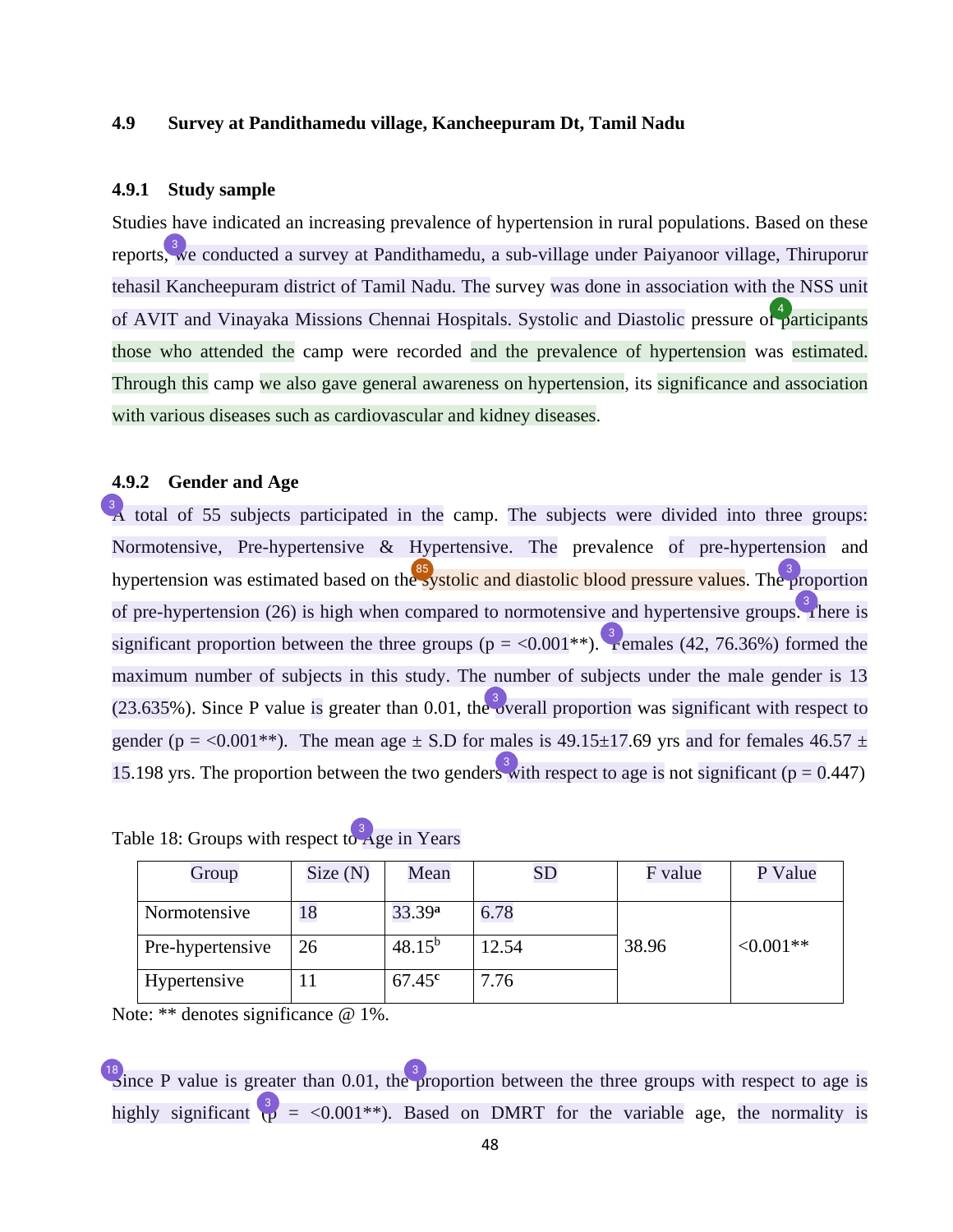<span id="page-49-0"></span>significantly different with respect to pre-hypertensive and hypertensive groups at 5%. The difference is also significant between pre-hypertensive and hypertensive groups

| Age Group | Frequency $(N)$ | Chi-square | P Value |
|-----------|-----------------|------------|---------|
|           |                 | value      |         |
| $20 - 35$ | 16              |            |         |
|           | (29.1)          | 1.127      | 0.569   |
| $36 - 50$ | 17              |            |         |
|           | (30.9)          |            |         |
| 51-75     | 22              |            |         |
|           | (40)            |            |         |

Table 19 : Sample Size under different Age Groups

Th[e st](#page-60-0)udy population was categorized into different groups according to their age. There were  $\overline{3}$ groups:  $20 - 35$ yrs,  $36 - 50$  yrs,  $51 - 75$ yrs. The maximum number of participants are in the age group of  $51 - 75$  yrs (22). The frequency among th[e di](#page-65-0)fferent age groups has a P value greater than 0.05. It indicates  $\frac{3}{4}$  less significant association between sample size and different age groups (p = 0.569). The proportion of gender among different age group was calculated. The difference was compared for significance b[y C](#page-61-0)hi-square test. The p value is greater than  $0.05$  and indicates that the proportion of the two genders within different age groups [is no](#page-60-0)t significant ( $p = 0.650$ ).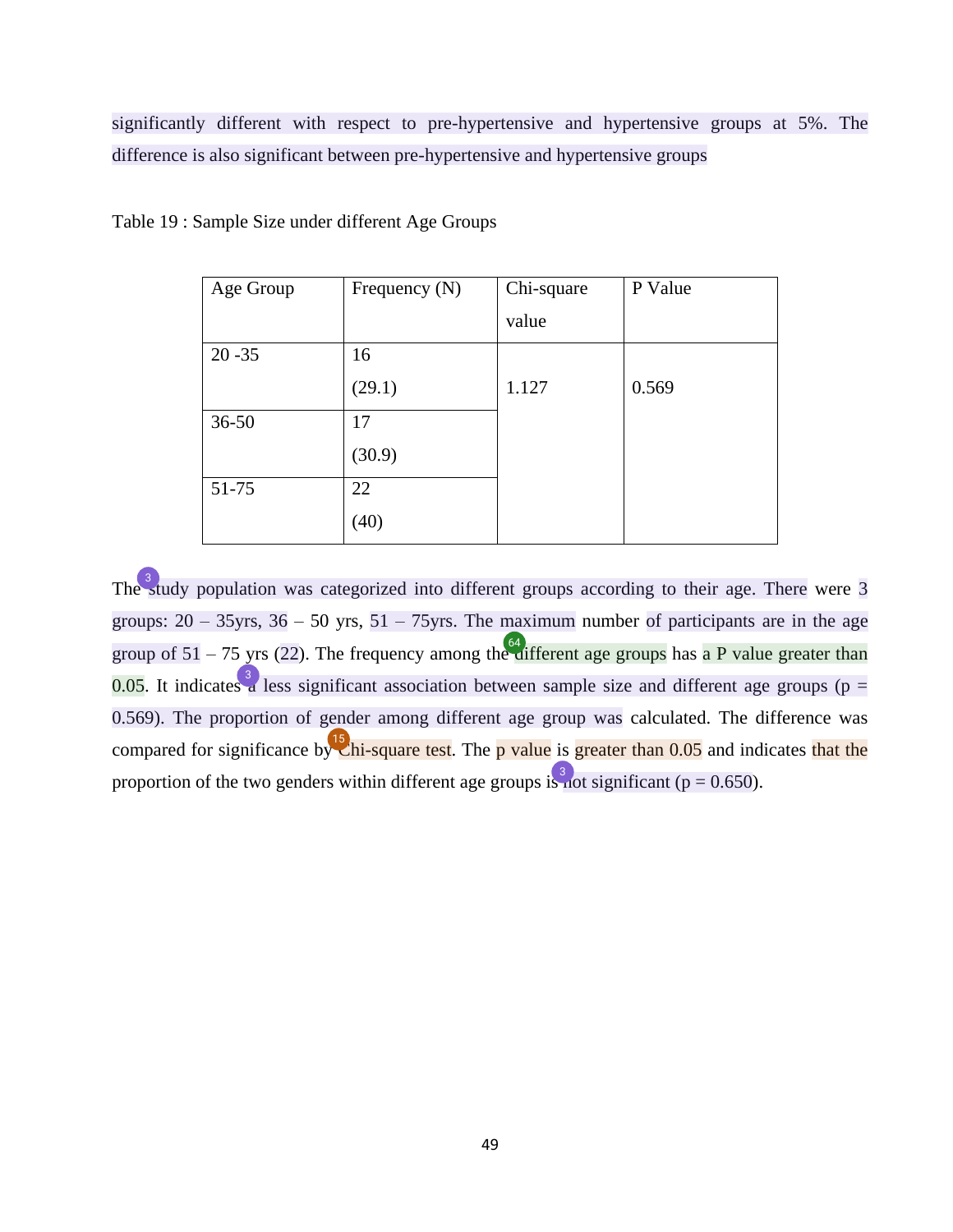| Age         | Group          |                |                | Total       | Chi-square | P value   |
|-------------|----------------|----------------|----------------|-------------|------------|-----------|
| Group<br>in | Normotensive   | Pre            | Hypertensive   |             | value      |           |
| years       |                | Hypertensive   |                |             |            |           |
| $20 - 35$   | 12             | $\overline{4}$ | $\overline{0}$ | 16          |            |           |
|             | $(75.0\%)$     | $(25.0\%)$     | $(.0\%)$       | $(100.0\%)$ |            |           |
| $36 - 50$   | 6              | 11             | $\mathbf{0}$   | 17          |            |           |
|             | $(35.3\%)$     | $(64.7\%)$     | $(.0\%)$       | $(100.0\%)$ | 35.277     | $0.000**$ |
| 51-75       | $\overline{0}$ | 11             | 11             | 22          |            |           |
|             | $(.0\%)$       | $(50.0\%)$     | $(50.0\%)$     | $(100.0\%)$ |            |           |
| Total       | 18             | 26             | 11             | 55          |            |           |
|             | (32.7%)        | $(47.3\%)$     | $(20.0\%)$     | $(100.0\%)$ |            |           |

Table 20 : Prevalence of Pre-Hypertension and Hypertension among different Age Groups

[N](#page-60-0)ote: The value within bracket refers to row percentage

Pre-hypertension is highest in the age group of  $36 - 50$ yr[s. A](#page-60-0)ll the hypertension subjects are in the group of  $51 - 75$  yrs. The differences is found to be statistically significant (p<0.001), which indicates that in the present study, age has a strong association with hypertension.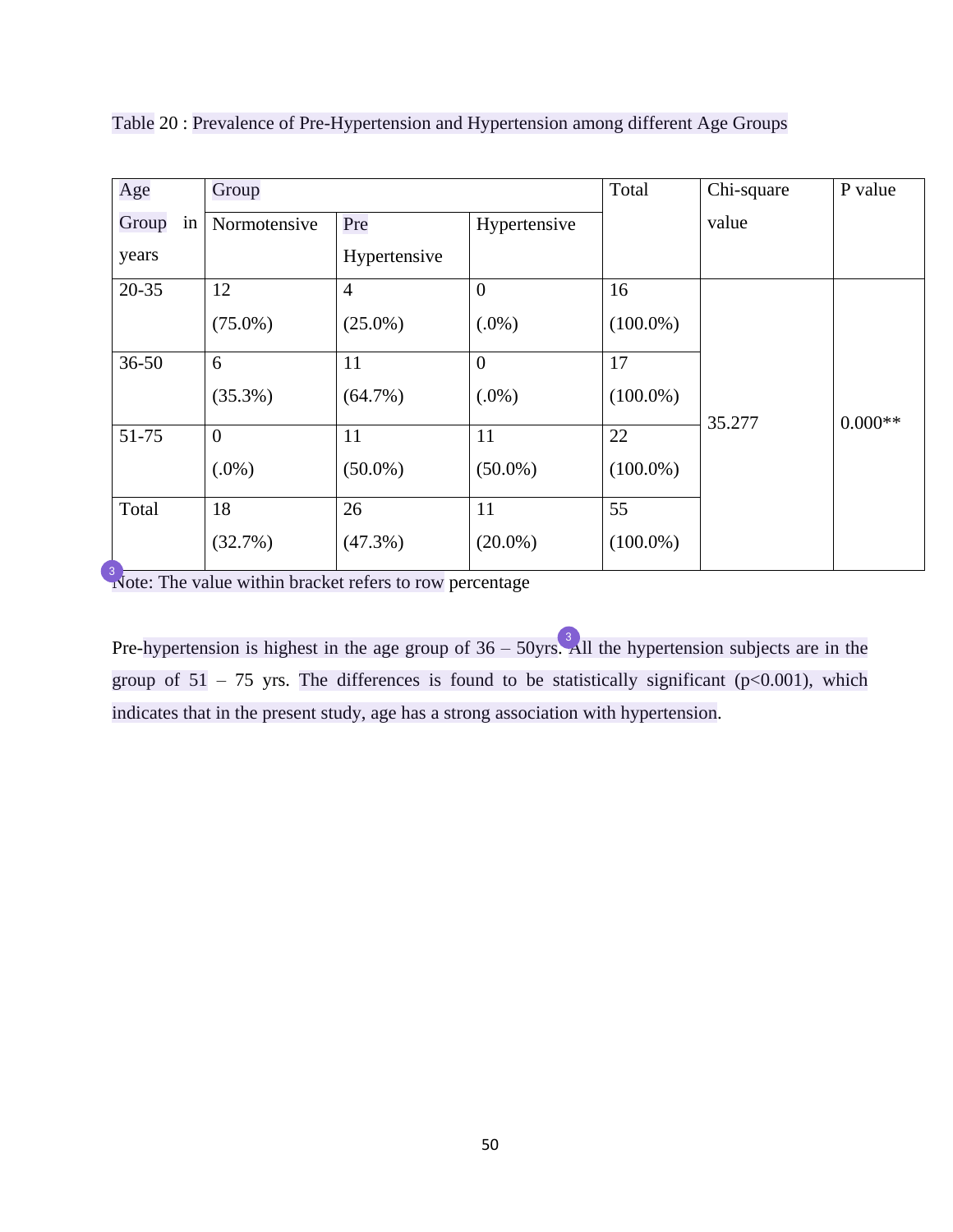## **4.[9.3](#page-60-0) Systolic (SBP) and diastolic blood (DBP) pressure**  3

| Variables  | Groups           | N  | Mean $\pm$ Std. Deviation  | F value | P Value  |
|------------|------------------|----|----------------------------|---------|----------|
| <b>SBP</b> | Normotensive     | 18 | $115.56^a \pm 7.374$       |         |          |
|            | Pre Hypertensive | 26 | $129.62^b \pm 4.691$       | 44.141  | $.000**$ |
|            | Hypertensive     | 11 | $137.36^{\circ} \pm 8.418$ |         |          |
| <b>DBP</b> | Normotensive     | 18 | $76.39^a \pm 4.984$        |         |          |
|            | Pre Hypertensive | 26 | $81.04^b \pm 4.686$        | 38.983  | $.000**$ |
|            | Hypertensive     | 11 | $91.09^{\circ} \pm 1.446$  |         |          |

## Table 21 [: Sy](#page-60-0)stolic (SBP) and Diastolic blood (DBP) pressure among the Groups

Since p value is less than  $0.01$ [, th](#page-60-0)ere are significant differences between the groups with respect to SBP and DBP. This indicates that SBP and DBP are closely associated with pre-hypertension and hypertensio[n. B](#page-60-0)ased on DMRT for the variable systolic blood pressure, the normality is significantly different with respect to pre-hypertensive and hypertensive groups at 5%. The difference is also significant between pre-hypertensive and hypertensive groups. DMRT for diastolic blood pressure show a significant difference between normotensive and hypertensive but not between prehypertensive and hypertensive.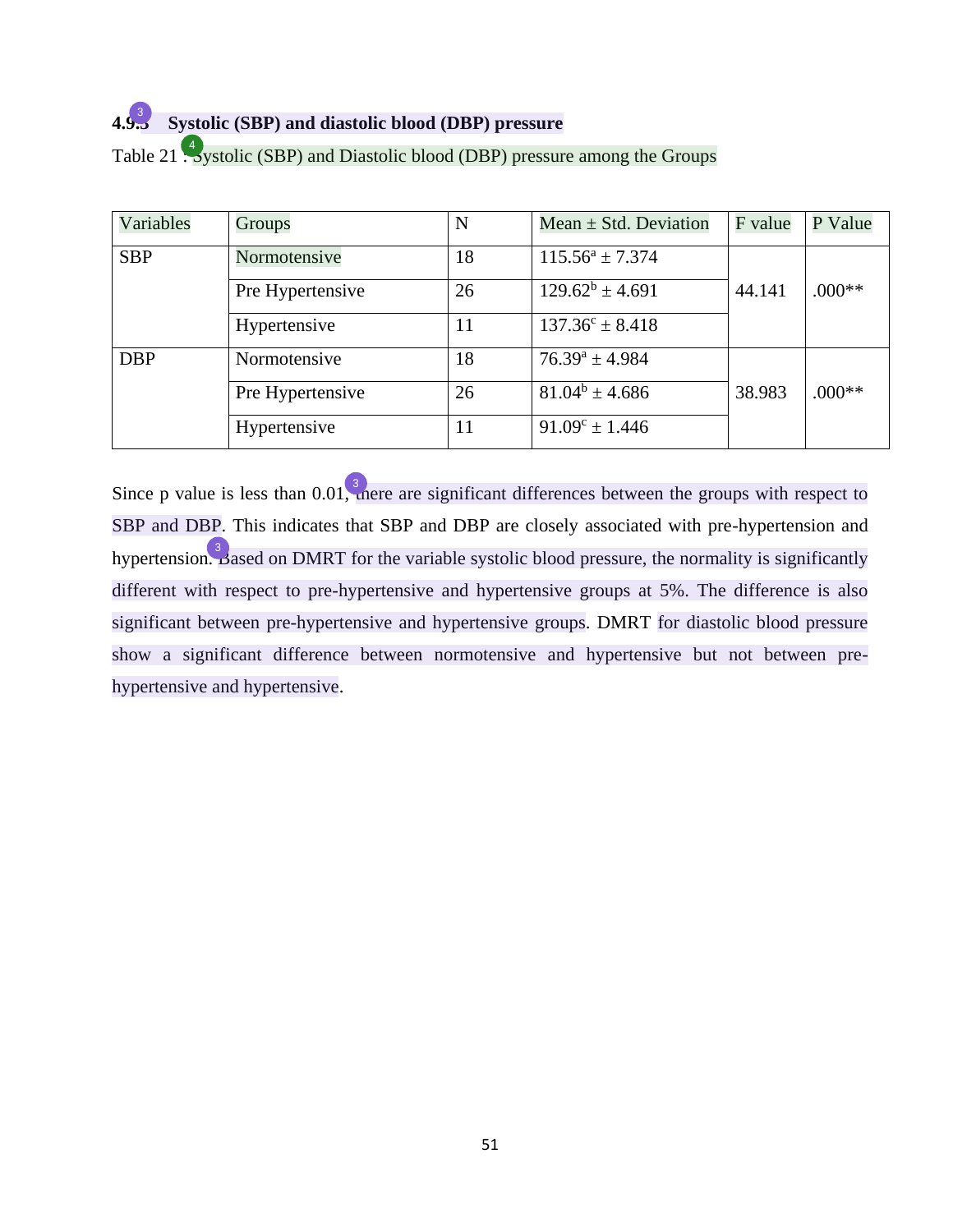| Variables  | Age       | ${\bf N}$ | Mean               | Std.      | F value | <b>P</b> Value |
|------------|-----------|-----------|--------------------|-----------|---------|----------------|
|            | groups    |           |                    | Deviation |         |                |
|            |           |           |                    |           |         |                |
| <b>SBP</b> | $20 - 35$ | 16        | $117.50^{\circ}$   | 7.815     | 24.394  | $0.000**$      |
|            | $36 - 50$ | 17        | $124.53^{b}$       | 8.133     |         |                |
|            | 51-75     | 22        | $134.73^{\circ}$   | 7.119     |         |                |
| <b>DBP</b> | $20 - 35$ | 16        | 77.50 <sup>a</sup> | 3.706     | 22.712  | $0.000**$      |
|            | $36 - 50$ | 17        | 78.06 <sup>a</sup> | 6.057     |         |                |
|            | 51-75     | 22        | $87.14^{b}$        | 5.027     |         |                |

Table 22 [: Sy](#page-60-0)stolic (SBP) and Diastolic blood (DBP) pressure among the Age Groups

[N](#page-60-0)ote: \*\* denotes significance at 1%. Different alphabets between groups denotes significance at 5% level using Duncan Multiple Range Test (DMRT)

The mean systolic and diastolic blood pressure is found to increase steadily with age, being lowest in the age group of 20 – 35 yr[s an](#page-62-0)d highest in the age group of  $51 - 75$  yrs. Since P value is less than 0.01[, th](#page-60-0)ere are significant differences between the groups with respect to SBP and DBP ( $p=$  $\leq 0.001$ \*\*). This indicates that SBP and DBP are closely associated with pre-hypertension and hypertensio[n. B](#page-60-0)ased on DMRT for the variable systolic blood pressure, the normality is significantly different with respect to pre-hypertensive and hypertensive groups at 5%. The difference is also significant between pre-hypertensive and hypertensive groups. DMRI for diastolic blood pressure show a significant difference between normotensive and hypertensive but not between prehypertensive and hypertensive.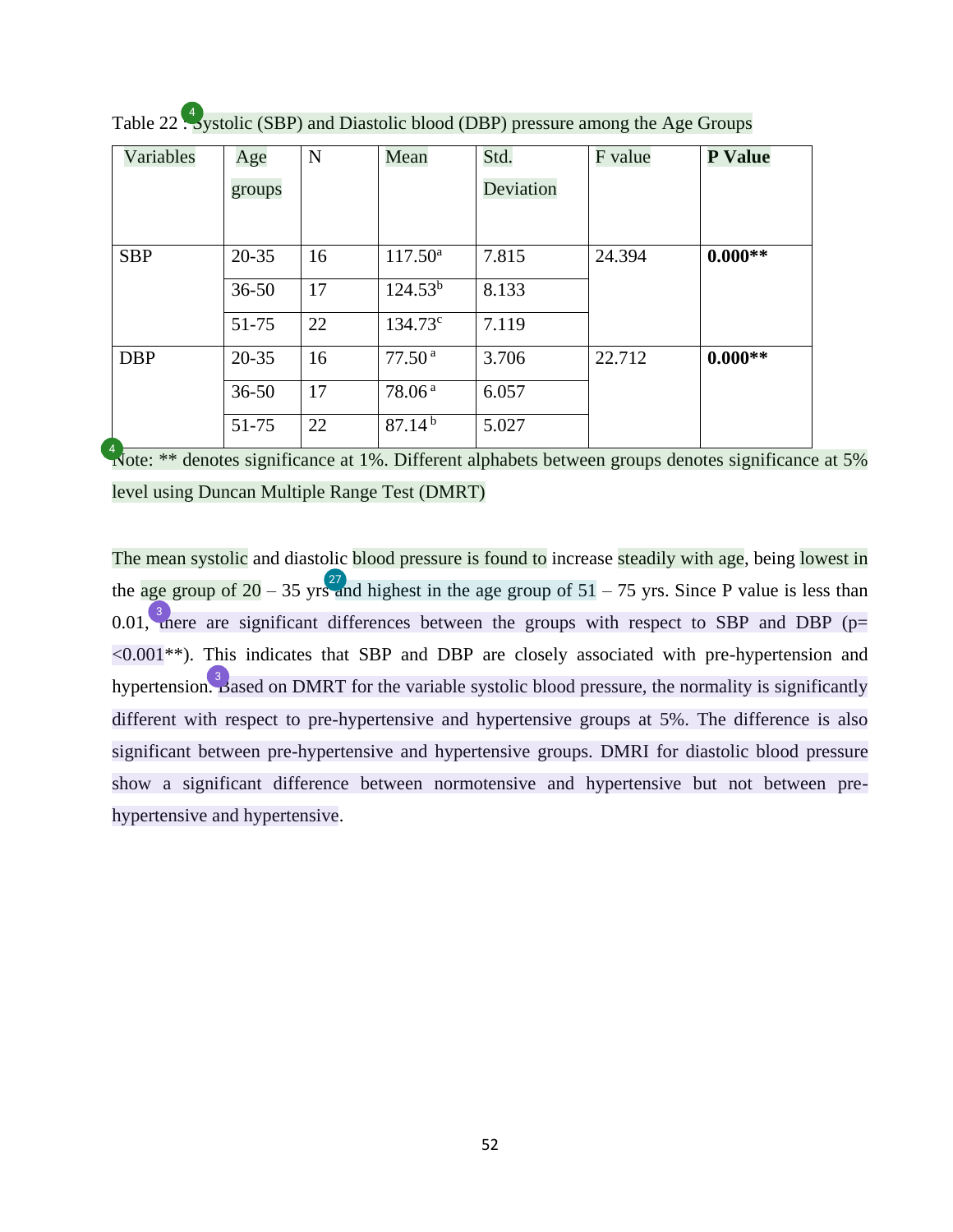## 5 **[D](#page-60-0)ISCUSSION**

<span id="page-53-0"></span>Hypertension is considered to be one of the most rampant non-communicable diseases. Previous studies in various geographical locations have reported the prevalence of hypertension to be about 25% in urban population and 10% in rural population (Kannan and Satyamoorthy, 2009). Prevalence of hypertension in India has been increasing. This can be credited to increased arbanization, lifestyle changes and changes in food habits and increased life expectancy (Gupta, 2004)**.** 

Chronic Kidney Disease is multifactorial, associated wit[h ch](#page-62-0)ronic co-morbid conditions such as diabetes mellitus, cardiovascular disease, obesity and hypertension. Since all of these conditions bring about vascular inflammation, CKD is considered as an inflammatory condition. Elevated blood pressure (BP) is closely associated with CKD progression, and lowering of BP may slow down GFR decline and in improving kidney function (Kim *et al.,* 2012).

[Se](#page-60-0)veral risk factors have been implicated in the etiology of hypertension. This includes geographic considerations, genetic socio-economic, socio-cultural and dietary, nutritional status etc. While the risk factors and their impact on hypertension is documented by well designed studies in the Western countries, systematically conducted studies using rigorous epidemiological techniques are lacking in India (Murray and Lopez, 1996; Pradeepa and Mohan, 2008; Madhukumar *et al.,* 2012).

[T](#page-60-0)here is an increasing trend of hypertension as age advances (Joshi *et al.*, 2000[\). U](#page-60-0)sing the JNC VII criteria, we found hypertension to be of 67.6% prevalence among the study sample. Pre-hypertension was found to be less prevalent at a 10%. Prashant *et al.*, (2012) reporte[d a](#page-60-0) prevalence of 19.04% in central Indian rural population. Another epidemiological study set in Puducherry, reported a prevalence of 26.3% (Bharathi *et al.*, 2012)[. A](#page-60-0) high prevalence value obtained from our study indicates alarming increase in the prevalence of hypertension in the rural population. We found a high significance between frequencies of hypertension among the study sample groups which conforms to the trends reported in similar epidemiological studies.

The CURES study reported hypertension to be 49.6% prevalent among males. We found hypertension to be 68.8% prevalent among males and pre-hypertension to 12.5% prevalent, while for females it stood at 66.7% and 16.7% respectively. Bharathi *et al*., (2012) report hypertension to be 28% and 26.9% prevalent among females and males respectively. They also reported prehypertension to be 56% and 58.8% prevalent among females and males respectively. Our study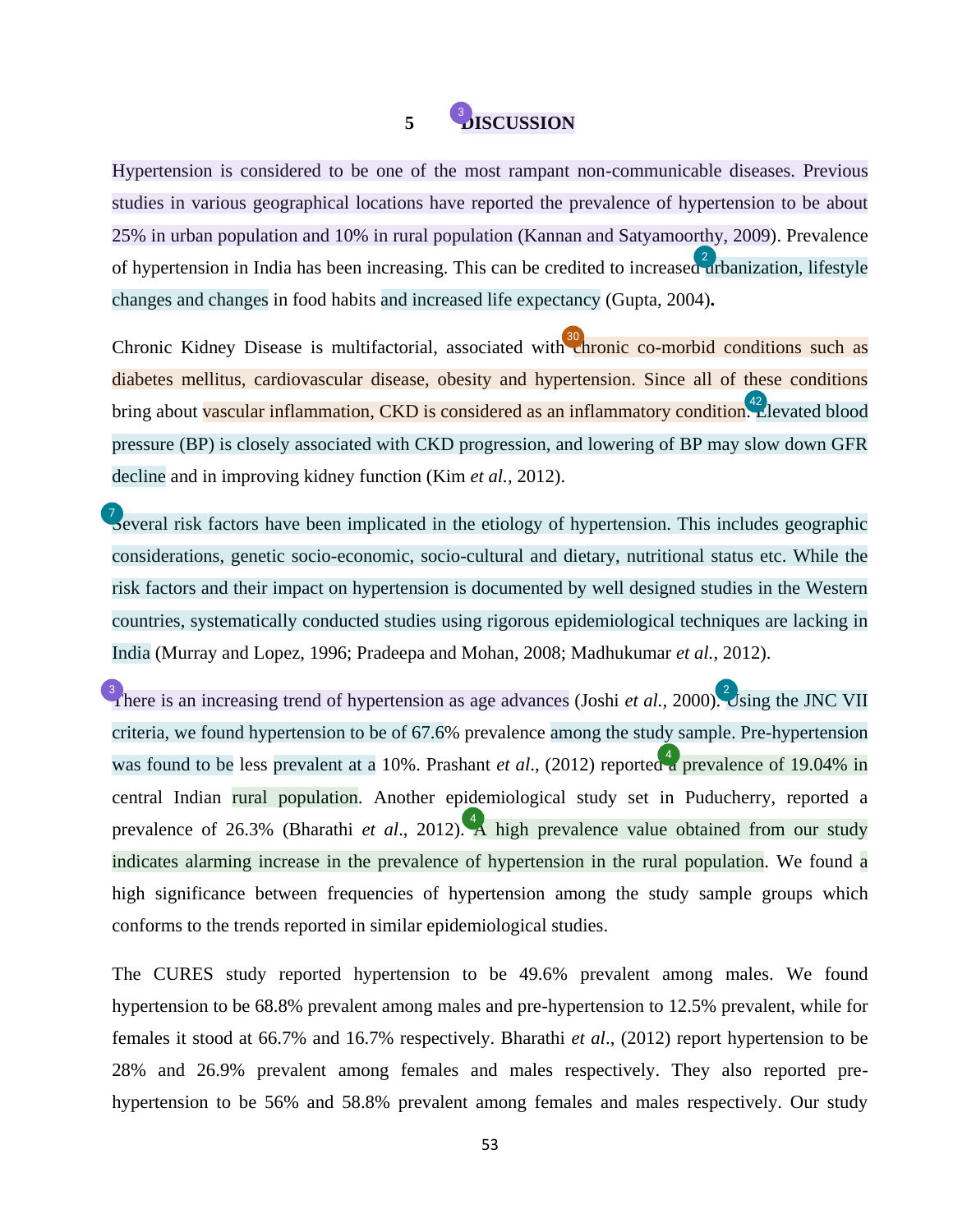<span id="page-54-0"></span>shows a higher prevalence of hypertensio[n. Th](#page-66-0)is is in agreement with the trends observed in other studies set in the rural south Indian backdrop.

 $\frac{2}{3}$  [M](#page-60-0)ean age of hypertensive patients, as reported by the CURES study, was 44.9  $\pm$  12.9 for males. We found the mean age of male subjects to be 51.44  $\pm$  18.100. We found the mean age to be  $5\frac{2}{3}$ . 18.100 for females. Our findings are in accordance with the prior studies (Ref). However, the correlation of age with gender was not significant, which is in contrast with the reviewed studies (Ref). This could be credite[d to](#page-66-0) the nature of the study. The study employed random population sampling on a limited sample size and was not age-adjusted.

Th[e m](#page-60-0)ean age of hypertensive patients was found to be 55.07  $\pm$  13.84 and for pre-hypertensive subjects, 56.00 ± 14.97. Prashant *et al.,* (Ref) reported the mean age to be 53.11 ± 12.46. Radhika *et al.*, (2007) reported the mean age to be  $44.9 \pm 12.9$ . The findings of our study are in accordance with prior studies (Ref)[. A](#page-62-0) significant variation was observed between the classes- normal and prehypertension with respect to age in years, validated by Duncan's post-hoc test. However, the variance between the classes - pre-hypertension and hypertension, was not significant. This again is in accordance with the prior studies. Age specific distribution shows that hypertension was most prevalent in the age-group 51-75. Bharati *et al.,* (2012) have reported similar findings. This could be attributed to the sedentary lifestyle at this age group and the lack of physical activity. The age group classes did not show significant variance in a compounded age-gender distribution.

The majority of current studies agree tha[t w](#page-63-0)aist circumference (WC), body mass index (BMI) or waist-to-hip ratio (WHR), high systolic and diastolic blood pressure as positive prognostic indicators for hypertensio[n. In](#page-61-0) the present study, the systolic and diastolic pressures were found to have high significance of class variance and the mean systolic and diastolic pressures for pre-hypertensive and hypertensive groups was  $129.50 \pm 1.08$ ,  $77.30 \pm 5.12$  and  $145.13 \pm 12.52$  and  $93.61 \pm 9.68$ . The mean BMI for the hypertensive class was  $26.34 \pm 4.11$  and  $25.10 \pm 3.56$  for pre-hypertensive.

<sup>4</sup> community based analysis from central India showed an overall prevalence of isolated systolic and isolated diastolic hypertension (Kokiwar *et al.*, 2012). In our study, th[e pr](#page-60-0)evalence of isolated systolic and isolated diastolic hypertension was very less. Prashanth *et al*., (2012) reported it to be 23.5  $\pm$  4.7 in their study. A higher BMI for hypertensive patients in the present study is possibly the consequence of less physical activity and high fat consumption. The mean waist circumference of hypertensive patients was found to be  $86.67 \pm 12.46$  and  $91.44 \pm 9.73$  for pre-hypertensive patients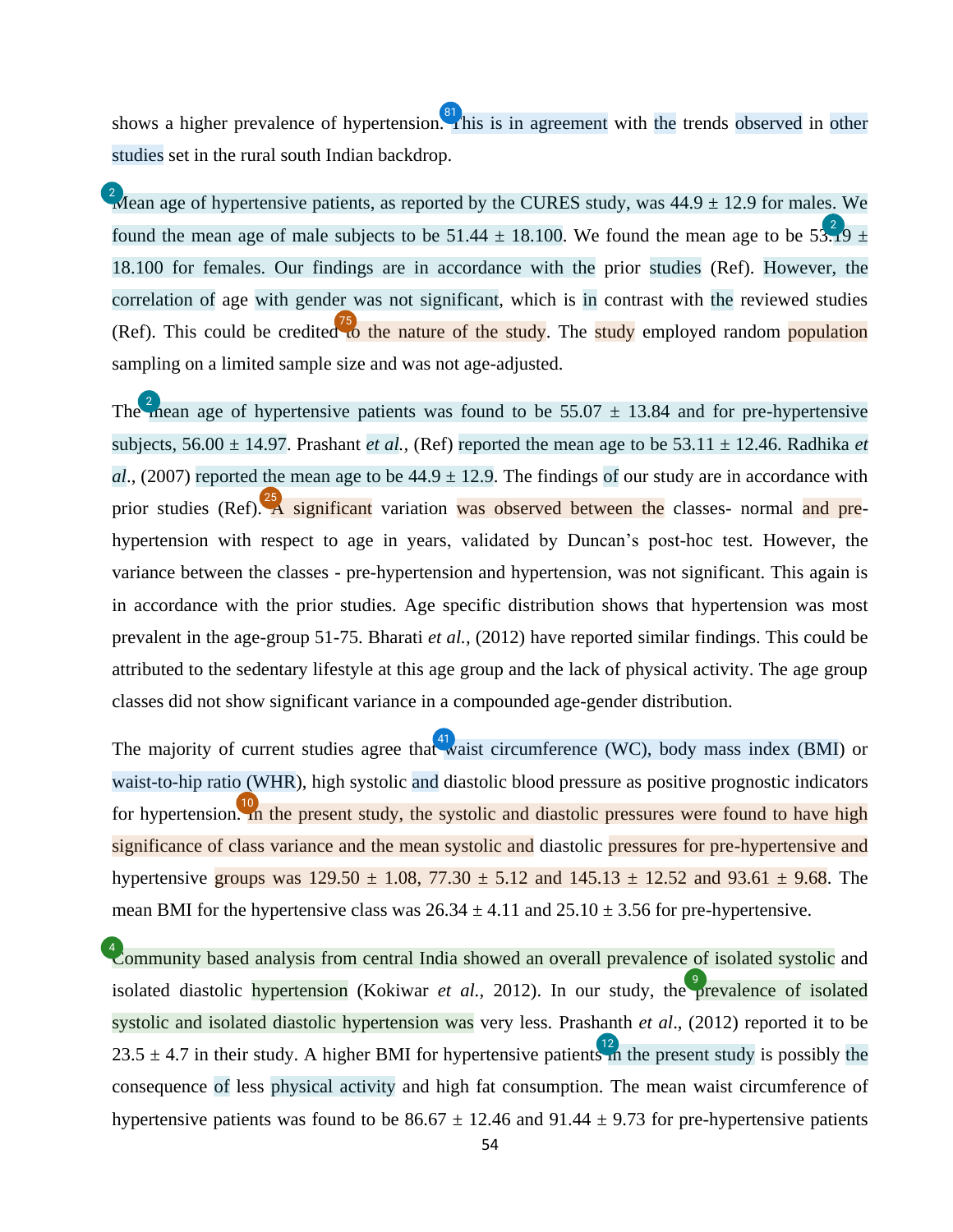<span id="page-55-0"></span>in our study. Study from a rural community of central India showed age, increased BMI and WHR associated with hypertension (Kokiwar *et al.*, 2012)[. R](#page-60-0)adhika *et al* (2007) reported mean waist circumference to be  $88.2 \pm 11.2$  for hypertensive patients. Similar epidemiological studies reported high correlation between hip general and central obesity and hypertension. However we couldn't establish any significance. This could be credited to the limited sample size.

Accumulation of lipids is one of the most important causes of essential hypertension, especially ageassociated hypertension. Accumulation of lipids causes arteriosclerosis and narrowing of vessels. This in turn causes vascular stiffening and also attracts inflammatory responses. We found a strong correlation between hypercholesterolemia, pre-nypertension and hypertension in the present study. The considerable increase in the mean value among pre-hypertensive and hypertensive class shows the prominent contribution of cholesterol and LDL to the genesis and establishment of hypertension  $\frac{71}{10}$  $\frac{71}{10}$  $\frac{71}{10}$  the present study sample.

Diabetes was significantly associated with hypertension in studies across different India populations (Malhotra *et al.,* 1999; Mohan *et al.,* 2007; Yadav *et al.,* 2008). However in our study we did not observe an association of hypertension with pre-hypertensive and hypertensive subjects.

**[E](#page-60-0)pidemiological studies have recently shown that uric acid may b[e ne](#page-60-0)gative prognostic marker for** mortality in subjects with pre-existing kidney failure. Elevated serum uric acid is highly predictive of mortality in patients with abnormal kidney functions or other renal disease (Ochiai *et al.,* 2005). However in our study we did not observe any variations in the uric acid, urea and creatinine levels among pre-hypertensive and hypertensive subjects as predicted by other studies (Tobian and Binion, 1952).

Studies have reported difference[s be](#page-61-0)tween normotensive and hypertensive individuals in terms of salt intake, intracellular electrolytes, total body electrolytes, serum electrolytes and the renal excretion of sodium and water in-take. However in the present study we didn't find any variations in serum electrolyte levels among the three groups.

Kannan and Satyamoorthy (2009) observed occupational status associated with hypertension in their study from kancheepuram. On the contrary few other studies (Padmavathi and Guptha, 1959; Gosh *et al.*, 1983[\) fo](#page-61-0)und that hypertension was more common in professional group as compared to unskilled and semiskilled groups. Miall *et al.,* (1962) did not find any significant association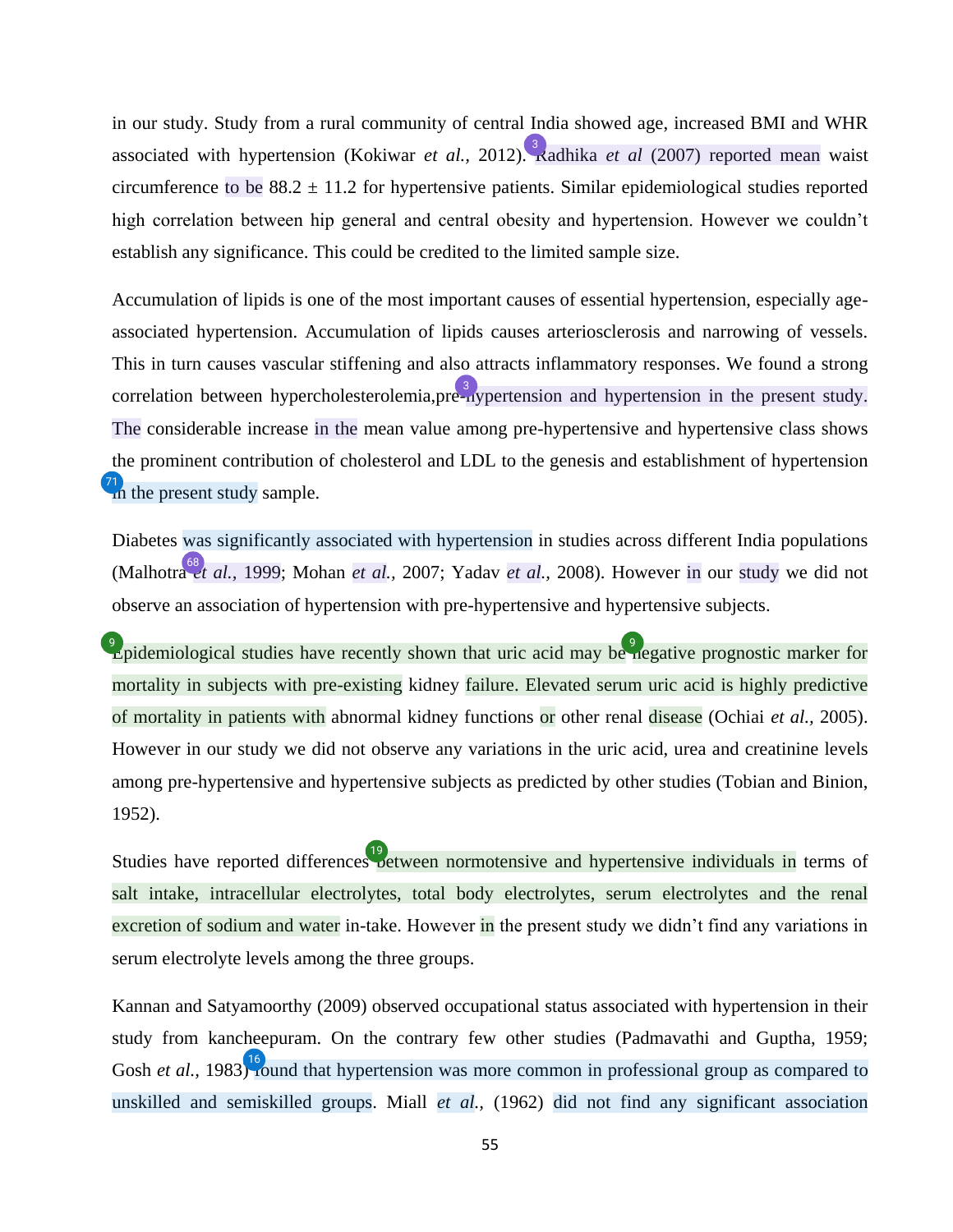<span id="page-56-0"></span>between occupational status and hypertension. In our study we observed a stronger association of hypertension with skilled and unemployed subjects.

Vedapriya *et al* (2012) have reported a significant correlation between income and hypertension. Hypertension was found to be more prevalent in low income groups. However our study couldn't establish any significant relationship between the two classes. Studies also reported significant relationship between family history of hypertension (Vedapriya *et al.,* 2012). However our study couldn't establish any considerable significance. This could be the implication of a limited sample size. The study conducted by Vedapriya *et al.* reports a significant association between alcohol consumption and hypertension prevalence. We couldn't deduce such relationship, which could possibly be the consequence of random sampling on a small sample pool.

Experimental studies have established casual links between homocysteine and blood pressure. Studies have reported increased blood pressure upon inducing hyperhomocysteinemia (Rolland *et*  al., 1995; Miller *et al.*, 2000). The present study attempted to screen the MTHFR gene for the mutation C677T in exon 4. Heterozygous individuals of this mutation suffer mild hyperhomocysteinemia. We did not obtain any polymorphisms in the study sample. However, these observations cannot be extrapolated to the whole population in the study localization, given the rarity of single nucleotide polymorphisms and the limited sample size of the study.

 $\frac{3}{2}$  our study documented high prevalence of both pre-hypertension and hypertension. Final statistical analysis showed that the important correlates of hypertension were age, systolic and diastolic pressures, serum cholesterol levels, serum LDL levels, family status and occupation.

<sup>[14](#page-61-0)</sup>A greater understanding of the risk factors that account for the increase in hypertension could potentially contribute to its future prevention by addressing its root causes. Public health efforts to reduce the prevalence of hypertension have rightly focused on non-pharmacological approaches that lower blood pressure. Current guidelines on Hypertensio[n re](#page-60-0)commend lifestyle modifications, including salt reduction, as one of the most effective approaches to prevent hypertension and indeed as first line treatment for mild hypertension (WHO, 2003).

Zpidemiological studies to assess the prevalence of Hypertension are urgently needed in developing countries like India to determine the baseline against which future trends in risk factor levels can be assessed and preventive strategies planned to promote health (Madhukumar et al., 2012). Most of the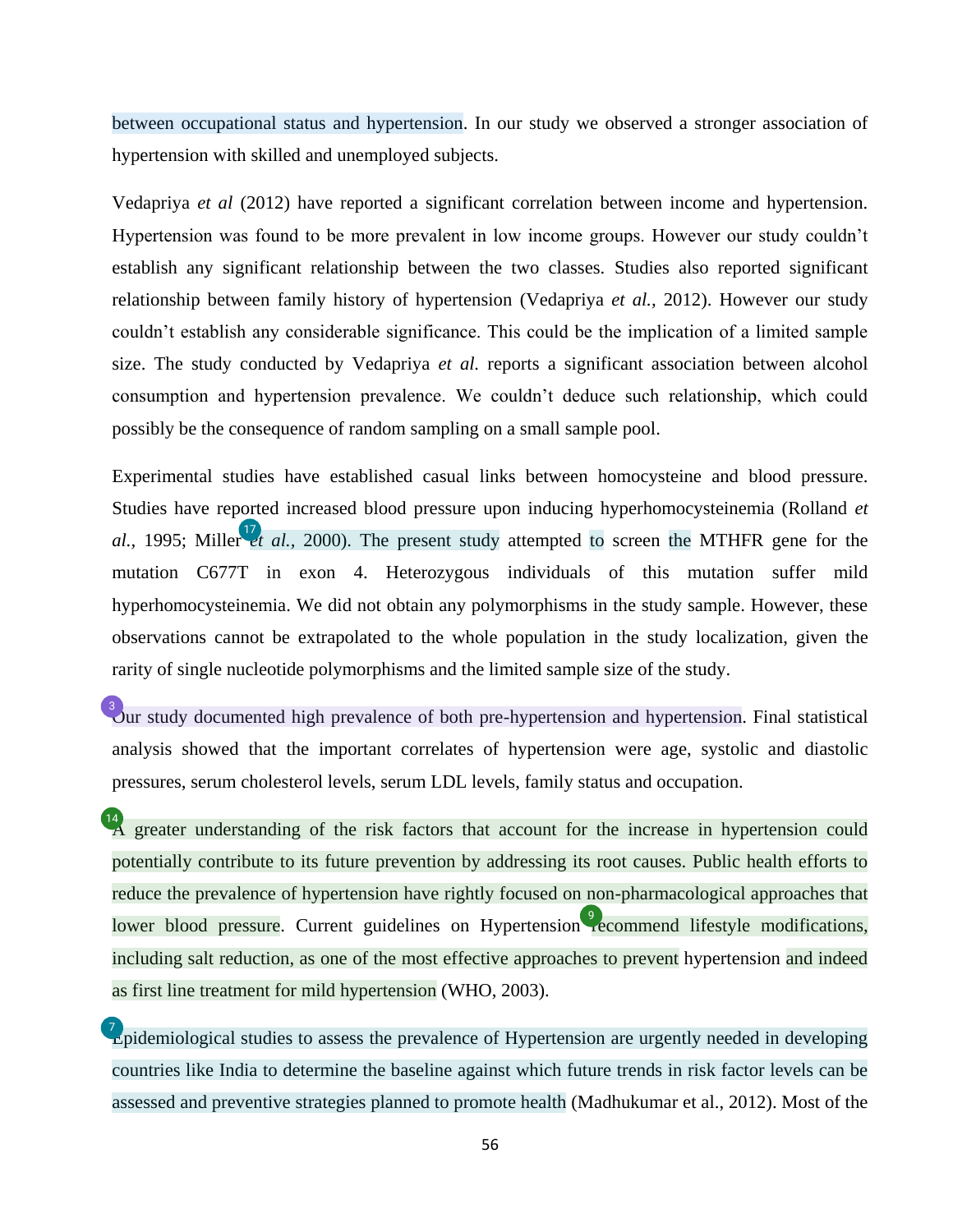[st](#page-60-0)udies are conducted on the urban population and do not report about risk factors in rural population since the life style differs vastly in the two groups. Hence studies are needed in rural areas to have a base line data about the prevalence of hypertension and its association with the risk factors. Preventive strategies have to be planned for the rural areas. Simple life style modifications in the rural areas will change the epidemic scenario.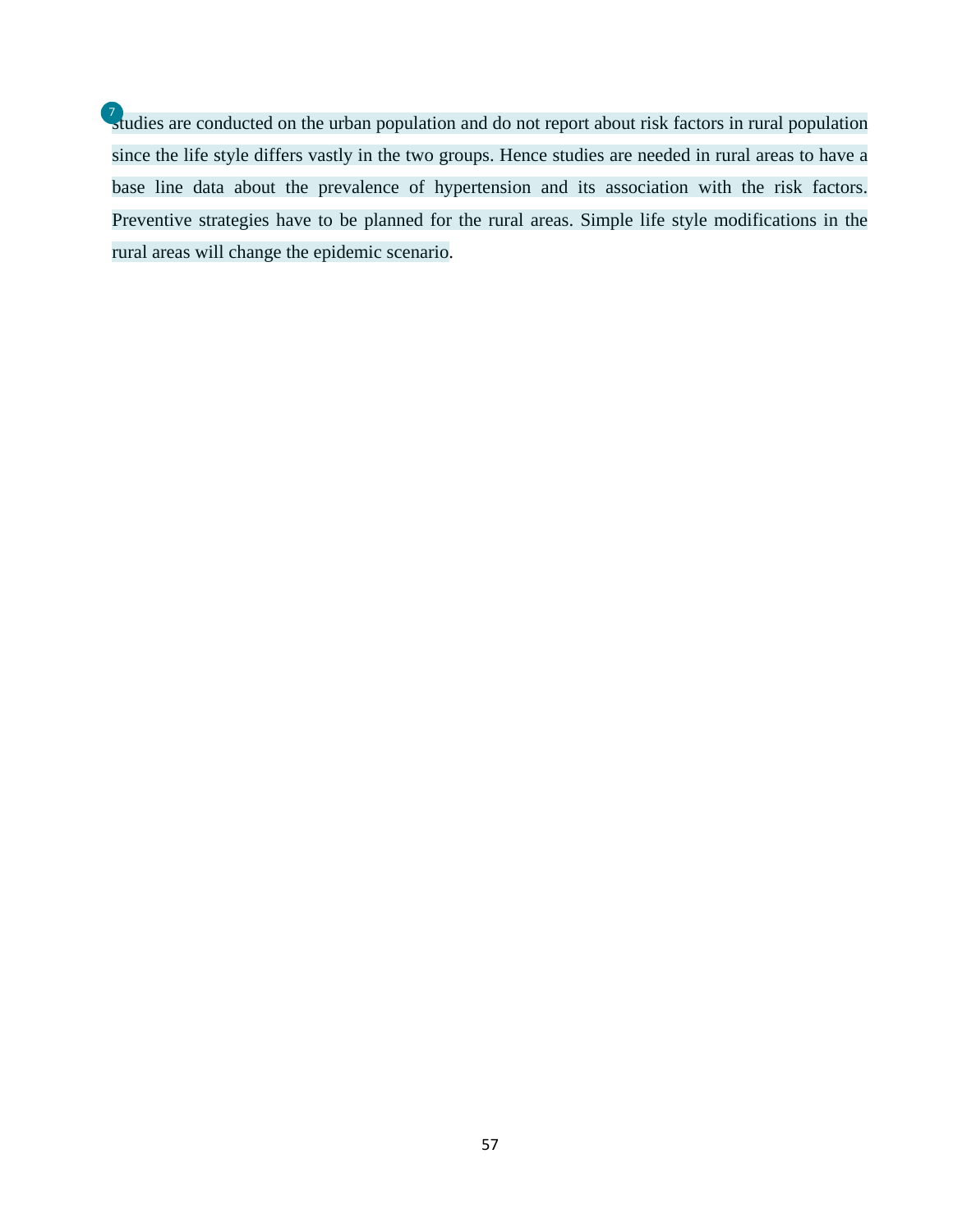#### **6 SUMMARY AND CONCLUSION**

- <span id="page-58-0"></span> $\checkmark$  [H](#page-60-0)ypertension is a chronic condition of concern due to its role in the causation of coronary heart disease, stroke and other vascular complications. It is the commonest cardiovascular disorder, posing a major public health challenge to population in socioeconomic and epidemiological transition. It is one of the major risk factors for cardiovascular mortality, which accounts for 20 – 50% of all deaths (Gupta, 1997)[. M](#page-60-0)any factors like alcohol consumption and smoking also increase the risk. High fatty diet and body mass index have a positive correlation and physical activity is negatively related with hypertension (Malhotra *et al.,* 1999; Mohan *et al.,* 2007; Yadav *et al.,* 2008).
- $\checkmark$ <sup>4</sup> revalence of hypertension in India as reported by various literatures has been on an increasing trend for the last three decades. The increase has been reported a[s ab](#page-60-0)out 30 times among urban residents and about 10 times among rural residents. The average prevalence of hypertension in India is 25% in urban areas to 10% in rural areas (Kearney *et al.,* 2005; Gupta, 2006)[. M](#page-60-0)ost of the studies are reported from urban population. More studies are needed based on rural Indian scenario.
- $\sqrt{\frac{3}{2}}$  with this background, the present study was conducted from a rural population of Tamil Nadu to study the prevalence of hypertension, its associated factors as well as to increase the awareness on importance of life style modifications. Such studies  $\mathbf{u}$  argeting low socioeconomic groups provides an estimate of the future magnitude of the problem and assist in developing strategies for control of hypertension and chronic kidney diseases (CKD).
- $\checkmark$  In our study population, prevalence of pre-hypertension among males was 12.5% and 16.7% in females. Hypertension showed 68.8% prevalence among males and 66.7% prevalence among females. A marginally higher prevalence of pre-hypertension and hypertension was observed among males. However it was not significant. Age wa[s id](#page-67-0)entified as a determining factor for the prevalence of hypertension  $\frac{2}{10}$  the present study. A significant associatio[n in](#page-60-0) the age group of 50's with high systolic and diastolic values was noted in the present study. The BP values among the groups were significantly high in the pre-hypertensive  $\&$  Hypertensive groups when compared with the control group. These variables were found to increase with increasing age.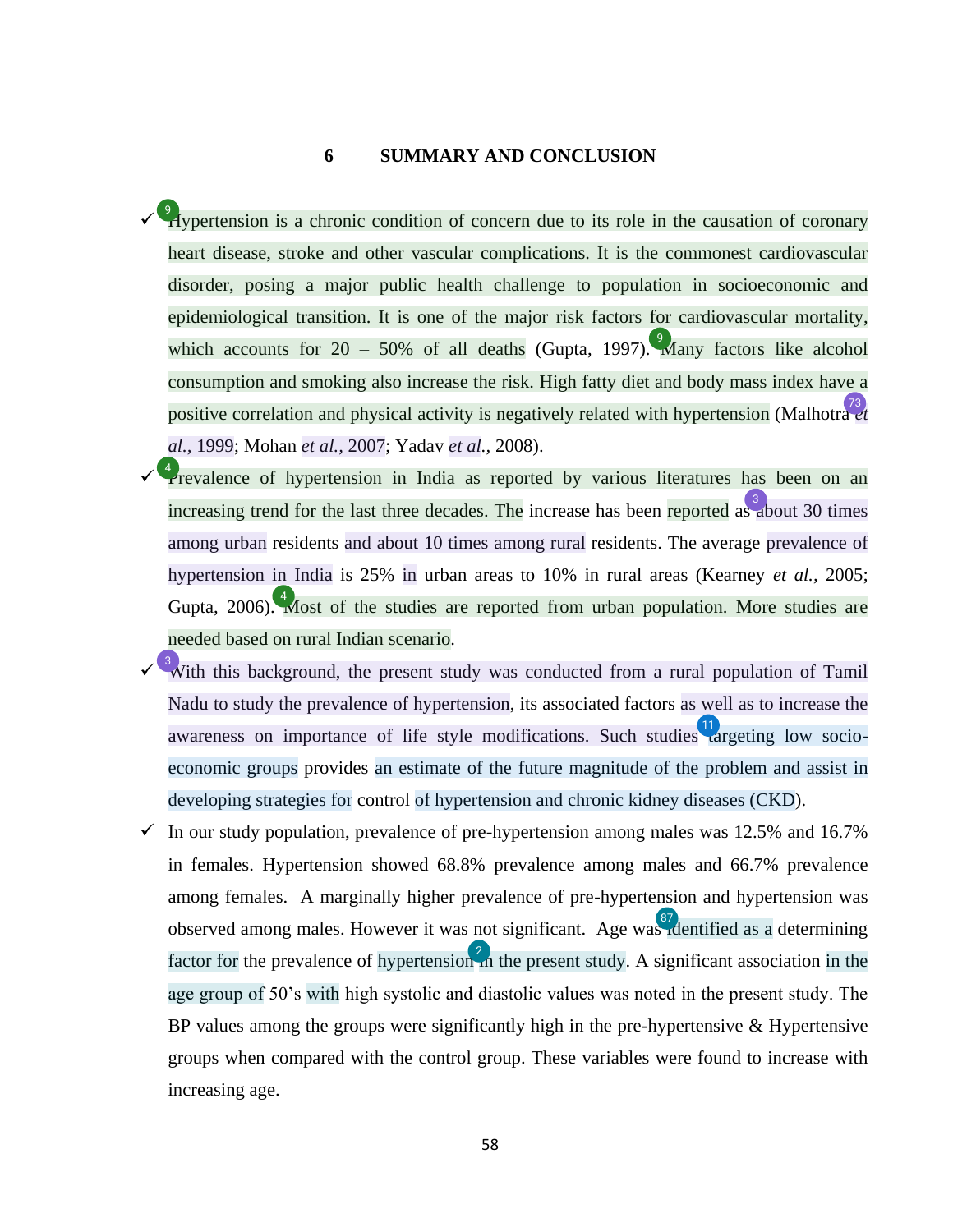- <span id="page-59-0"></span> $\checkmark$  There was difference in the waist hip ratio among the groups. However our study couldn't establish a significant relationship with hypertension. Family status & Occupation was found to be significant among the groups. Of all the hypertensive subjects, 41.3% were unemployed, 45.6% belonged to the working class and only 13% were professionals. We could not find any significant association between other anthropometric & socio-economic factors analyzed for hypertension or pre-hypertension.
- $\checkmark$  We found a strong correlation between hypercholesterolemia and hypertension. Cholesterol and LDL  $\sqrt[66]{\text{alues}}$  were significantly different among the groups and were high in the Hypertensive group. This indicates the presence of compounding risk factors in addition to Hypertension in the study population. This also supports reports from other studies that high blood pressure is closely associated wit[h co](#page-60-0)ronary heart disease, stroke, congestive heart failure and impaired renal function. There was difference in TGL, FBS, PPBS, urea & uric acid among the groups. However our study couldn't establish a significant relationship with pre-hypertension & hypertension. The creatinine, urea & uric acid levels [w](#page-60-0)ere not significantly associated with pre-hypertension & hypertension in the study population and indicate an absence of chronic kidney diseases. However the increased cholesterol & LDL Levels may lead to chronic kidney diseases in addition to cardiovascular complications in future if not treated properly.
- $\checkmark$  Molecular analysis of exon 4 of MTHFR gene revealed an absence of variation in the DNA sequence among the study population. PCR-SSCP-RFLP analysis revealed the presence of 677 CC, the wild type genotype in the study populatio[n. In](#page-63-0)dividual with two copies of 677C (677CC) have the "normal" or "wildtype" genotype. 677TT individuals (homozygous) are said to have mild MTHFR deficiency and  $677TT$  are [pr](#page-62-0)edisposed to mild hyperhomocysteinemia (high blood homocysteine levels)[. M](#page-63-0)ild elevations in serum homocysteine may contribute to elevations in blood pressure which may be one of the important causes for CVD. The present study indicates an absence of hyperhomocysteinemia among the study populaiton.
- $\checkmark$  A high correlation between age, systolic and diastolic values with hypertension was observed in the subjects at the Manampathy camp. However, gender bias was insignificant. The survey indicates a high prevalence of Hypertension in Manampathy village and hence calls for preventive measures especially applicable to rural population.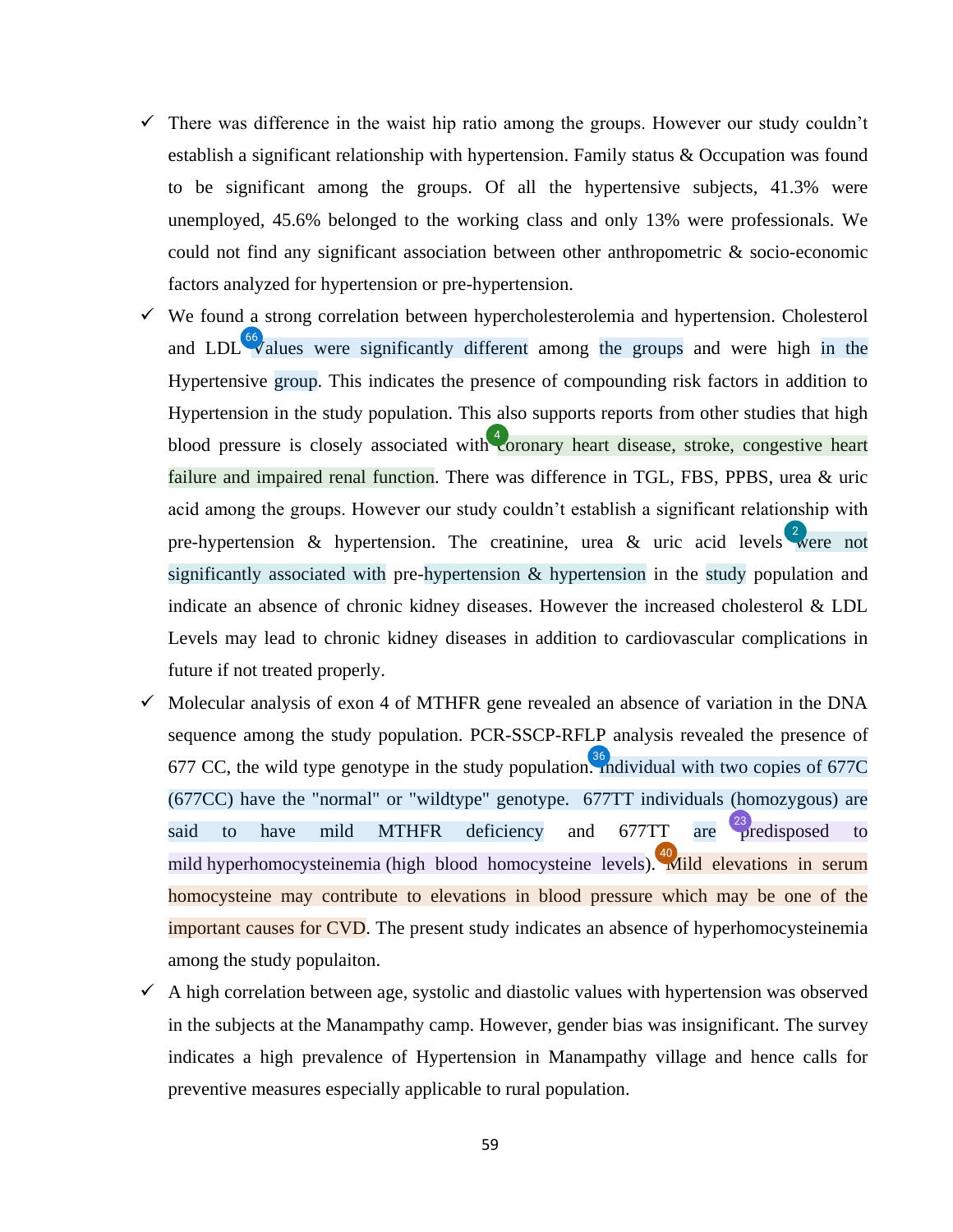<span id="page-60-0"></span>

### ● 42% Overall Similarity

Top sources found in the following databases:

- 
- 42% Internet database 0% Submitted Works database

#### TOP SOURCES

The sources with the highest number of matches within the submission. Overlapping sources will not be displayed.

| $\mathbf 1$     | trinka.ai<br>Internet               | 6% |
|-----------------|-------------------------------------|----|
| $\boxed{2}$     | njcmindia.org<br>Internet           | 6% |
| $\boxed{3}$     | ijettcs.org<br>Internet             | 5% |
| $\vert 4 \vert$ | tjprc.org<br>Internet               | 3% |
| $\boxed{5}$     | sciencecongress.nic.in<br>Internet  | 2% |
| $\boxed{6}$     | commedjournal.in<br>Internet        | 2% |
| $\mathbf{Z}$    | ajms.alameenmedical.org<br>Internet | 1% |
| $\vert 8 \vert$ | sajpc.org<br>Internet               | 1% |
| $\overline{9}$  | japi.org<br>Internet                | 1% |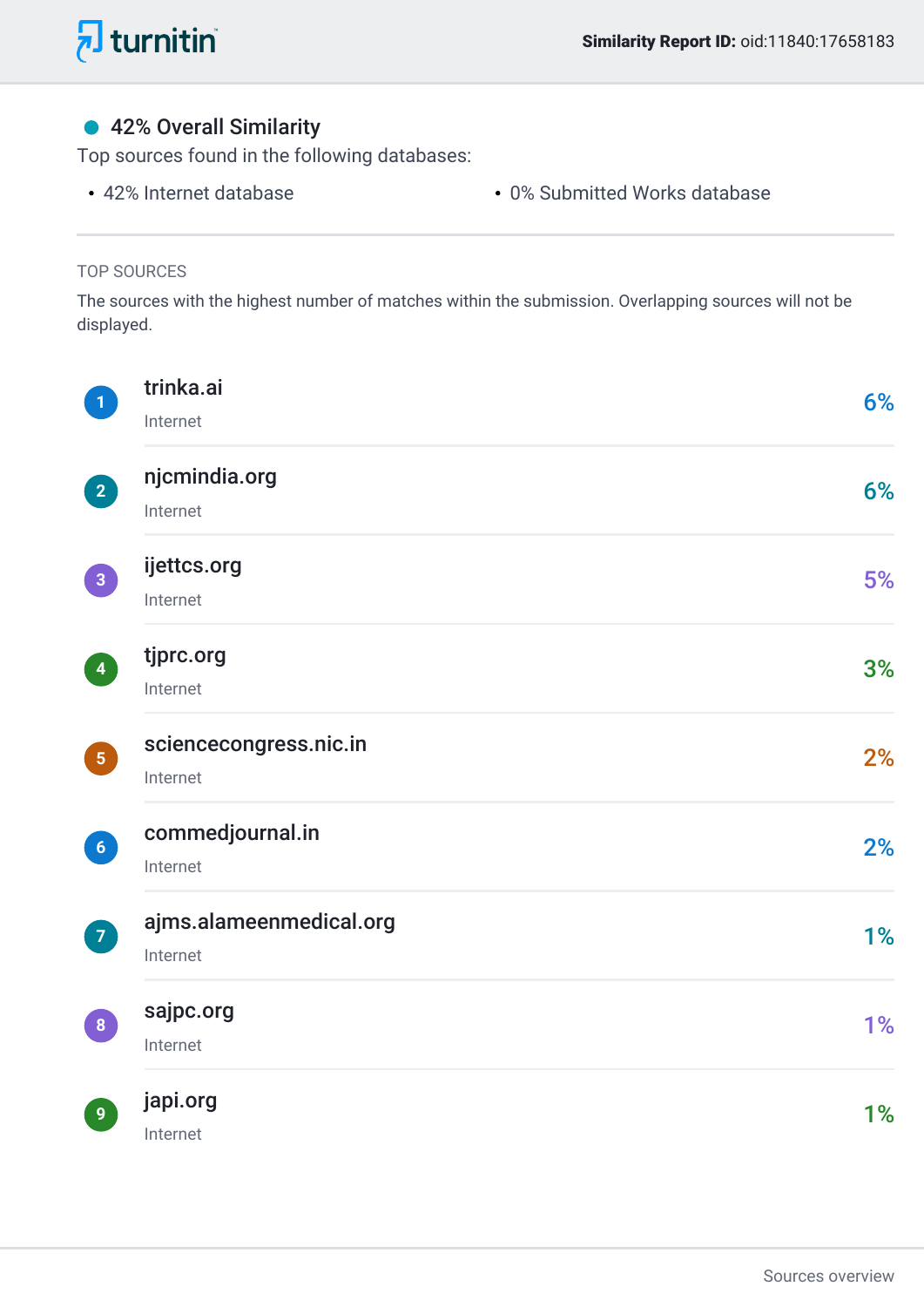<span id="page-61-0"></span>

| $\boxed{10}$       | njcmindia.org<br>Internet            | 1%    |
|--------------------|--------------------------------------|-------|
| 11                 | enago.com<br>Internet                | 1%    |
| $\overline{12}$    | academic.oup.com<br>Internet         | $1\%$ |
| $\overline{13}$    | eresearch.qmu.ac.uk<br>Internet      | 1%    |
| $\left(14\right)$  | krishikosh.egranth.ac.in<br>Internet | 1%    |
| <b>15</b>          | link.springer.com<br>Internet        | 1%    |
| $\left(16\right)$  | sriramachandra.edu.in<br>Internet    | 1%    |
| $\left( 17\right)$ | baadalsg.inflibnet.ac.in<br>Internet | $1\%$ |
| 18                 | docplayer.net<br>Internet            | 1%    |
| $\left(19\right)$  | iosrjournals.org<br>Internet         | 1%    |
| $\boxed{20}$       | theses.gla.ac.uk<br>Internet         | 1%    |
| $\boxed{21}$       | mafiadoc.com<br>Internet             | 1%    |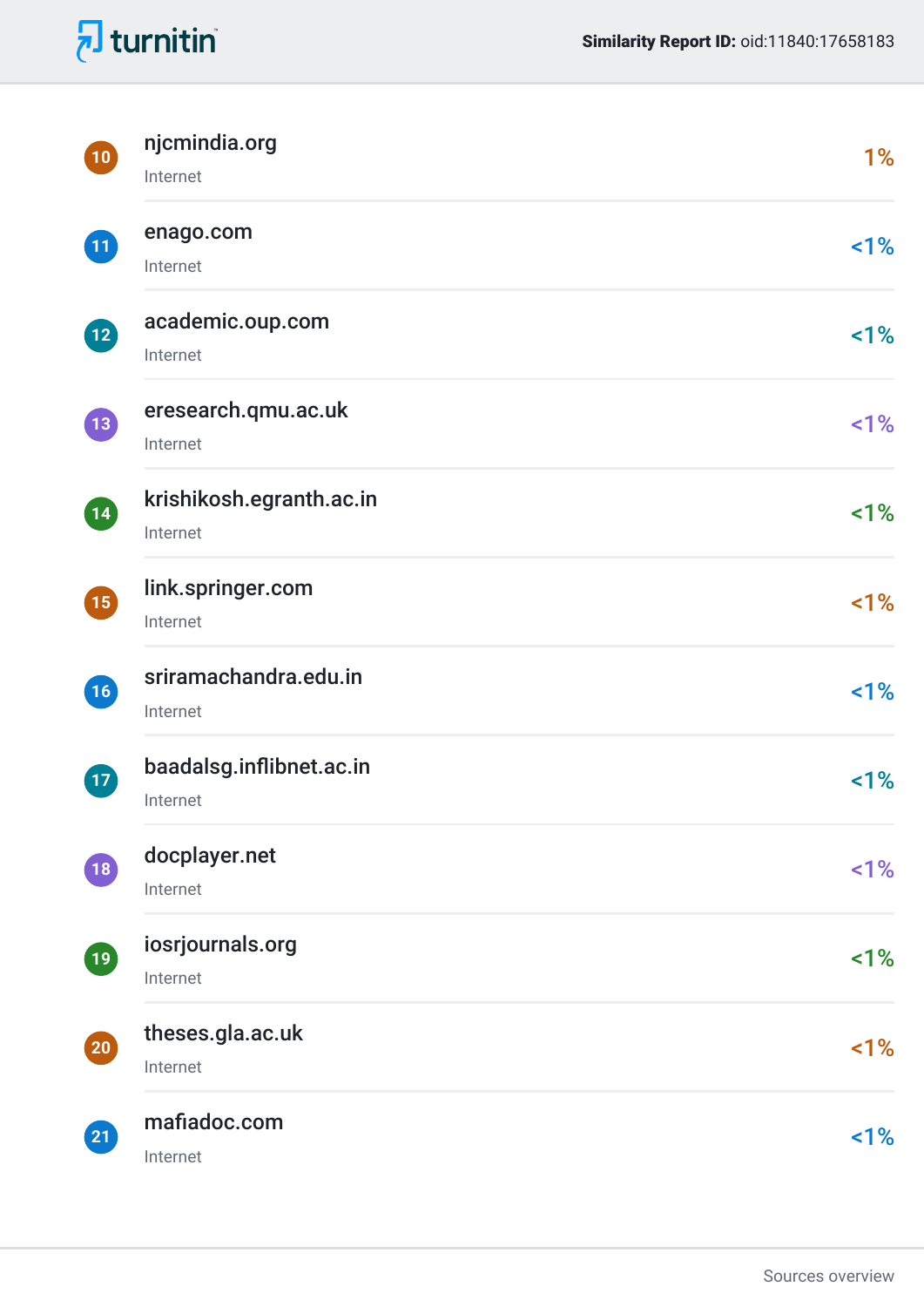<span id="page-62-0"></span>

| $\boxed{22}$       | amerihealthcaritasla.com<br>Internet | 1%    |
|--------------------|--------------------------------------|-------|
| $\left( 23\right)$ | en.wikipedia.org<br>Internet         | $1\%$ |
| $\left( 24\right)$ | hyper.ahajournals.org<br>Internet    | 1%    |
| $\left( 25\right)$ | etheses.whiterose.ac.uk<br>Internet  | $1\%$ |
| $\left( 26\right)$ | citeseerx.ist.psu.edu<br>Internet    | 1%    |
| $\boxed{27}$       | jcdr.net<br>Internet                 | 1%    |
| $\boxed{28}$       | repository.sustech.edu<br>Internet   | 1%    |
| $\boxed{29}$       | publications.qu.edu.sa<br>Internet   | 1%    |
| $\boxed{30}$       | ncbi.nlm.nih.gov<br>Internet         | 1%    |
| 31                 | aje.oxfordjournals.org<br>Internet   | 1%    |
| $\left( 32\right)$ | ijrcm.org.in<br>Internet             | 1%    |
| 33 <sup>7</sup>    | ijpsr.com<br>Internet                | 1%    |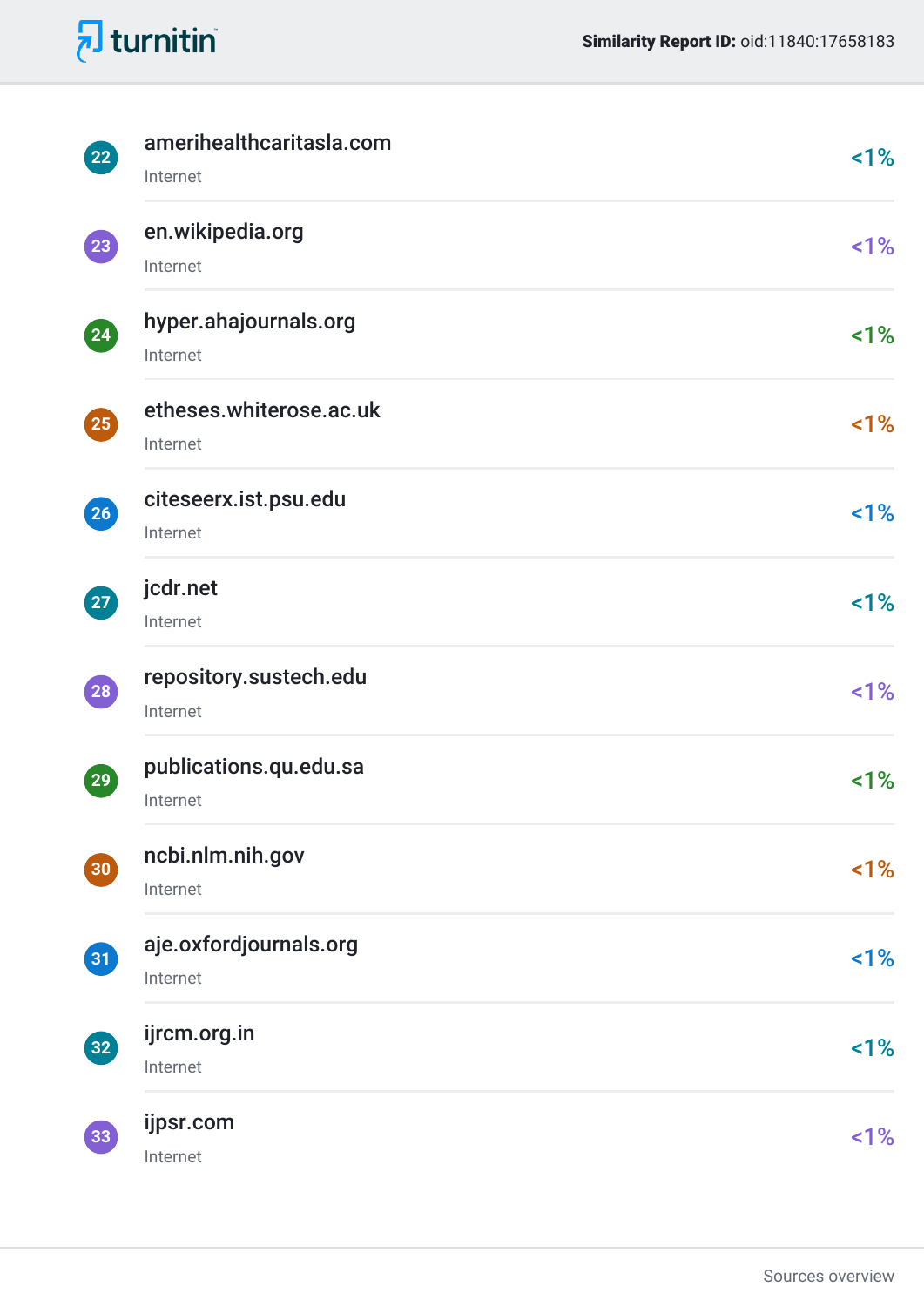<span id="page-63-0"></span>

| $\left( 34\right)$       | icmr.nic.in<br>Internet                       | $1\%$ |
|--------------------------|-----------------------------------------------|-------|
| 35                       | ajol.info<br>Internet                         | $1\%$ |
| $\left( 36\right)$       | ecommons.aku.edu<br>Internet                  | $1\%$ |
| $\overline{\mathbf{37}}$ | patents.justia.com<br>Internet                | 1%    |
| 38                       | pps.org.pk<br>Internet                        | $1\%$ |
| $\left(39\right)$        | hindawi.com<br>Internet                       | 1%    |
| $\left( 40\right)$       | readbag.com<br>Internet                       | 1%    |
| $\boxed{41}$             | acnut.com<br>Internet                         | 1%    |
| $\left( 42\right)$       | bmcpublichealth.biomedcentral.com<br>Internet | $1\%$ |
| $\left( 43\right)$       | etd.ohiolink.edu<br>Internet                  | $1\%$ |
| $\left( 44\right)$       | ijhbr.com<br>Internet                         | $1\%$ |
| $\boxed{45}$             | ijchmr.com<br>Internet                        | $1\%$ |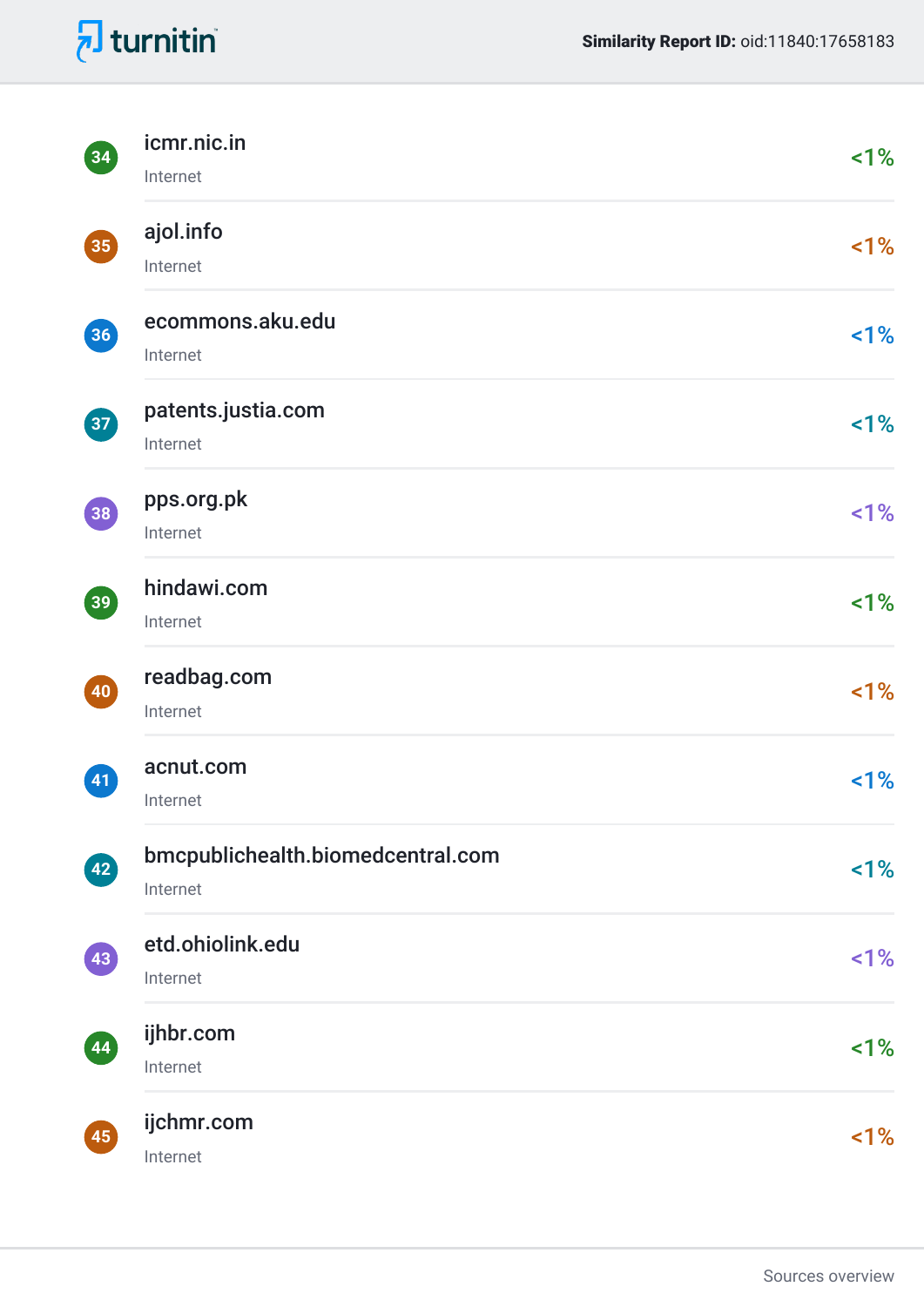<span id="page-64-0"></span>

| 46                | basra-science-journal.org<br>Internet | 1%    |
|-------------------|---------------------------------------|-------|
| $\boxed{47}$      | ourspace.uregina.ca<br>Internet       | 1%    |
| $\boxed{48}$      | docshare.tips<br>Internet             | 1%    |
| 49                | researchonline.jcu.edu.au<br>Internet | 1%    |
| 50                | researchgate.net<br>Internet          | 1%    |
| 51                | docplayer.hu<br>Internet              | 1%    |
| $\left(52\right)$ | hdl.handle.net<br>Internet            | 1%    |
| 53                | nanopdf.com<br>Internet               | $1\%$ |
| $\boxed{54}$      | pdffox.com<br>Internet                | 1%    |
| 55                | s3.amazonaws.com<br>Internet          | $1\%$ |
| 56                | kidney.org<br>Internet                | 1%    |
| $\boxed{57}$      | ials.gnu.ac.kr<br>Internet            | 1%    |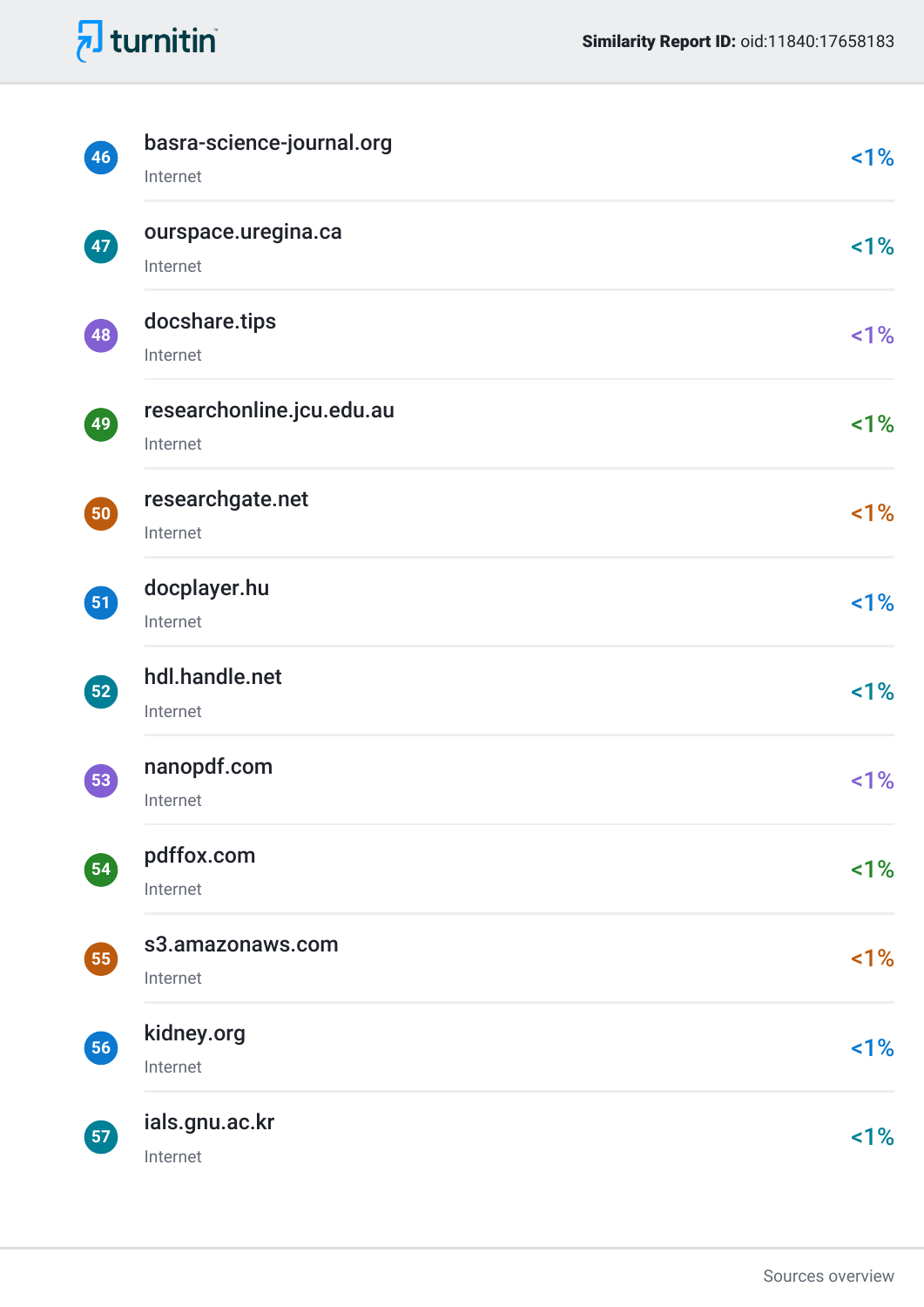<span id="page-65-0"></span>

| $\left[58\right]$                  | oncotarget.com<br>Internet             | $1\%$ |
|------------------------------------|----------------------------------------|-------|
| $\left(59\right)$                  | etheses.dur.ac.uk<br>Internet          | 1%    |
| $\left( 60 \right)$                | pt.scribd.com<br>Internet              | $1\%$ |
| 61                                 | research.sabanciuniv.edu<br>Internet   | 1%    |
| $\left( 62\right)$                 | shodhganga.inflibnet.ac.in<br>Internet | 1%    |
| $\begin{bmatrix} 63 \end{bmatrix}$ | freepatentsonline.com<br>Internet      | 1%    |
| (64)                               | icevirtuallibrary.com<br>Internet      | 1%    |
| 65)                                | dissertations.mak.ac.ug<br>Internet    | $1\%$ |
| $66)$                              | flex.flinders.edu.au<br>Internet       | 1%    |
| $67$                               | jtd.amegroups.com<br>Internet          | 1%    |
| $68)$                              | jultika.oulu.fi<br>Internet            | 1%    |
| 69)                                | prr.hec.gov.pk<br>Internet             | 1%    |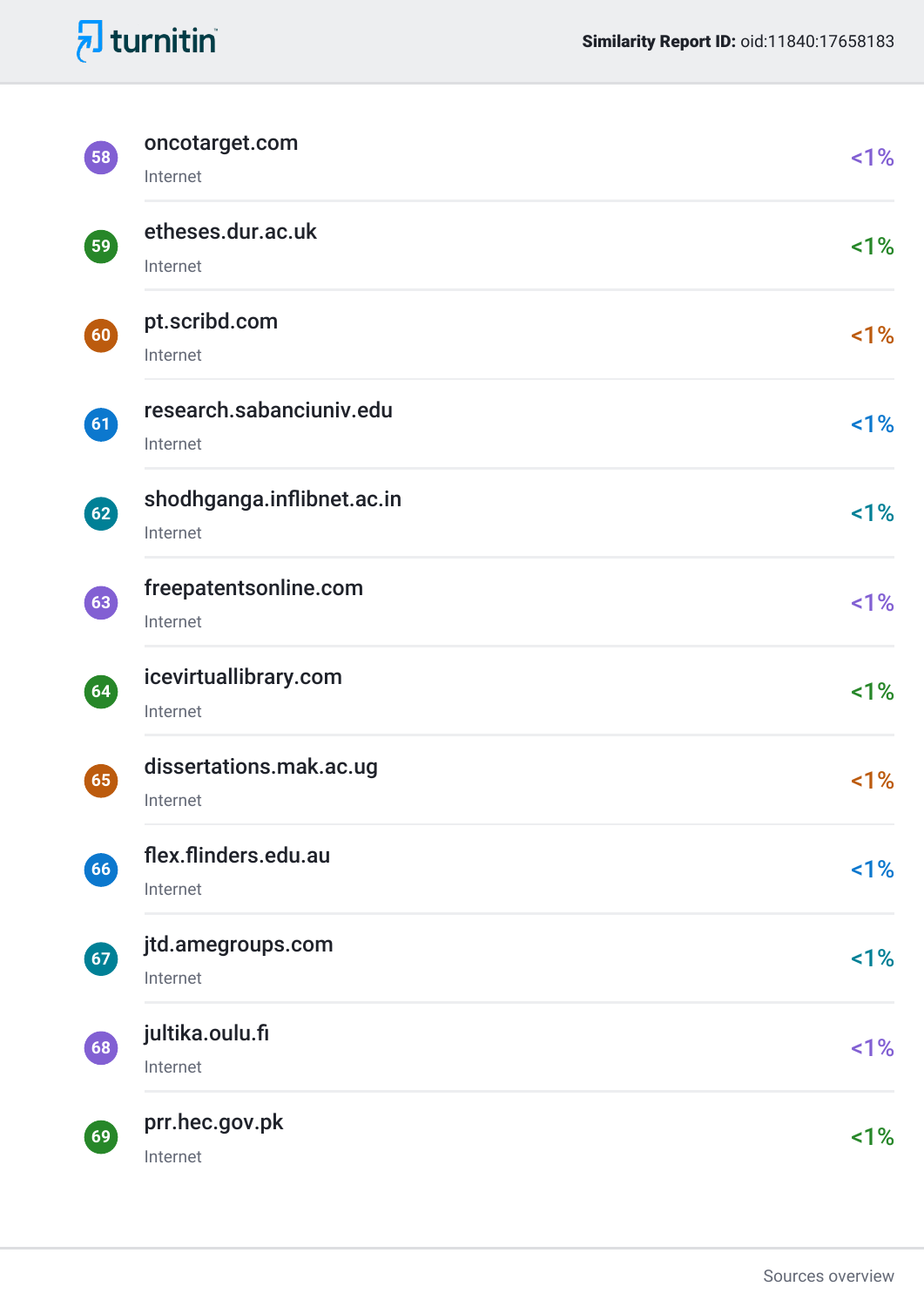<span id="page-66-0"></span>

| $\boxed{70}$       | ugspace.ug.edu.gh<br>Internet       | 1%    |
|--------------------|-------------------------------------|-------|
| $\bf{Z}$           | thepharmajournal.com<br>Internet    | 1%    |
| $\left( 72\right)$ | top-bio.cz<br>Internet              | 1%    |
| $\left( 73\right)$ | discovery.ucl.ac.uk<br>Internet     | 1%    |
| $\left( 74\right)$ | edoc.ub.uni-muenchen.de<br>Internet | 1%    |
| 75                 | idoc.pub<br>Internet                | 1%    |
| 76                 | ijrcog.org<br>Internet              | 1%    |
| $\left( 77\right)$ | proceeding.tenjic.org<br>Internet   | 1%    |
| 78                 | tudr.thapar.edu:8080<br>Internet    | $1\%$ |
| $\left( 79\right)$ | worldwidescience.org<br>Internet    | 1%    |
| $\boxed{80}$       | biorxiv.org<br>Internet             | 1%    |
| $\boxed{81}$       | ijcmph.com<br>Internet              | 1%    |